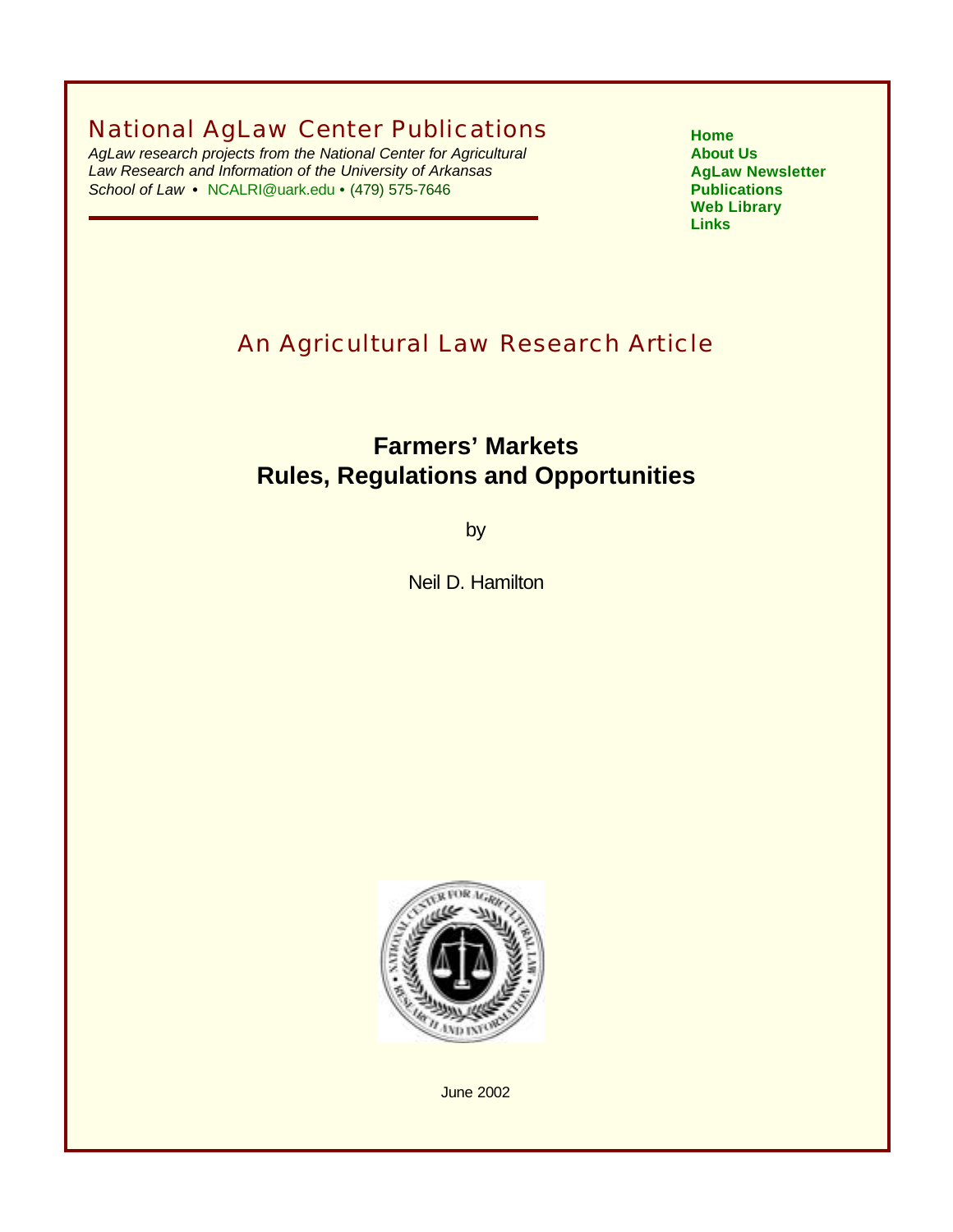# **Farmers' Markets Rules, Regulations and Opportunities**

# **Table of Contents**

| Friends of the Market material content and the Market and the Market and the Market material and the Market material and the Market material and the Market material and the Market material and the Market material and the M |  |
|--------------------------------------------------------------------------------------------------------------------------------------------------------------------------------------------------------------------------------|--|
|                                                                                                                                                                                                                                |  |
|                                                                                                                                                                                                                                |  |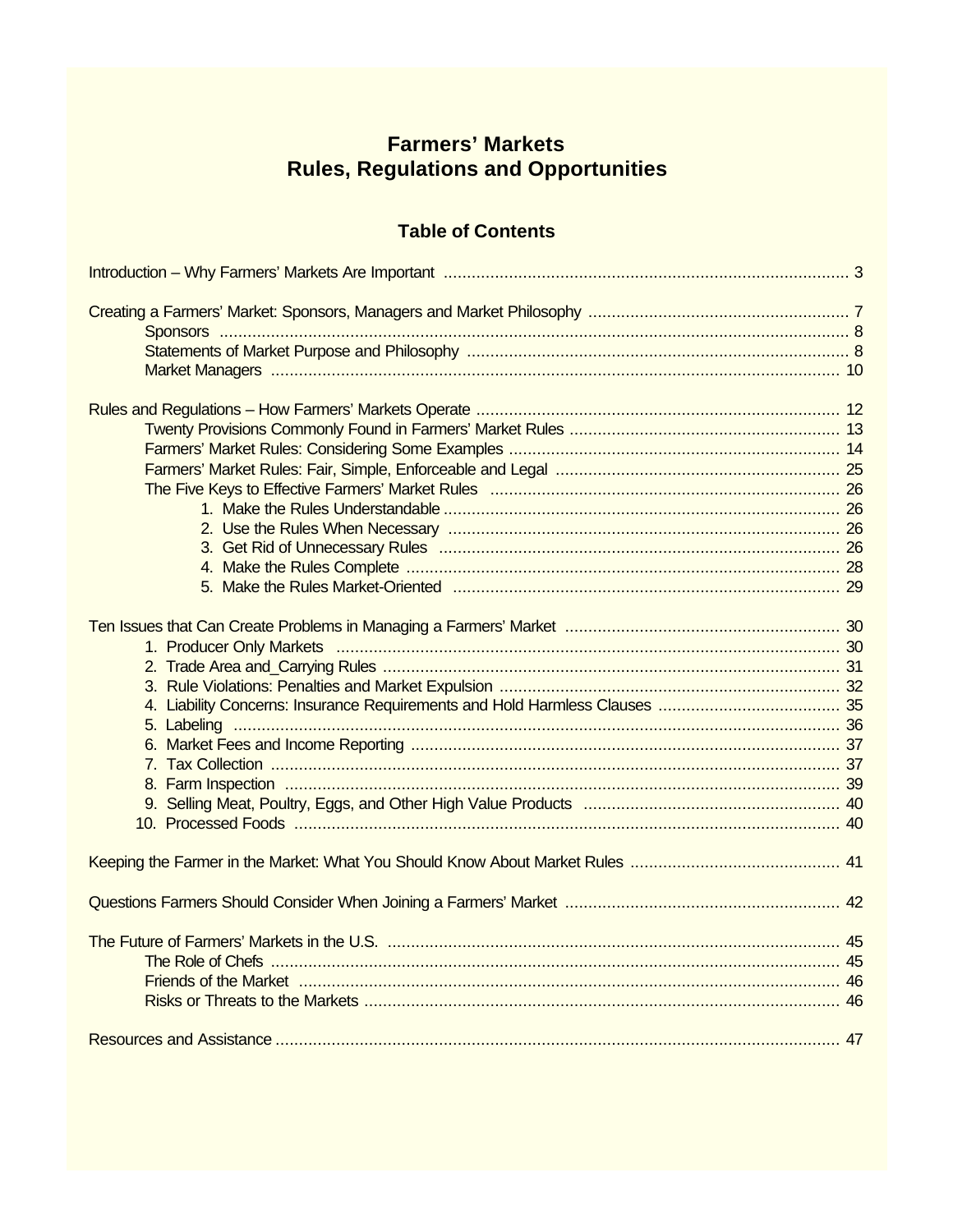# A National AgLaw Center Research Article

# **Farmers' Markets Rules, Regulations and Opportunities**

Neil D. Hamilton\*

# **Introduction – Why Farmers' Markets Are Important**

Farmers' markets are one of the most exciting trends in America's food system. Go downtown in almost any town or city in America during the summer, and you will see signs for the local farmers'

market. Read any farm publication examining new marketing opportunities for farmers, and farmers' markets will be addressed. Talk with any public official interested in providing fresh nutritious food to inner city residents, and farmers' markets will be mentioned. Farmers' markets are important because they give local farmers the chance to sell food they raise directly to customers; they allow consumers to buy fresh food from the farmers who raise it; they help create new farms and food businesses; they provide communities ways to create excitement and activity in downtowns and neighborhoods; and most importantly, they give us all the opportunity to think about what goes into producing our food supply. These reasons explain why farmers' markets are one of the fastest growing forms of farm marketing in our nation.

Farmers' markets can range from small markets held once a week with a few vendors to large weekend events with hundreds of vendors and crowds in the thousands. Because farmers' markets are increasingly popular for consumers and communities, they are becoming important economic outlets for many farmers. It is important to understand what rules might apply to determine who can join a market and what products can be sold. Regardless of their size or complexity, there are fundamental issues all farmers' markets must address, such as who administers the market, who determines who can sell what, and how the market will operate. As markets become more important – both for farmers and consumers – the operational issues can become complicated. Although farmers' market are based on relatively simple and straightforward transactions between farmers and consumers, concerns such as food safety, liability, competition with local businesses, and selection of vendors can pose difficult issues. It is important to understand how farmers' markets operate and the types of issues they may face.

 $\overline{\phantom{a}}$ 

## **Number of Farmers' Markets Keeps Growing**

The 2000 USDA survey of farmers' markets shows there were over 2,800 farmers' markets in the U.S., and the number is probably well over 3,000 now. USDA surveys show that as many as 19,000 farmers use the markets as their main source of marketing. It is estimated that over \$1 billion of food and farm products are sold annually at farmers' markets. For more information about the USDA and its efforts to promot direct farm marketing, see the webside:

www.ams.usda.gov/ farmersmarkets.

\**Neil D. Hamilton, Ellis and Nelle Levitt Distinguished Professor of Law and Director of the Agricultural Law Center at Drake University Law School.*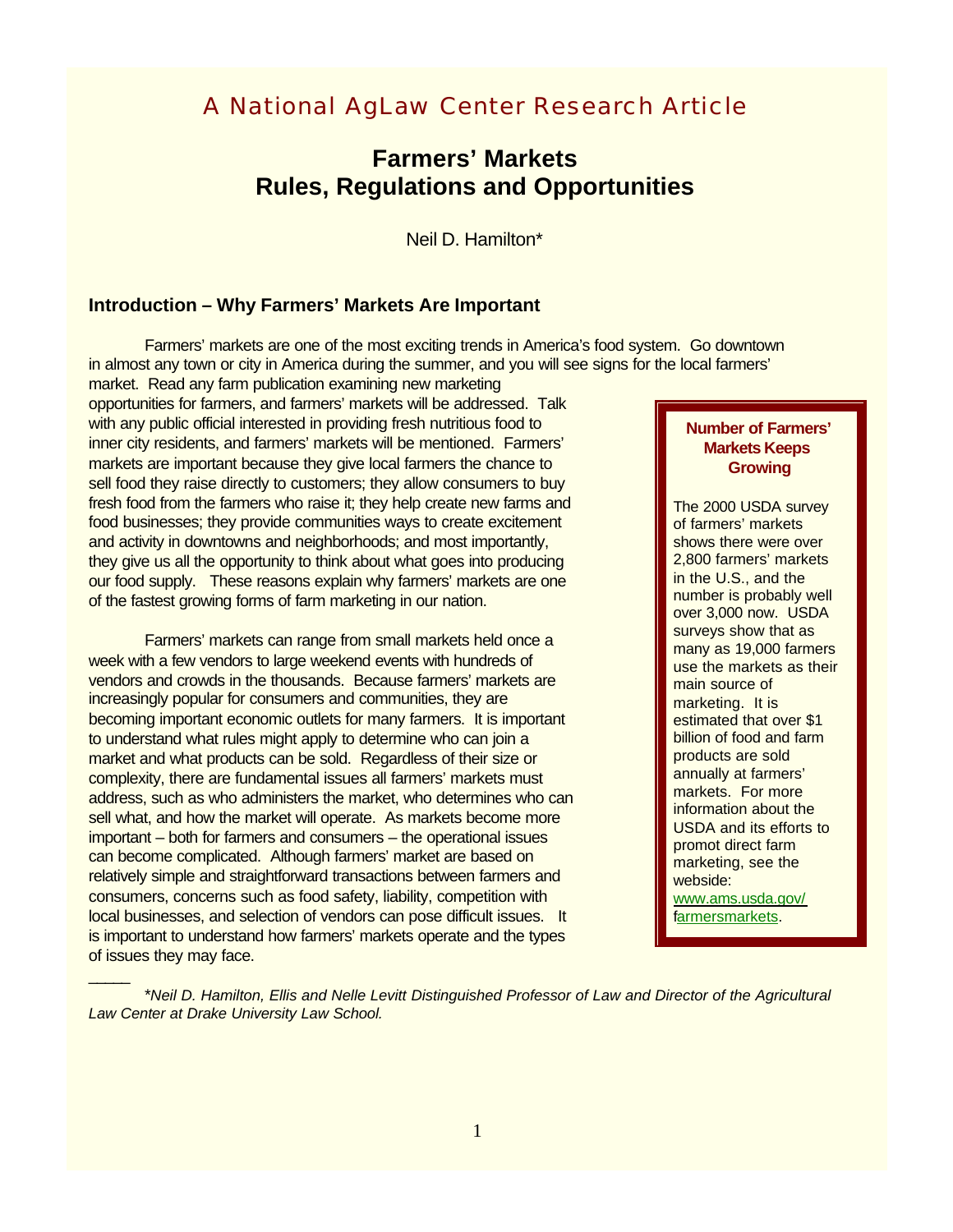The purpose of this study is to examine the structure and operation of farmers' markets in the United States, giving special attention to the legal and regulatory issues that may shape their operation. By looking at the rules and regulations markets use and by considering issues markets experience, it is possible to identify the most important challenges vendors and managers of markets may face. It is also possible to make some common sense suggestions on how markets can best address and resolve issues while maintaining their friendly and relatively informal nature. The goal of this article is to provide a resource that will be valuable for farmers considering a farmers' market, to vendors now selling at them, to the organizers and managers who run markets, and to those thinking about creating new markets.

#### **Farmers' Markets and Food Safety**

In today's world there is much attention given to "food security," a term that can have several meanings. To some, it means making sure people living on fixed incomes have access to adequate amounts of nutritious food. To others, the term relates to threats to our food supply such as contamination, disease, or acts of terrorism. Still to others the term, food security, means considering where a town or region obtains its food supply and taking actions to increase the amount of food grown locally to decrease reliance on food imported or shipped from long distances. Regardless of which view of food security is in issue, farmers' markets are playing critical roles in addressing the concerns.

Farmers' markets play a leading role in making fresh nutritious food available at affordable prices to people with limited incomes. The number of markets operating in neighborhoods where residents live on fixed incomes is proof of this role. In fact, in many major cities farmers' markets operate in neighborhoods where no grocery stores remain, making them critical sources of fresh food. In this age of new concerns about intentional threats to food safety and security, farmers' markets offer a very local and widespread alternative to our nation's increasingly concentrated – and vulnerable – food and grocery distribution system. Because food sold at farmers' markets is locally grown and usually sold unprocessed, the food is safer because fewer hands have touched it, and it is fresh so there are fewer concerns about storage and handling.

By connecting local farmers with consumers, farmers' markets can help increase the security and ability of communities and regions to produce their own food supplies. By putting consumers into direct contact with local farmers, the markets are an important source of education and communication about farming and food safety issues.

For this study, rules from more than thirty farmers' markets currently operating in fifteen states were examined in order to determine the most common provisions, to identify important legal and operational issues, and to understand how markets are typically administered. Farmers' market rules are as varied as the types of markets found in the United States. Market rules may be referred to as regulations, guidelines, or policies and can range from simple one-page lists of guidelines to 24-page books of policies. In addition to the rules and regulations, there will also be an application a farmer must complete and a fee to pay to become a vendor. Once the application is approved by the market organizer, all the documents become part of the binding legal agreement between the parties.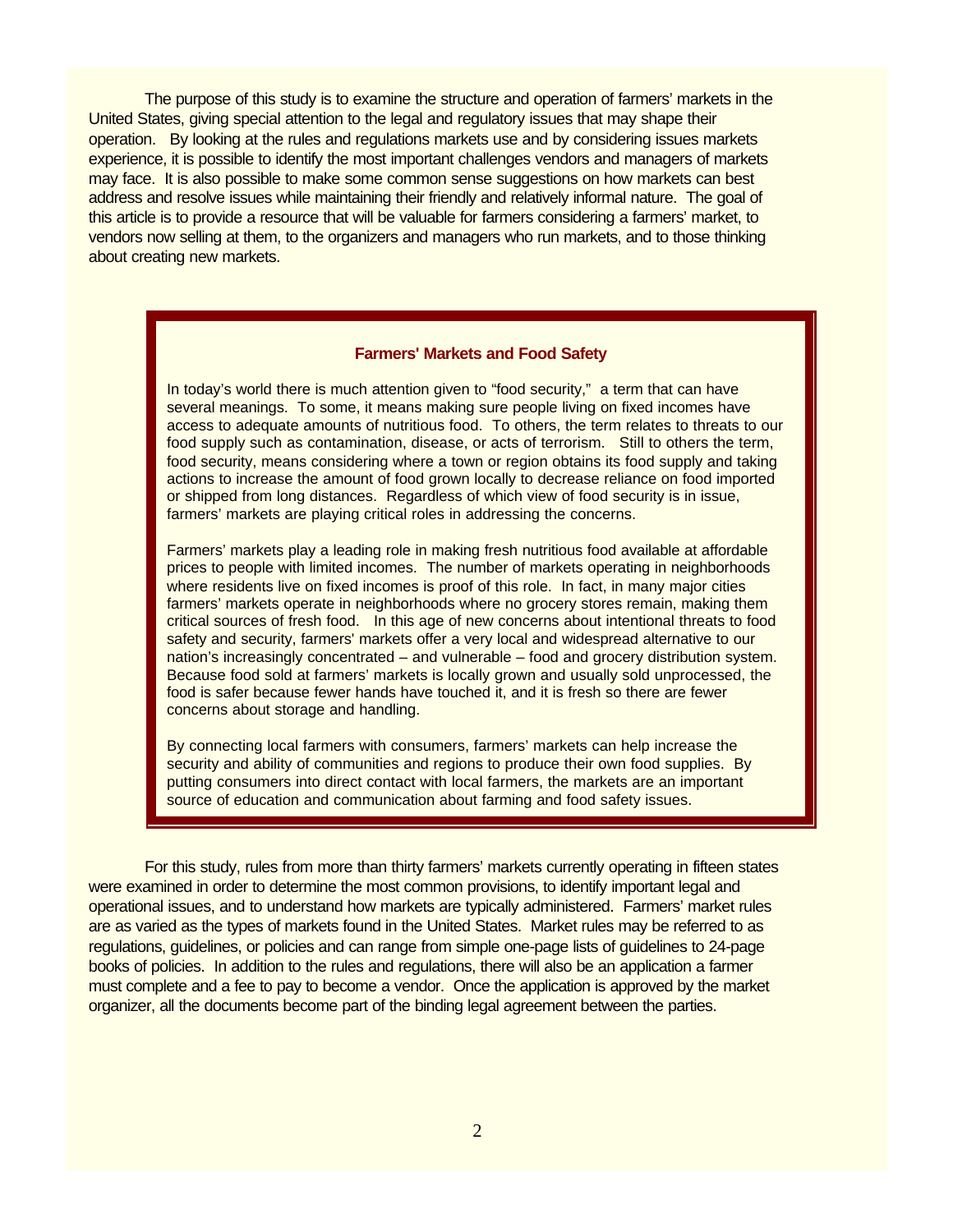The rules used at any market will depend on the type of market, the nature of its management, the market's history and purpose, and the organizer's experience. The various rules examined for this study provide valuable examples of the most important issues in the operation of farmers' markets and show how the different issues are commonly addressed. A resource section at the end of this article provides addresses for many organizations involved in promoting and managing farmers' markets and provides information on how to contact many of the markets discussed. These groups and markets can offer valuable advice on market issues, as well as copies of rules and regulations.

# **Defining a Farmers' Market**

The term, "farmers' market," brings a certain image to mind – local farmers selling what they raise to shoppers. But when various types of farmers' markets are more closely examined, a common image is not so simple. That is why it is important to have a working definition of what is meant by the term, "farmers' market." For this study – and for most people involved with promoting farmers' markets – these common factors define the term:

- 1) Farmers selling produce and food they raise or create
- 2) To individual customers
- 3) At a temporary location, often on public property, such as a street or parking lot,
- 4) On a periodic basis, typically once or twice a week,
- 5) For a set period of time, usually 3 or 4 hours,
- 6) During the local growing season, usually 5 or 6 months,
- 7) Operated by a government or non-profit organization.

These factors are what distinguish farmers' markets from grocery stores, from road-side stands, and from other types of food marketing outlets. The critical issue is that farmers are selling food they produce directly to consumers on a seasonal basis.

This simple picture is typical, but as you travel across the country, you will discover the term, farmers' market, may mean different things in different places. In the south, there are many state-run "farmers' markets," where farmers sell to customers but which also function as terminal markets where farmers can sell large quantities of produce at wholesale. These markets are publicly owned and run by state employees. In the northeast, it is not

## **Rules Examined for This Study**

To complete this study, the rules of farmers' markets from across the country were collected and examined. The cities for which market rules were reviewed and which are on file with the Drake Agricultural Law Center, include:

Fayetteville, Arkansas Davis, California Marin County Markets, California San Francisco, California DownTown Market, Des Moines, Iowa Drake Neighborhood Market, Des Moines, Iowa Crescent City Market, New Orleans Camden, Maine Fairfield, Maine Orono, Maine Takoma Park, Maryland St. Paul, Minnesota Kansas City, Missouri Las Vegas, Nevada Santa Fe, New Mexico New York City Green Markets Athens, Ohio The Food Trust, Philadelphia Quakertown, Pennsylvania Tacoma, Washington Neighborhood Markets, Seattle Dane County, Madison, Wisconsin Dupont Circle Market, Washington DC USDA Market, Washington DC London, Ontario

In many cities the rules developed by the farmers' market association are used at multiple market sites.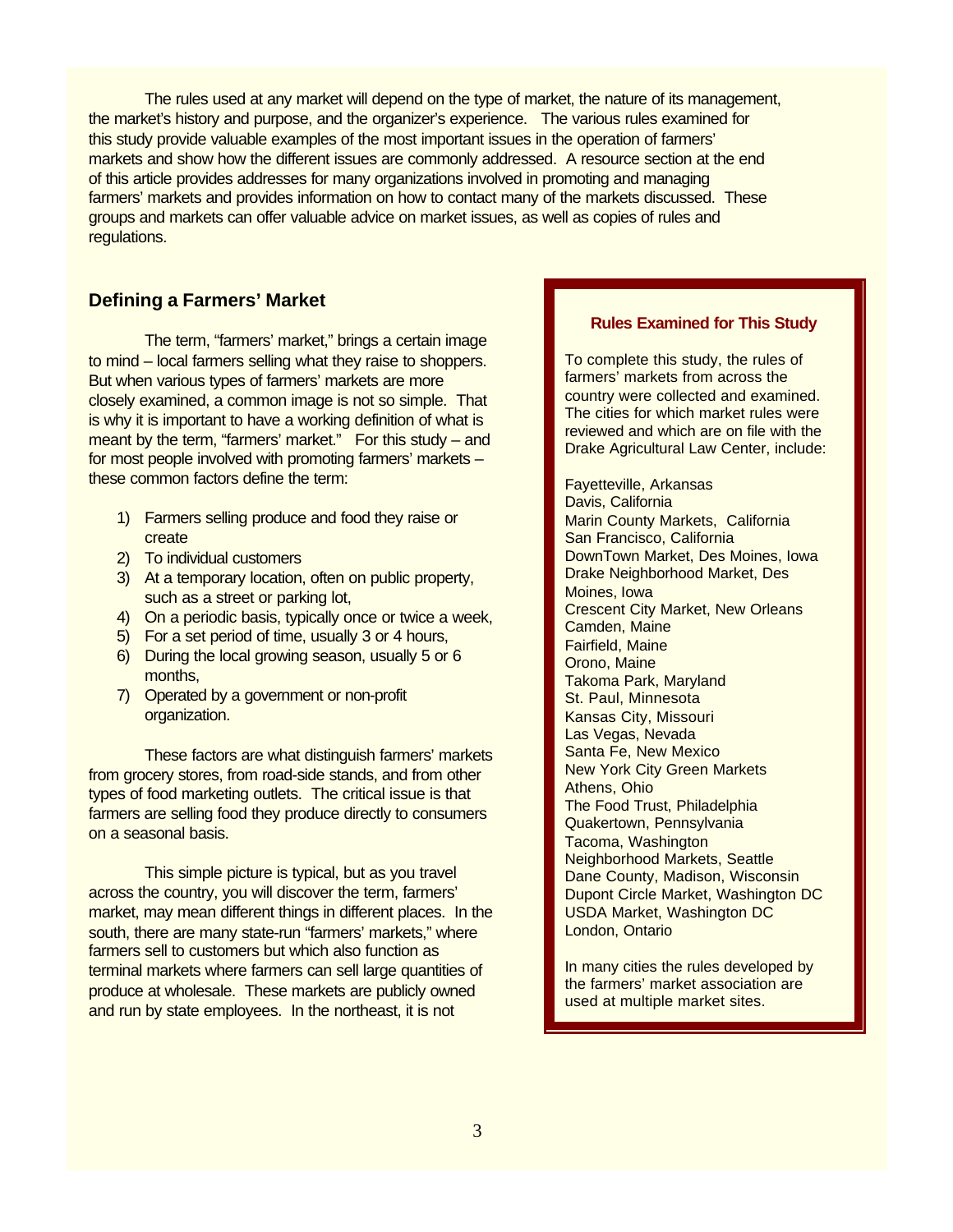uncommon to find produce markets and grocery stores using the term "farmers' market" in their name even though no farmer can be found. In many large cities, there are year-round public markets where farm goods are sold along with local foods, crafts and other products. The world famous Pike's Place Farmers' market in Seattle is a good example.

 In many public markets the number of farmer vendors may be limited, with most vendors being wholesalers or peddlers, not farmers who raise the produce. In California a law designates "certified farmers' markets," regulating which farmers can sell what products at "certified" markets and requiring the inspection and certification of farmers to become vendors. These different regional uses of the term "farmers' market" can create important local variations in the nature of the market experience.

## **Maine Defines Term, "Farmers' Market"**

Maine is one of the only states to define, by state law, what it means to be a farmers' market. Under Maine law (Maine Stat. Ann. 7 §415) a farmers' market is defined as "a building, structure or place used by 2 or more farmers for the direct sale of farm and food products to consumers, at which all sellers meet the requirements of subsection 2, paragraph B." Subsection 2 of the law provides:

2. Prohibitions. The following acts are prohibited.

A. A person may not use the term "farmers market" to describe a market or other sales location that does not meet the terms of the definition set forth in subsection 1. B. A person may not sell farm and food products at a market labeled a "farmers market" unless at least 75% of the product offered by that person was grown or processed by that person or under that person's direction. A product not grown or processed by that person must have been purchased directly from another farmer.

Maine's law makes it is a civil violation, subject to a fine of \$100 to \$200, to violate the prohibitions. The law does not "prohibit a market from imposing more stringent requirements on its sellers than those imposed" by the law. The purpose of Maine's law is to preserve the ability of true farmers' markets to use the term

In contrast to the situation in Maine where use of the term "farmers' market" is defined by law, in other states such as Pennsylvania, the term can be used by anyone. For example, the Quakertown Farmers' Market and Flea Market uses the name, but the rules show the market is largely a flea market with no emphasis placed on farmers actually being vendors or locally grown food being a main attraction. [www.quakertownfarmersmkt.com] Whether consumers are confused by the possible misuse of the term "farmers' market" and whether its use should be controlled is a policy question for states to address.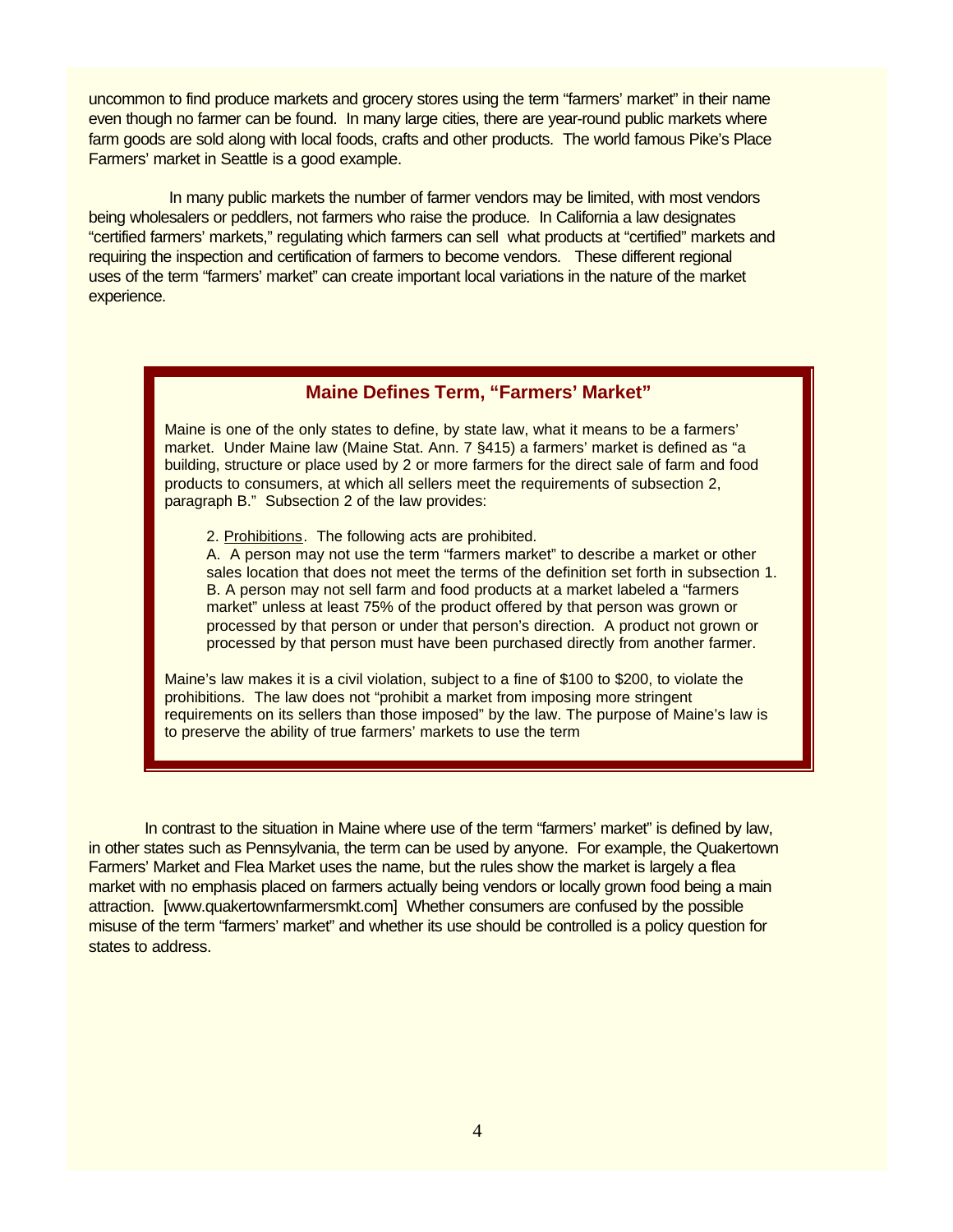## **Evolving Nature of Farmers' Markets**

Farmers' markets in the United States are dynamic social and economic forces. In addition to creating new opportunities for farmers and consumers, they are important economic and social development tools for communities. In many cities, markets started twenty years ago at one location may now have a dozen or more locations with neighborhood markets every night of the week. For example, in New York City the Council for the Environment operates the Green Markets, that sponsor farmers' markets in 27 locations around the city. [www.ny.com/dining/green.html]

In some communities successful downtown farmers' markets have helped revitalize whole neighborhoods and led to critical economic and social transformations in communities. The success of some downtown weekend markets have been the catalyst sparking interest in creating – or recreating in many cases – permanent year-round public market spaces. Efforts are now underway in St. Paul and Des Moines to expand existing farmers' markets into year-round public marketplaces.

 While there is a common image of a farmers' market, visiting markets in different parts of the nation shows each has its own personality. This may be due to the foods that are regional specialties and is definitely a function of the time of the year. In the spring, when many markets open for the season, vendors' may feature bedding plants and other growing things for shoppers to take home and plant. During the summer, the focus is on the bountiful fresh produce coming from the fields. In the fall, fruits, pumpkins and items for seasonal decorating may become the focus. Fresh flowers are increasingly important for many farmers because of their popular appeal with shoppers. The same is true with meat, poultry, eggs, cheese and dairy products where these can sold in farmers' markets.

One of the beauties of farmers' markets is how they let farmers experiment with new items to respond to shoppers demands. If a farmer isn't raising a particular product, requests from enough shoppers will often add it to the farmers' inventory of production. The same can be said for developing "value-added" products such as processed foods like jams and salsa that can be made on the farm. If there is demand for it, some vendor will determine whether it can be made and sold at the market. This is one reason why farmers' markets are playing such an important role as incubators of new farm- and food-based businesses. Many companies now marketing foods commercially got their start at tables in farmers' markets. Special concerns in dealing with processed foods – such as licensing, labeling, and handling – are addressed in more detail in the discussion of markets rules.

# **Creating a Farmers' Market: Sponsors, Managers and Market Philosophy**

To understand how farmers' markets operate, it is important to look at three basic issues: who creates the markets, why they are created, and how the markets actually function. These three issues – sponsors, managers, and market purpose – are addressed in this section. The questions of who can sell what products at farmers' markets and how markets operate are addressed in the next section on market rules. All these issues are best understood by examining the rules and regulations used to manage existing markets.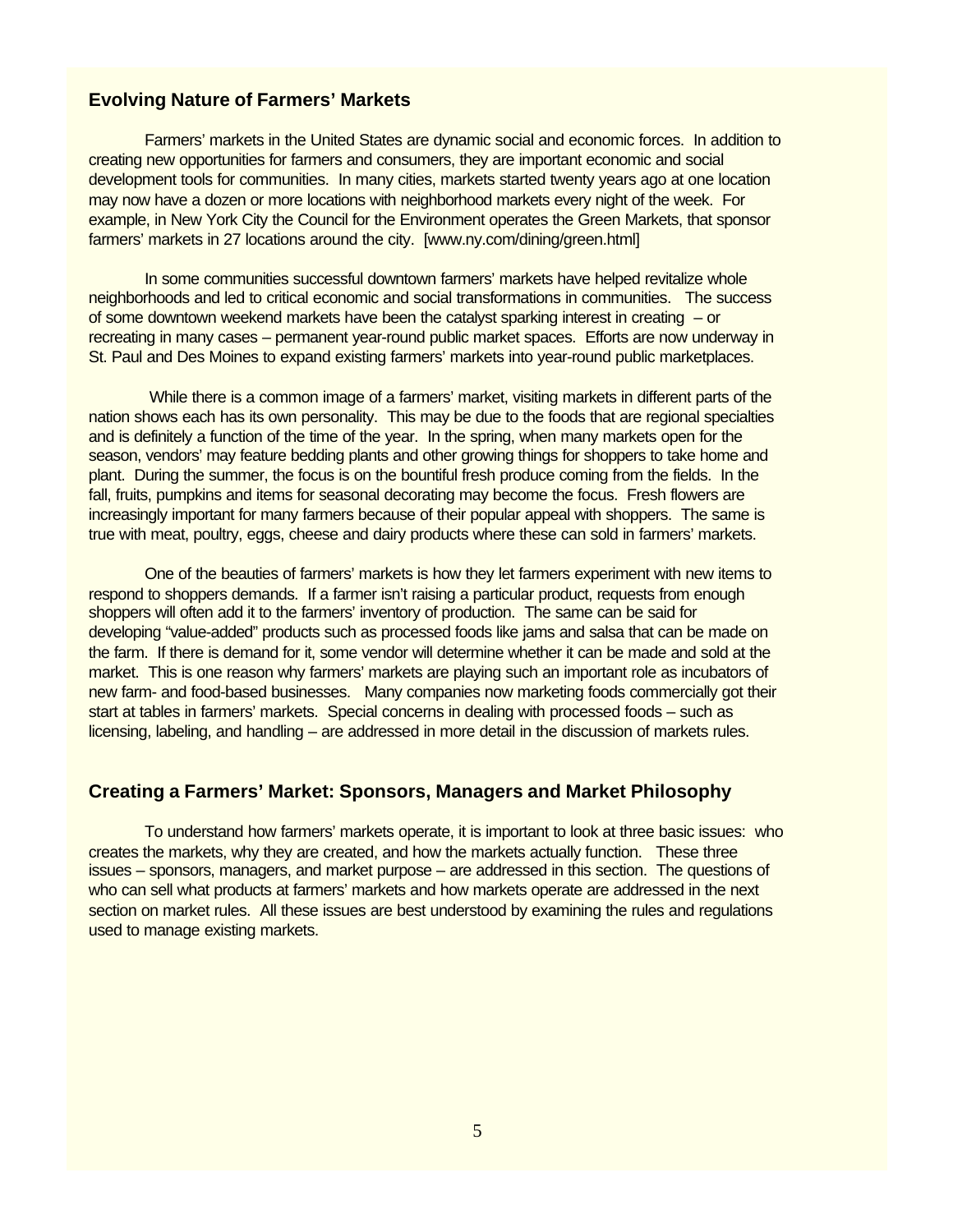#### **Sponsors**

The purpose of the market is often directly related to who sponsors or creates it. Some markets are created by farmers who see them as a way to develop new outlets for products and to increase their incomes. In many cities, farmers' markets are sponsored by local governments or community development affiliates, such as a chamber of commerce, or by other interested non-profit organizations, such as churches or neighborhood associations. In these situations the markets are a way to increase the entertainment and social activities available for local residents. Markets are also used frequently to help revitalize downtowns or neighborhoods going through economic rehabilitation. By bringing people and economic activity to an area, it can be made more stable, stronger, safer and more vibrant. In some situations market sponsors may be non-profit organizations with specific social goals – such as creating markets for new and small farmers, some of whom may be minorities – or increasing the availability of fresh nutritious food for inner city residents or seniors on fixed incomes.

 Often all these goals come together and are served at the same time. This combination of advantages and social utility helps explain the increasing popularity of farmers' markets. But it is easy to see how it may not be possible to promote all these goals at the same time and how some goals might conflict. For example, communities interested in creating social attractions for residents may not be committed to creating markets for local farmers and may open them to wholesale peddlers. Markets designed to increase food supplies for low income residents may not be profitable markets for all vendors, and farmers may not want to continue to participate if sales are low.

Trying to balance the combination of goals and benefits from farmers' markets can present challenges to the market organizers. That is why it is important to keep in mind the farmer's income. Even with all their other purposes and values, a farmers' market will not survive unless it is profitable for farmers to take the time and effort to sell there. In large part, the nature of the market will determine the rules that control what products can be sold and determine who is eligible to be a vendor. It is not uncommon for market rules to include provisions setting out the purpose or philosophy of the market and explaining why it was created.

#### Statements of Market Purpose and Philosophy

It may be easy for a shopper at a farmers' market to take its existence for granted, giving little thought to why the market exists. But those involved in creating and operating farmers' markets know the economic and political issues behind any market may be much more complex. The most important political or philosophical issues related to farmers' markets are why they exist and whom they are intended to benefit.

 The simplest answer to the question is that the markets are typically created to serve the needs of local farmers and consumers. The most common and direct manner in which this purpose is reflected is the "producer-only" feature that informs consumers the market is designed primarily as an outlet for local farmers selling only products they raise on their farms. The purpose of a market is often set out in the market rules or application as a statement of purpose or market philosophy. The following three examples are provisions taken from current market rules.

A) Dane County – Madison, Wisconsin – The farmers' market in Madison, Wisconsin, is widely considered to be one of the premier markets in the nation. Every Saturday over 150 vendors line eight city blocks around the state capitol, offering a wide array of Wisconsin grown and produced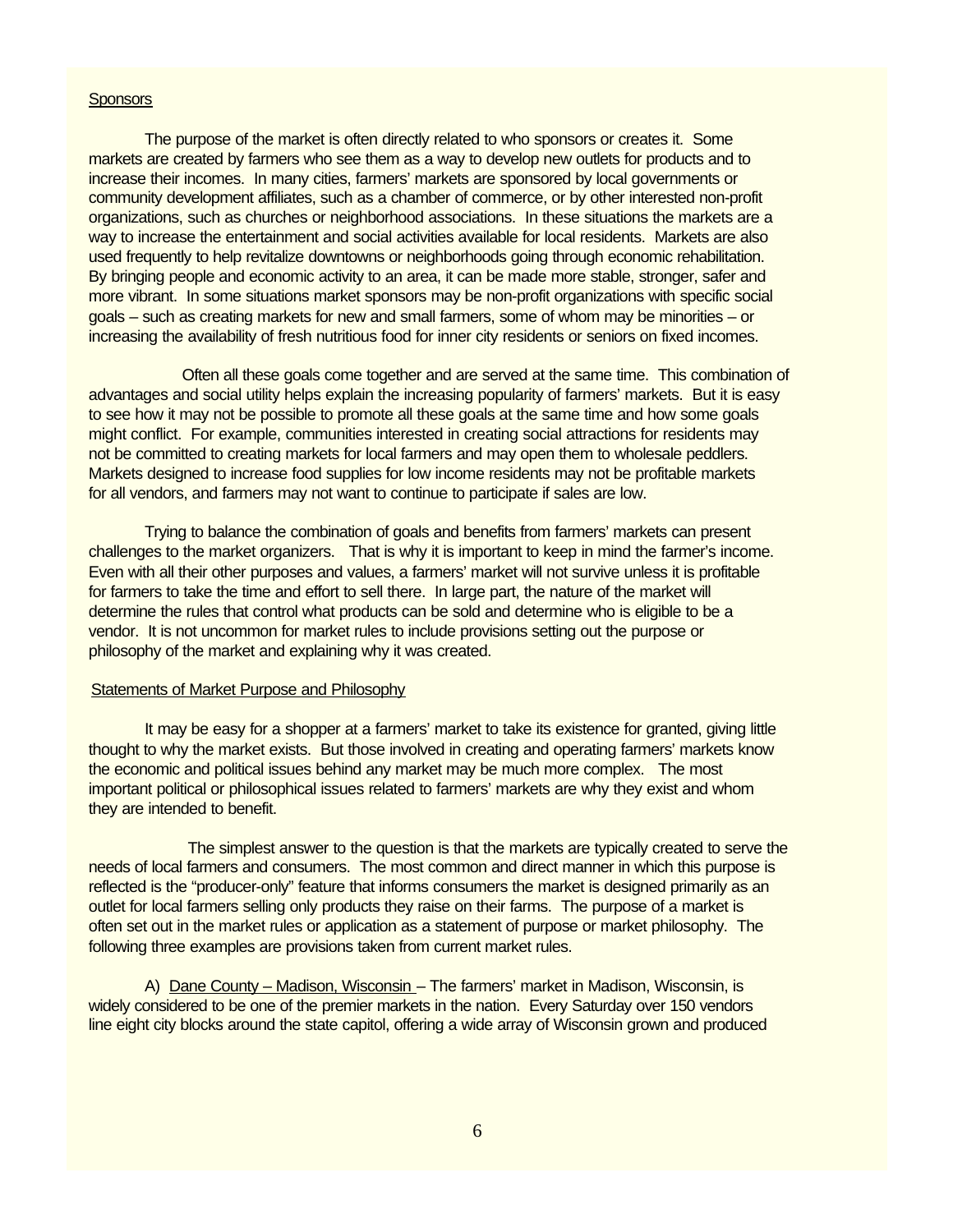foods. The introduction to the market's rules provides a clear statement of the goals and purpose for its operation:

To give growers and producers of Wisconsin agricultural commodities and other farm-related products alternative marketing opportunities;

To promote the sale of Wisconsin-grown farm products;

To improve the variety, freshness, taste and nutritional value of produce available in the Madison area;

To provide an opportunity for farmers and people from urban communities to deal directly with each other, rather than through third parties, and to thereby get to know and learn from one another;

To provide an educational forum for consumers to learn the uses and benefits of quality, locally grown or prepared food products;

To provide educational opportunities for producers to test and refine their products and marketing skills;

To enhance the quality of life in the Greater Madison Area by providing a community activity which fosters social gathering and interaction; and

To preserve Wisconsin's unique agricultural heritage and the historical role which farmers' markets have played in it.

B) Washington DC – Dupont Circle – The Dupont Circle farmers market was formed six years ago to create a marketing opportunity for the many small farms that surround the Washington D.C. area. The market was originally sponsored by the American Farmland Trust as an education and economic development project, but it is now under separate non-profit management. Given its location and the residents who shop there, the Sunday market provides a valuable connection between political leaders and the food system. This statement of purpose is from the introduction to the market rules:

> Statement of Purpose: the FRESHFARM Markets at Dupont Circle in Washington, D.C. and St. Michaels, Maryland are public education projects and were created as a showcase for regional food drawn from the farms, fields and waters of the Mid-Atlantic region. They were created to demonstrate that there is a direct connection between eating seasonally and locally and the quality of our environment and our daily lives. The market addresses farm economics by providing regional farmers/producers with a direct market for their products and enhances the quality of life in the community by providing residents with direct access to farmers and their farm fresh products. The market provides an opportunity for educating both the farmers/producers and market customers about the connection between preserving local agriculture and buying fresh, seasonal products direct from the farm.

C) San Francisco – Ferry Plaza Farmers' Market (FPFM) – San Francisco and Northern California are known for high quality food and wine and for the strong network of thriving family farms. There are numerous farmers' markets which operate in the Bay area, providing shoppers with a widearray of some of the best food in America. The Ferry Plaza Farmers' market in San Francisco, held on Saturday mornings on the Embarcadero, presents American farmers' markets at the highest level of quality and variety. As the following statement from the introduction to the market's rules makes clear, the organizers had many goals in mind for the market.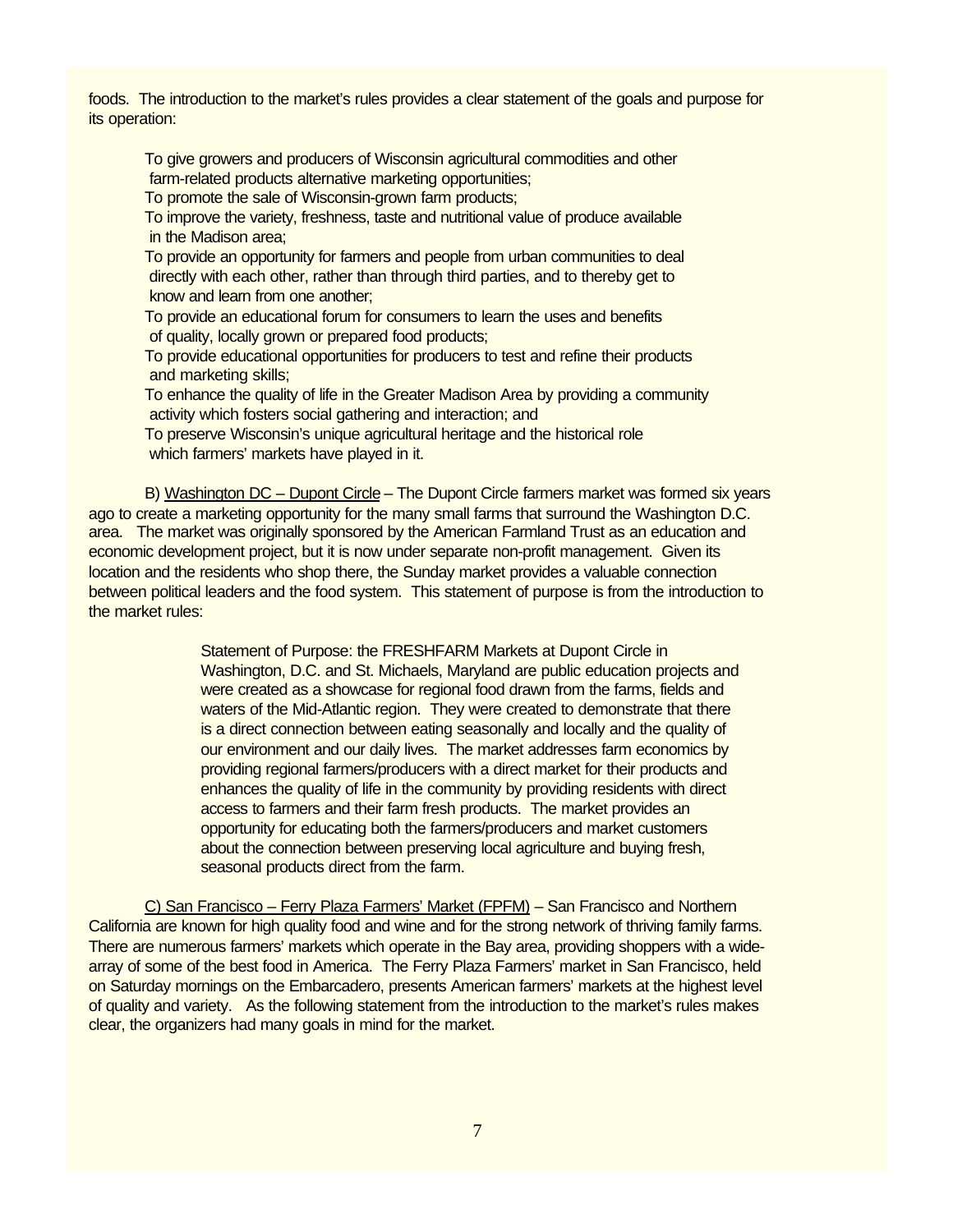Introduction - The Ferry Plaza Farmers' Market (FPFM) is a certified farmers' market operated by the Center for Urban Education About Sustainable Agriculture (CUESA) in accordance with state, county and local laws, for the benefit of farmers and consumers alike. Its fundamental purpose is to provide the community with a place to buy fresh produce direct from producers in a congenial atmosphere and to provide producers with a direct market for their goods. Further objectives derived from CUESA's mission include education about and support of regional sustainable agriculture. Sustainable agriculture is a commitment to both growing and distributing food to meet the needs of current and future generations in a manner that is environmentally sound, economically viable, and socially just. CUESA believes that small family farms are essential to the sustainable agricultural economy, and is committed to making economic and educational connections between urban dwellers and sustainable farmers.

The purpose of these rules is to govern the operation, administration and management of any Certified Farmers' Market under the control of CUESA. In issuing rules, it is not our intent to burden participants, but to ensure the smooth operation of the market. CUESA management and its designated agents will implement and enforce all rules and regulations pertaining to the operation of any CUESA certified market in a fair and equitable manner. We welcome suggestions for ways to improve the market.

All three of these statements of market purpose demonstrate how these farmers' markets are more than just places for farmers to sell fresh food to people. The markets all have additional goals relating to education, social interaction, community building, and promotion of sustainable food systems. Promoting these goals, while creating a friendly convenient place for farmers and shoppers to meet, is one of the key challenges to operating a farmers' market.

#### Market Managers

A key ingredient in the operation of a market – assuming the farmer vendors have been identified – is the person who runs the market on a day-to-day basis. This job is the responsibility of the "market manager," a person designated or employed by the market organizers to be responsible for making the operational decisions. Decisions such as the selection of vendors and set-up sites for their booths must be made, and weekly stall fees must be collected for a market to exist and succeed. From the perspective of participating vendors the market manager plays a critical role by running the market, enforcing the rules, resolving disputes, and providing answers to questions. The responsibilities of the manager are often set out in the market's rules, but even if they are not, the job of market manager typically includes:

- 1. Selecting and registering both seasonal and daily vendors;
- 2. Assigning spaces at the market so vendors know where to set up and consumers know where to find their favorite farmers;
- 3. Collecting the seasonal and weekly fees for market spaces;
- 4. Handling day-to-day administrative issues which arise, such as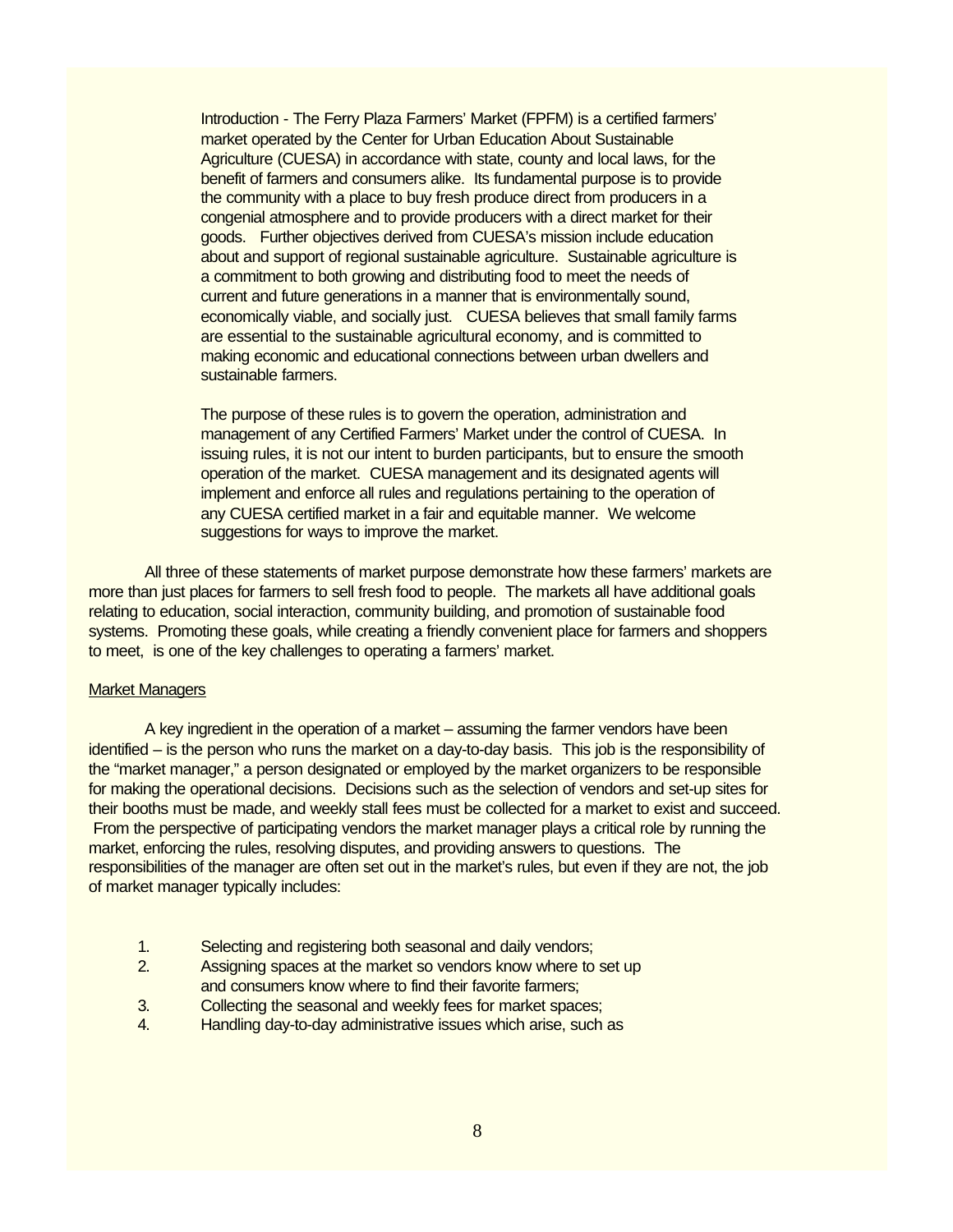- "someone is illegally parked in my space!";
- 5. Enforcing market regulations and administering penalties, which may mean imposing fines on vendors;
- 6. Answering inquiries and responding to complaints from customers and vendors;
- 7. Working with local media and promoting the market by advertising what it has to offer:
- 8. Making sure the market complies with applicable local, state and federal regulations;
- 9. Administering the financial and business affairs of the market; and
- 10. Dealing with local officials, other businesses, and the organizers of the market.

Some tasks on this list, such as allocating spaces and collecting fees, may be done early in the season before the market begins, but other duties must be performed as the market operates. The market manager's responsibilities will vary a great deal depending on the size and nature of the market. If the farmers' market is a relatively small and informal one (such as six farmers in the church parking lot one afternoon a week), the market manager's job is not large. On the other hand, managing a farmers' market with hundreds of vendors and thousands of customers may be a full-time responsibility. Regardless of the market's size, the rules generally give the manager great discretion and power to take needed action.

Here is the rule from the Dupont Circle market concerning the role of the manager:

C. Market Operations and Procedures – The market management is responsible for enforcing all FRESHFARM market and public safety regulations including space assignments, market fee collection, and market data collection. The market management has final authority in resolving issues in a civil and efficient manner.

The following rules from the Kansas City, Missouri municipal farmers' market provide more detail on the powers given to market managers:

> 29. The Market Manager has the authority to deny any person the privilege of operation on the market who, in his judgment, is using methods that are detrimental to attendance at the Market or contrary to the Market policies or standards. The Market Manager has the right to deny any person the privilege of selling a particular item that, in his judgment, is detrimental to the attendance at the market, or contrary to Market policies.

30. The Market Manager has the authority to order and remove any person or Vendor from the Market who is guilty of any violation of these Market regulations, or who may be guilty of violation of any ordinances of the City, county, state laws, or who fails to obey any lawful order of the Market Manager.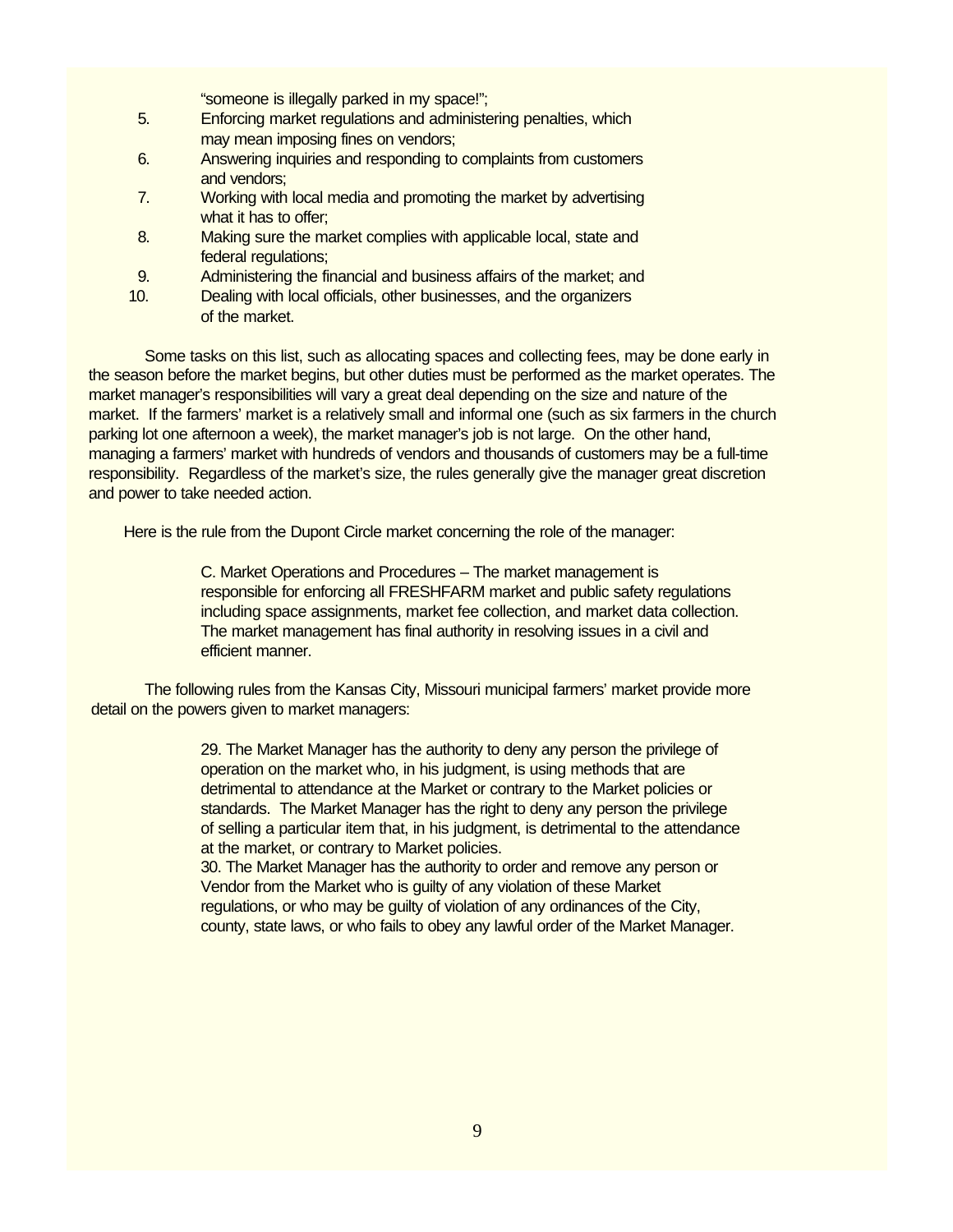# **Rules and Regulations – How Farmers' Markets Operate**

It might be possible to operate farmers' markets without any form of written rules or policies for the vendors, but it would not be long before a market would face difficult issues – such as someone wanting to sell things other than farm products, or someone deciding to come an hour early to get more sales. The reason farmers' markets use rules and policies is to prevent problems like these from arising.

| <b>Defining Key Terms in Market Rules</b>                                                                                                      |                                                                                                                                                                               |  |
|------------------------------------------------------------------------------------------------------------------------------------------------|-------------------------------------------------------------------------------------------------------------------------------------------------------------------------------|--|
| To help understand the discussion of market rules, there are several terms which need to be<br>defined. They include:                          |                                                                                                                                                                               |  |
| Carrying<br>Crafts                                                                                                                             | Allowing farmers to sell products raised by other farmers.<br>Non-food items made by vendors, if allowed, may be subject to special<br>procedures for selection and approval. |  |
| <b>Farm Visit</b>                                                                                                                              | Process where the market manager visits the vendor's farm to<br>determine whether produce sold at the market is "farm-raised."                                                |  |
| <b>Hold Harmless and</b>                                                                                                                       |                                                                                                                                                                               |  |
| <b>Indemnification Clause</b>                                                                                                                  | Agreement by vendor to financially protect market<br>organizers from liability arising at the market.                                                                         |  |
| <b>Market Manager</b>                                                                                                                          | Person designated to run the market on a day-to-day basis.                                                                                                                    |  |
| <b>Peddlers</b>                                                                                                                                | Vendors who buy products at wholesale for reselling at the market.                                                                                                            |  |
| Producer-Only                                                                                                                                  | Market selling only items raised by farmers who sell them.                                                                                                                    |  |
| Proof of Insurance                                                                                                                             | A form a vendor obtains from an insurance carrier indicating the type<br>of insurance coverage and listing the market as a covered party.                                     |  |
| <b>Product List</b>                                                                                                                            | List of the products the farmer plans to sell which may be used to<br>allocate spaces and limit vendors from adding unapproved products.                                      |  |
| <b>Prepared Food</b>                                                                                                                           | Ready-to-eat food, such as take-away meals and snacks.                                                                                                                        |  |
| <b>Processed Food</b>                                                                                                                          | Products such as jam, cider, vinegar, and baked goods.                                                                                                                        |  |
| Sponsor                                                                                                                                        | The group or organization legally responsible for creating and operating<br>the market.                                                                                       |  |
| Vendor                                                                                                                                         | A farmer or other person designated by the management as having the<br>right to participate in the market.                                                                    |  |
| Many farmers' market rules will include specific definitions for important terms, especially for<br>various categories of products or vendors. |                                                                                                                                                                               |  |

The rules established for a market are critical to its operation. The rules determine who can be a vendor, what products can be sold, when and where the market will operate, how much it will cost to be a vendor, and what the market experience will be like for shoppers. The rules are also important from a legal perspective because they become part of the agreement between the vendor and the market, establishing each party's rights and obligations.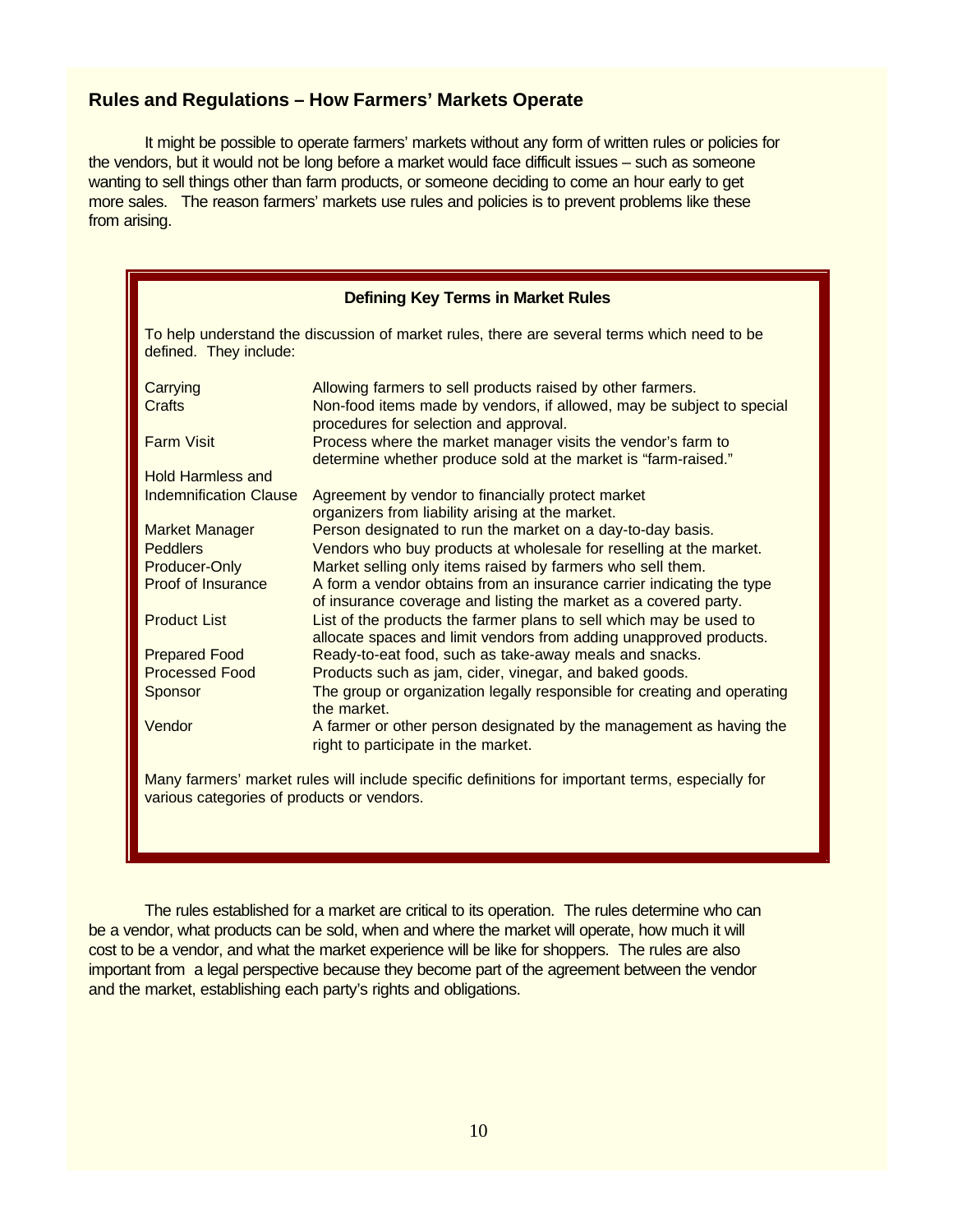To really understand any farmers' market, it is necessary to understand its rules. In preparing this study, rules from more than 30 current farmers' markets of all types and sizes, operating in 15 states, were collected and examined. The following discussion makes use of those rules to provide actual examples of the provisions used to address common issues. By reviewing those rules, it was possible to identify a list of the issues most commonly addressed in market regulations and policies.

Regardless of the type of market or the rules being used, there are certain common issues market organizers must address. The following list sets out the twenty provisions or issues most commonly addressed in farmers' market rules. For several of the topics on the list, such as vendor conduct at the market, the rules may have multiple sections addressing a series of issues. It is important to recognize that some markets may have additional rules or provisions not listed here, and other markets may not address all of the issues listed. In the next section, the actual sets of rules and policies used by several farmer's markets are presented so readers can see how the issues are actually addressed.

The key point for farmers' market rules is not how many rules there are or how detailed they are, but how well the rules address issues arising in the market. It is just as possible to have too many rules as it is to have too few – the key is having a process to resolve the questions and disputes which inevitably may arise. In situations when the rules don't provide an answer, the market manager will have to decide.

#### Twenty Provisions Commonly Found in Farmers' Market Rules

- 1. Organizer or sponsor identifies who runs the market and sets out the philosophy and purpose of the market.
- 2. Market manager identifies who makes the decisions on day-to-day operation.
- 3. Statement of the rules makes the rules part of the agreement between the vendor and the market.
- 4. Defining key terms explains what key phrases, such as vendor, allowable goods, categories of products, etc., will mean in context.
- 5. Approval of vendors and products defines who can sell (farmer/non-farmer distinction), and what can be sold (produce-craft-food distinctions).
- 6. Criteria for selecting vendors establishes any priorities or preferences, and the basis for them, and allocates market spaces.
- 7. Categories of products rules for items such as baked goods, nursery plants, eggs, cheeses, meat, and processed foods, commonly related to inspections and handling.
- 8. Changes in ownership and vendors' rights addresses issues such as transfer or change of business and seniority for market spaces.
- 9. Carrying rules may allow farm vendors to sell products raised by other farmers.
- 10. Application process and fees provides for the timing of application, selection and notification of vendors, sets the amount and payment of fees, and allocates market spaces and locations.
- 11. Types of vendors and length of market creates categories of seasonal and daily vendors and may include the actual contract or application to participate.
- 12. Membership and market organization creates operational structure for market and may require a separate payment for membership in sponsoring organization.
- 13. Necessary documents and permits lists the various documents and licenses required to participate, including proof of insurance, tax permits, health inspection and other licenses. A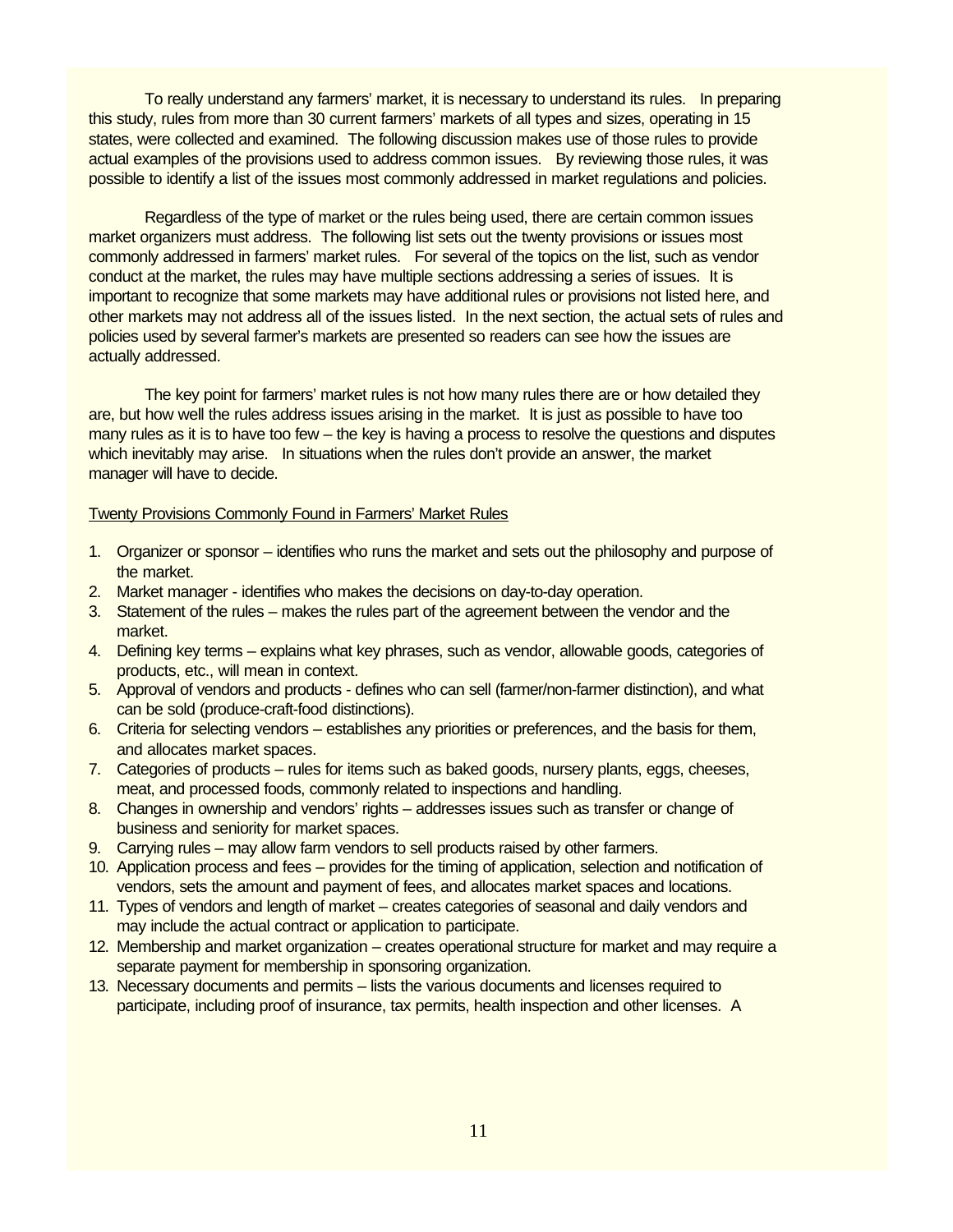market may require information such as farm plan, load lists for products raised, and organic certification.

- 14. Market operation detailed guidelines on issues such as set-up, clean-up, selling times, notification for non-attendance, pets, parking, samples, sanitation, signage, hawking, smoking, food safety and food handling. Many provisions may be very detailed, making the operational rules the main part of a market's regulations.
- 15. Enforcement process sets the procedures for rule enforcement, including reporting violations, notice, penalties, suspension or removal, and appeals.
- 16. Rule and law compliance incorporates applicable state and local requirements into market rules, with agreement that it is vendor's responsibility to comply.
- 17. Hold harmless and indemnification vendor agrees to protect market organizers from any legal or financial liability in case of accidents or incidents at market.
- 18. Food safety and sampling specific rules for handling and storing different types of foods, with guidelines for sampling if allowed.
- 19. Other provisions labeling, posting farm name, using legal scales, accepting nutrition checks and food stamps, pricing guidelines, farm visits, and gleaning excess food.
- 20. Signature line creates a binding agreement between vendor and market.

# Farmers' Market Rules: Considering Some Examples

The best way to understand the different types of market rules is to consider actual rules used by farmers' markets. In this section, the complete rules are reprinted for three markets from diverse parts of the country: Athens, Ohio; Tacoma, Washington, and New Orleans, Louisiana. The rules are not presented as models but as valuable working examples of different ways markets address important issues.

The following rules from the Athens, Ohio farmers' market illustrate a simple straightforward approach to market rules:

# **ATHENS FARMERS MARKET RULES (REVISED 2002)**

- 1. Producers at the Athens Farmers Market (AFM) are to park only in the specified area.
- 2. Producers may sell at the AFM only on the announced days of the market: Wednesday at 10:00 a.m. and Saturday at 10:00 a.m.
- 3. Stall holders are to pay an annual fee no later than two weeks after the annual spring meeting. Annual fees are \$80/1 stall, \$130/1.5 stalls, \$200/2 stalls, \$300/3 stalls. [Note: Members may secure a maximum of *two* stalls, with a third stall on a space available basis and with the manager's approval.]
- 4. Producers who wish to sell at the market but have not paid the annual fee shall be allowed to pay \$20 at the beginning of their first day only and must pay the remainder of the annual fee at the beginning of their second day at the market.
- 5. Vendors shall sell only agricultural, horticultural, or food items that they themselves have grown, produced, or processed.
- 6. Dairy products, canned goods, baked goods and other processed foods must be made in a licensed kitchen. Licenses shall be displayed at the market.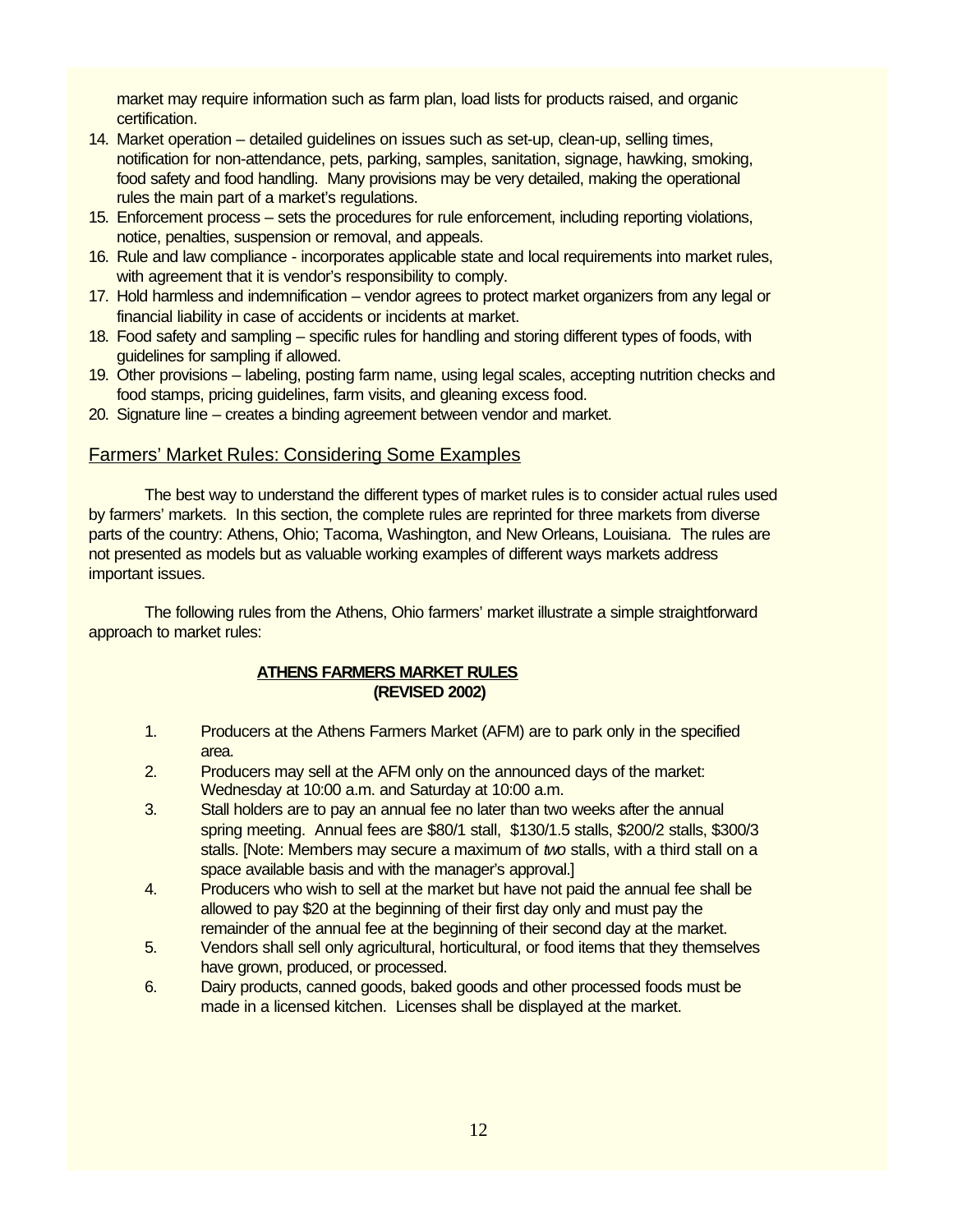- 7. There will be no sales of produce prior to the opening of the market, except the manager, officers, and producers of the market may buy from each other before the opening time.
- 8. Sellers should have their prices displayed.
- 9. Each producer shall display a sign which states the producer's name and address.
- 10. Radical price cutting of top quality produce is prohibited. Poor quality or overripe produce must be labeled as such and can be sold for a discounted price.
- 11. Producers must remove unsold produce and clean up their stalls before leaving the market.
- 12. Producers must comply with all laws, ordinances, and regulations of the United States, State of Ohio and City of Athens.
- 13. Violations of any market regulations will be dealt with by the market manager or president. The manager or president may give a verbal warning notice to a producer for an infraction of the rules. If a producer receives two verbal warning notices, the president shall call a meeting of the officers. The officers will then take a formal vote giving the manager or president the power to expel the seller if a third violation of rules occurs. If the violator is a seasonal member, a refund will be given for a prorated amount if the producer has not attended enough market dates to use up his or her season dues. An expelled producer can be reinstated the next market season at the annual meeting by receiving a 2/3 vote of the voting members present. The producer, if a seasonal member, forfeits his or her stall upon their expulsion. They may apply for a new season stall as a new producer.

Not all twenty of the issues on the list are addressed. For example, there is no mention of liability. Some of the issues may not be important or have not yet been an issue. The Athens rules cover the basics and are sufficient to make the market possible. Also, it is important to recognize there are two other documents from the Athens market which may contain rules. First, the vendor application form must be completed, and second, because the market is administered by an organization of vendors, the by-laws for members may address some issues as well. The point to remember is market rules and policies may arise from a number of different sources.

A second set of market rules which illustrate many of the issues on the list are from the Tacoma, Washington Farmers' Market:

## **POLICIES OF THE TACOMA FARMERS' MARKET 2002**

In order to promote the Market as a whole to the community of Pierce County all members of the Tacoma Farmers Market Association will behave towards Market customers, association members, staff and volunteers, in a professional manner which fosters a sense of Market community, camaraderie, and a spirit of cooperative involvement:

PUNCTUALITY: All vendors with assigned stalls must be at their stall by 8:30a.m. or have made prior arrangements by Monday of the week to be gone with the Market Manager by calling (253) 272-7077. Violations of this policy will result in loss of assigned stall on the day of the violation.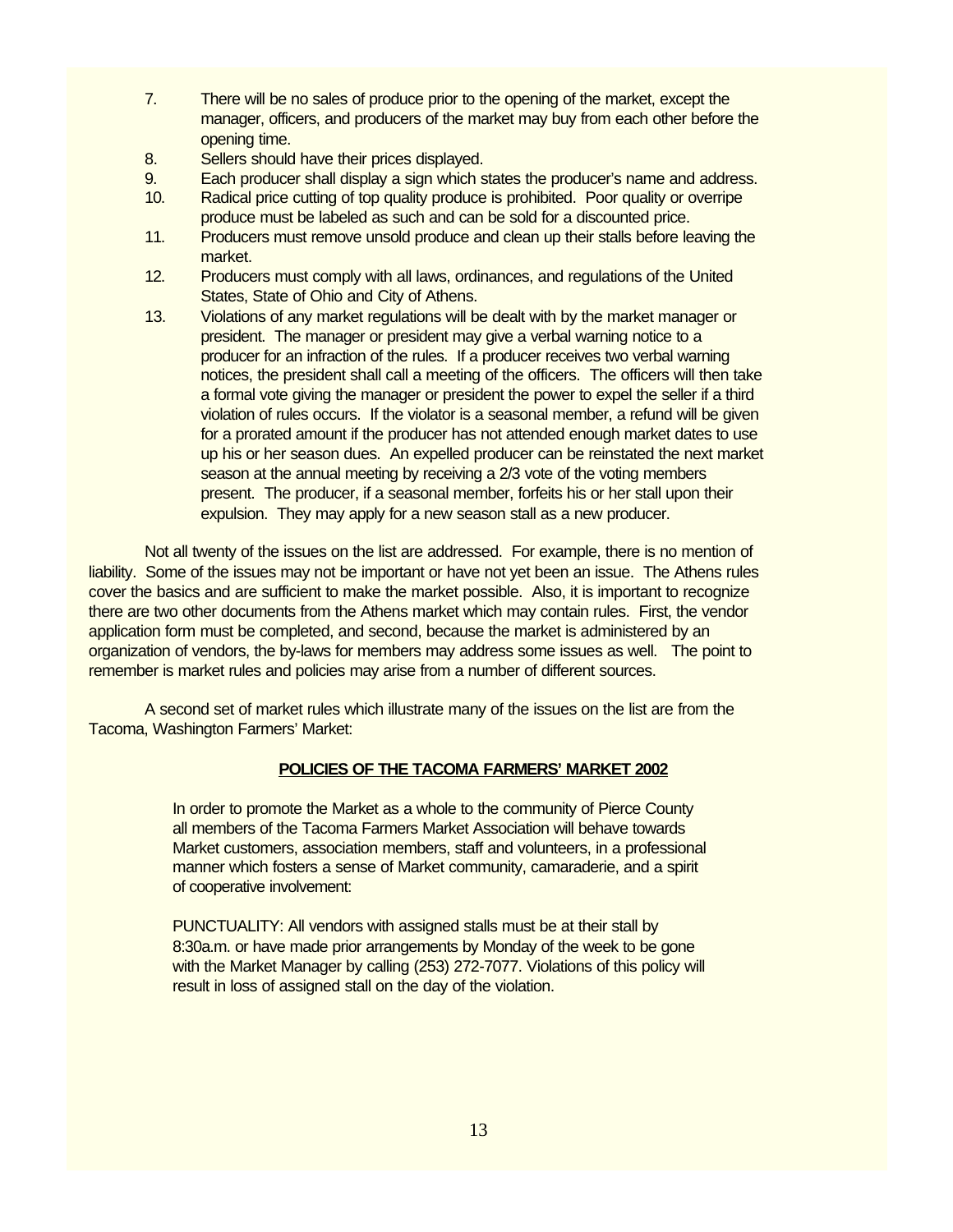QUALITY: The Tacoma Farmers Market strives to provide a market place where fresh and wholesome products are sold. The Market Manager shall have the responsibility for maintaining quality control at the Market. The producer should be the seller of their product at the Market. (Exceptions may be discussed with the Market Manager.) All craft products must be handcrafted by applying vendor and pre-approved by the Market Manager and the Market Vendor Committee, including items not sold last year.

STALL ASSIGNMENTS: The Market Manager will make Stall assignments. Your space is assigned to you, and it is not transferable. Space fee prepayment is available. This will guarantee the same location but vendor must adhere to Punctuality Policy (see above). The stall fee is nonrefundable and vendor forfeits the fee if not at the market without prior notification to Market Manager.

SET-UP: Set-up will begin between 7:00am to 8:30am on Market day. During that period vendors may enter the Market area for the purpose of readying their stall space for the day's sales. Due to insurance liability, vendors will be required to remain until closing at 2:00pm even if they have sold all their goods. Exceptions to this policy must be approved in advance by the Market Manager. Temporary tables that are put up and taken down daily are the responsibility of the individual vendors.

STALL CLEAN UP: Each vendor is responsible for cleaning his/her stall area to the satisfaction of the Market Manager. NO dumping of oil into garden areas, NO dumping oil into garbage cans, NO oil of any kind can get on the ground, sidewalk, areas in the market location. This is a safety and environmental issue. Any violators will be responsible for costs' incurred for steam cleaning by The Executive Committee. All food vendors must use a covering under any cooking. NO oil is to reach the ground. Vendors will be assessed a fee for cleanup if Market staff has to steam clean

DISPLAY: Displays must be placed within stall area. You must provide your own fire department approved protection from rain/sun. ALL FOOD VENDORS ARE REQUIRED BY THE HEALTH DEPARTMENT TO PROVIDE OVERHEAD UMBRELLA OR OTHER COVER. You need to provide your own signage.

PRICING: Pricing of goods sold at the Market is solely the responsibility of the individual vendor.

HEALTH PRACTICES: All vendors must adhere to sanitary procedures as outlined by the Pierce County Health Department (798-6456). Any vendor found selling contaminated foodstuffs or produce, or selling in the Market without proper health precautions, shall be suspended from selling operations until satisfactory clearance has been obtained from the Pierce County Health Department and the Market Manager.

All vendors must dress appropriately and shoes and shirts are required. NO dogs are allowed in vendor stalls.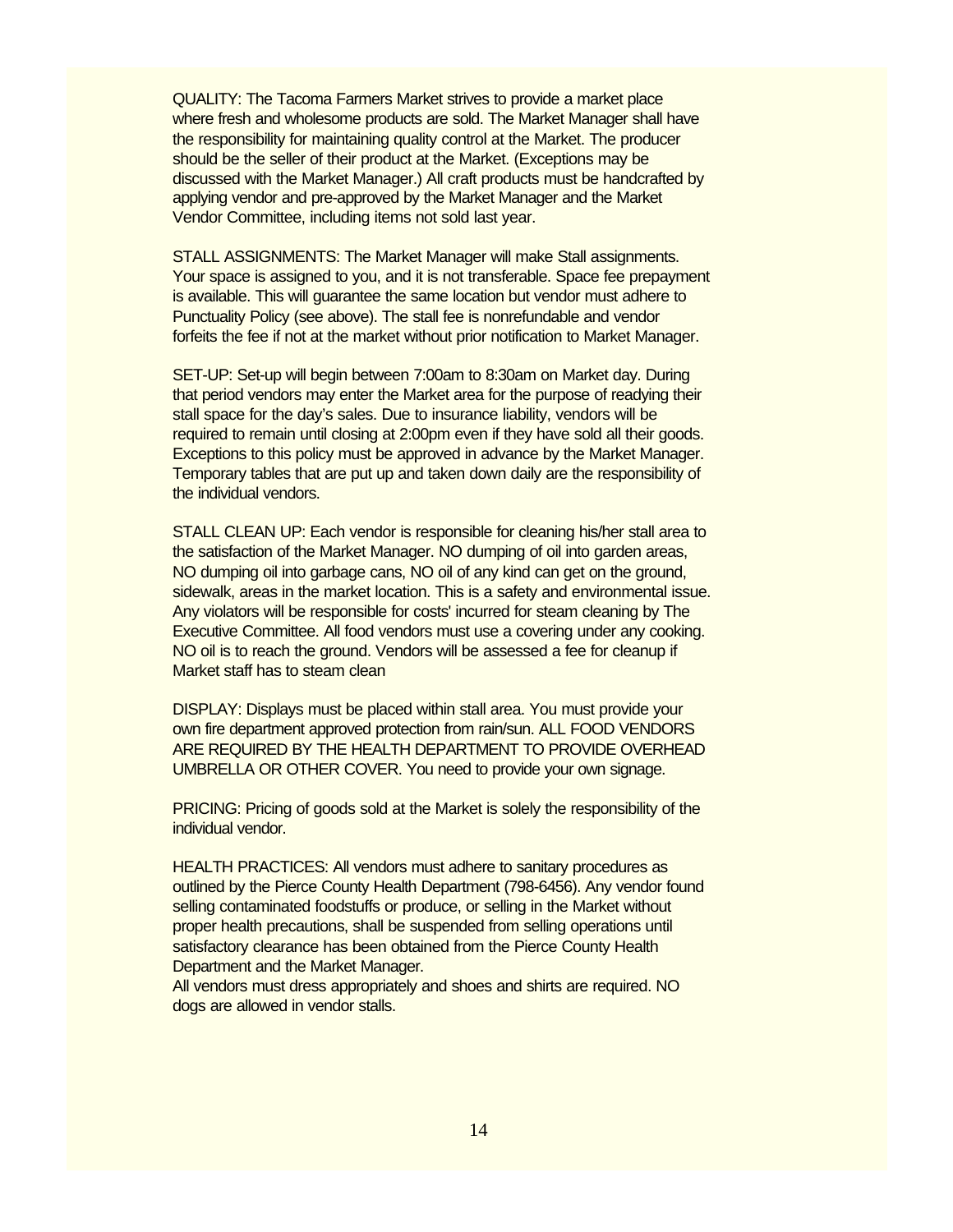SMOKING POLICY: There will be NO smoking by vendors in any stall spaces. You are responsible for any cigarette butts around your stall space, please dispose of them properly.

VEHICLES: Only Farmers will be allowed to sell from their vehicles, all others will be required to park their vehicles off site. With the opening of the 2002 season, oil pans are required under all vehicles on site. Failure to do so will result in action by the Operation Committee, Market Manager and the Board of Directors.

STALL FEE AND PAYMENT: A fee schedule for all Farmers Market stalls will be established by the Board of Directors prior to each market season. The Operations Staff will collect payment beginning at 2:00pm. Failure to comply with fee payment on Market day will result in a \$18.00 fine in addition to the regular daily staff fees. Vendors will NOT be allowed to set up until past obligations including steam cleaning charges for clean up have been cleared or risk expulsion from the Market.

ORGANIC LABELING: Vendors advertising as "Organic", or "Unsprayed", "Natural", etc. are not required to be certified by any recognized certification agency. However, state law to those who have in fact been certified by the Department of Agriculture restricts use of the phrase "Certified Organic". All vendors are required to advertise truthfully and to respond to customer's questions in a like manner.

GRIEVANCE POLICY: The Market Manager has the right to impose disciplinary action at the Market site. Vendors have the right to a hearing before the Market Executive Committee within two weeks of any disciplinary action. In the event of customer dissatisfaction, the dispute must be resolved to the satisfaction of the customer and Market Manager in a timely manner. Failure to do so will result in the removal from market participation. The Market Manager has the authority to grant exceptions to the market policies on an individual basis for reasons of dire need. Should any vendor, at any time, occupy the premises in a manner contrary to this agreement, upon request of Market Manager, the vendor shall immediately cease such offending conduct. Failure to immediately comply as requested, shall be cause for the revocation of this permit and expulsion from the market. Upon revocation vendor shall promptly vacate premises. Upon failure to vacate, the Market shall have removed all property of vendor from the premises at vendor's expense. The market is relieved and discharged from any all / loss or damage caused by such removal. The Market shall not be responsible for storage or safekeeping of property so removed.

MARKET MANAGER: The Market Manager's job on the Market site is to coordinate all of the activities of the weekly functioning of the Market and to implement market policies. This includes oversight of the Market set-up and clean-up, daily assignments, collection of dues, fees and information, assuring vendor compliance with cleanup, display all Tacoma Farmers Market policies,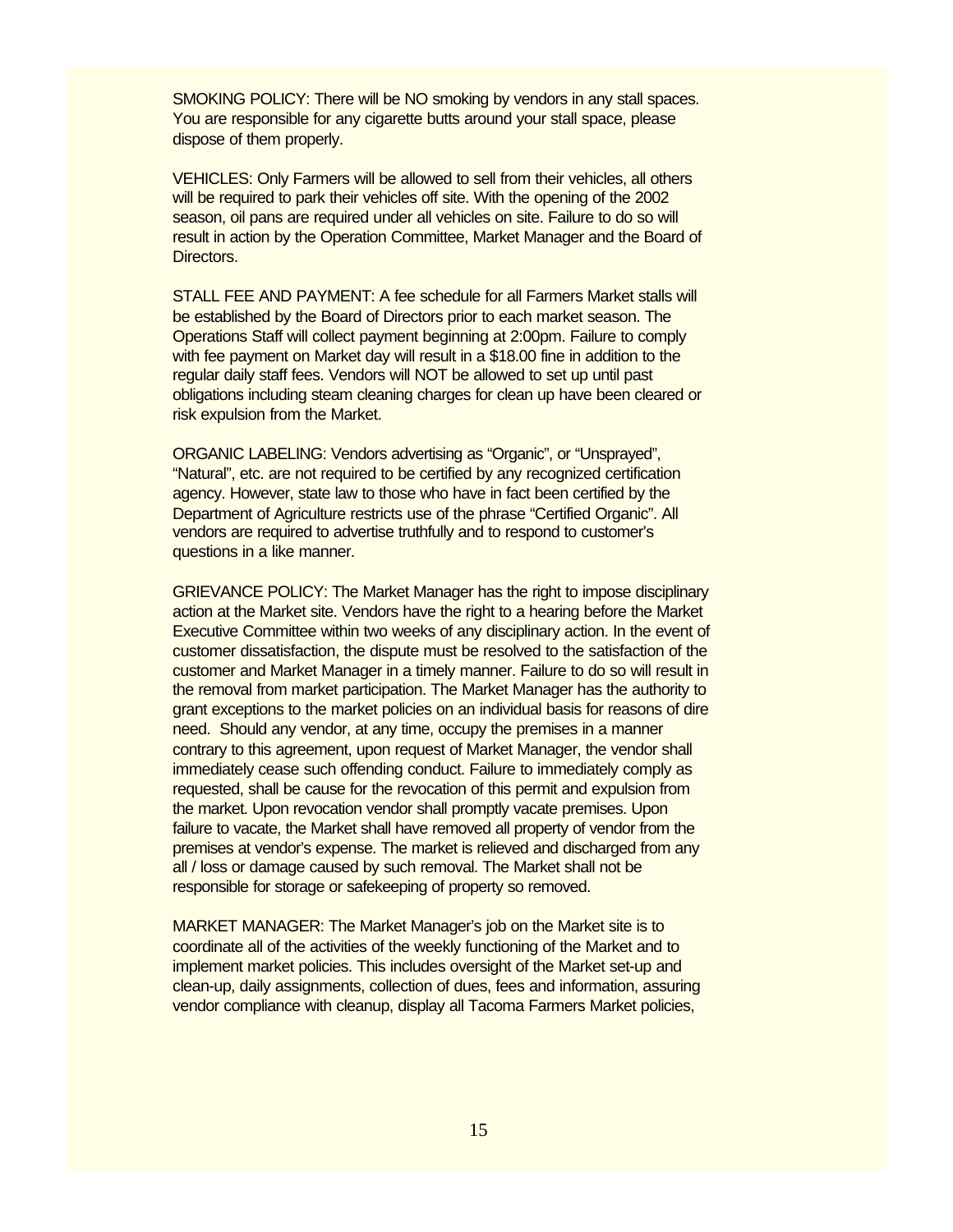and answering questions. The Market Manager also acts as a conduit of information from the vendors and customers to the Market Board of Directors. The Market Manager has complete authority to interpret and implement policy on the market site. If you have any questions or concerns you wish the Market Board of Directors to address, please submit your concerns and proposals in writing to the Market Manager.

LOGO USE: Vendors wishing to use the Tacoma Farmers Market logo must adhere to the following procedure: Apply in writing to the board of Directors, explaining how the logo will be used. The Board of Directors will approve or disapprove, and respond in writing.

#### INDIVIDUAL VENDOR POLICIES

FOOD VENDORS: Prior to selling at the Market, all prepared food processors will show appropriate Health Department certification to the Market Manager. These permits must be displayed in public view during Market hours. All prepared food processor trailers must comply with Pierce County Health Department regulations. The Market Manager and Market Vendor Committee must pre-approve food sold at the Market.

FARM VENDORS: Farm vendors must submit application to the Market Manager. The applicant must grow produce/fruit. Vendors wishing to offer samples must contact the Market Manager for an application and fee schedule. No wholesale brokers will be allowed. Selection is made on the basis of quality and freshness.

CRAFT VENDORS: Craft vendors must make an application to the Market Manager. Vendor must make craft items. Selections will be made on the basis of quality, originality, and space availability. Market Manager and Market Vendor Committee must prescreen all crafts, during our scheduled screening days only.

The Tacoma market rules provide more detail than those for the Athens market, addressing issues such as non-transferability, liability, grievances, and the role of the market manager. But market rules are just one source of policies that may apply to vendors. Another source is the application a vendor must complete to participate. Markets may use different applications for categories of vendors, such as farm vendors and those selling prepared food, and may request different information depending on products being sold. The following application notice, which was sent to vendors by the Tacoma market, provides more detail on some of the market policies, such as the stall fees and when they are due.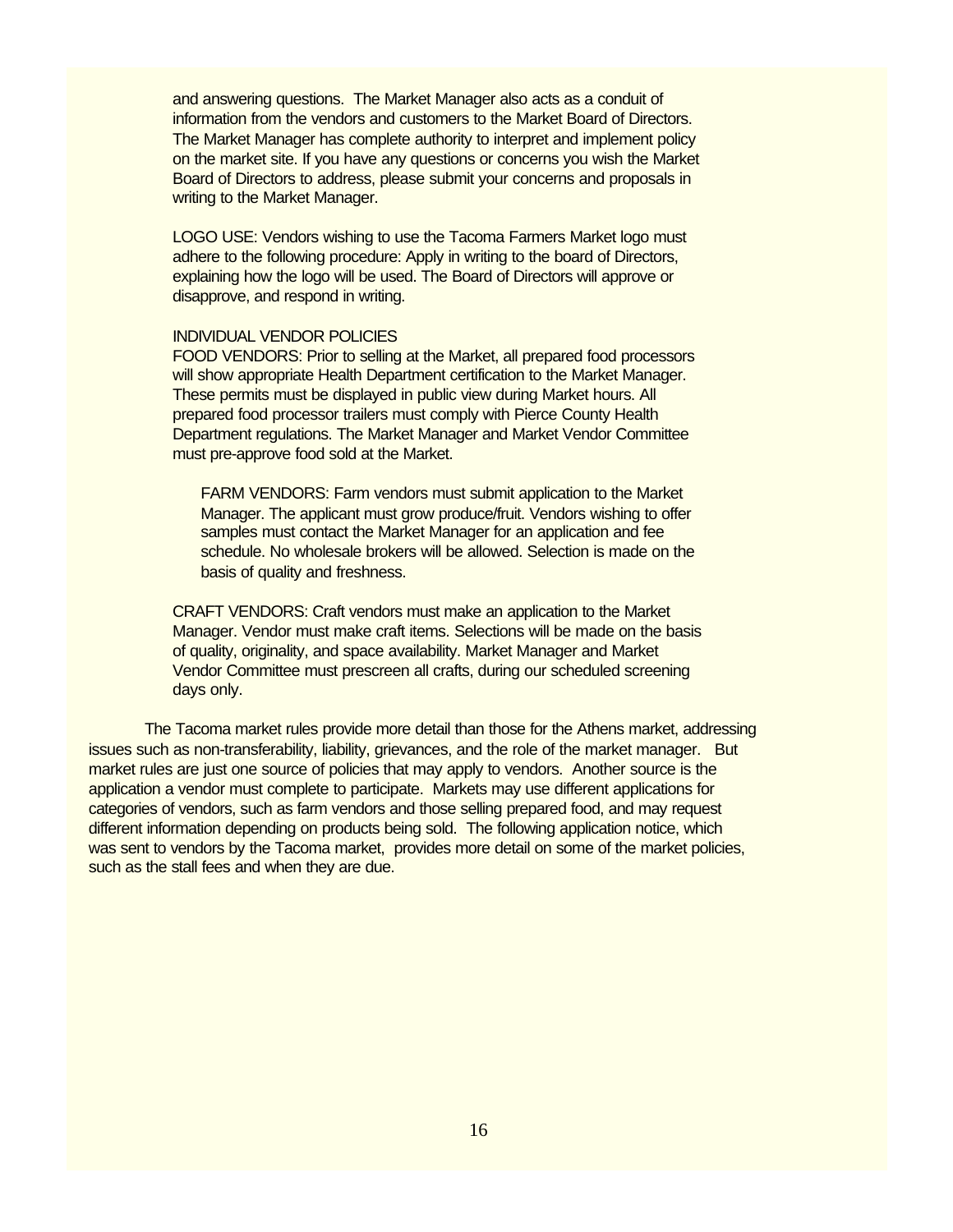#### **Tacoma Farmers' Market Vendor Applications - 2002 Season**

Dear Tacoma Farmers Market Applicant:

Opening day of the Tacoma Farmers Market is Thursday June 6th, 2002, and the season will run through October 17th 2002. No market is scheduled for the 4th of July. We are located between 9th and 11th Streets on Broadway in beautiful downtown Tacoma in an urban park setting. Featuring the Theater District, Pantages, Tacoma Children's Museum and Transit Park.

The Tacoma Farmers Market will open at 9:00am and close at 2:00pm for the public. However, vendors set up begins at 7:00am and vendors will not be allowed to move vehicles at the close of market until approximately 2:20pm. This allows for our customers to exit in a safe environment, and time for vendors to dismantle their booths. We have room for approximately 70-80 vendors. In order to provide customers a diverse and interesting selection of well-rounded and wholesome products, stall space allocation will be based upon product quality, originality and availability.

We have enclosed a copy of the Tacoma Farmers Market Site Policies. Please read and sign them and retain a copy for yourself. They will be collected from each participating vendor on the first day of attendance of the Tacoma Farmers Market.

Stall fees for 2002: All vendors will pay \$18.00 per stall space, for each market day. A stall space is approximately a 10 x 10 ft. You will need to keep your display area within these boundaries.

2002 Fee Schedule:

Farm Vendors: pay 5% on sales over \$200.00 Craft Vendors: pay 8% on total sales Prepared Food Vendors: pay 10 % on total sales Processor Vendors: pay 6% on total sales. Processed foods which have been personally prepared; fresh food products (i.e. meats, seafoods, ciders, baked goods, jams, confections, etc.)

Food Vendors: Must include a one-time season fee of \$125.00 at time of application, made payable to the Tacoma Farmers Market. This includes the

Health Department fee for processing the application, two inspections (the first one is during the first market and the second is towards the end of the season), and refuse disposal.

Processors (includes baked goods) and farm vendors offering samples of their product(s) must complete a Health Dept. Temporary Food Service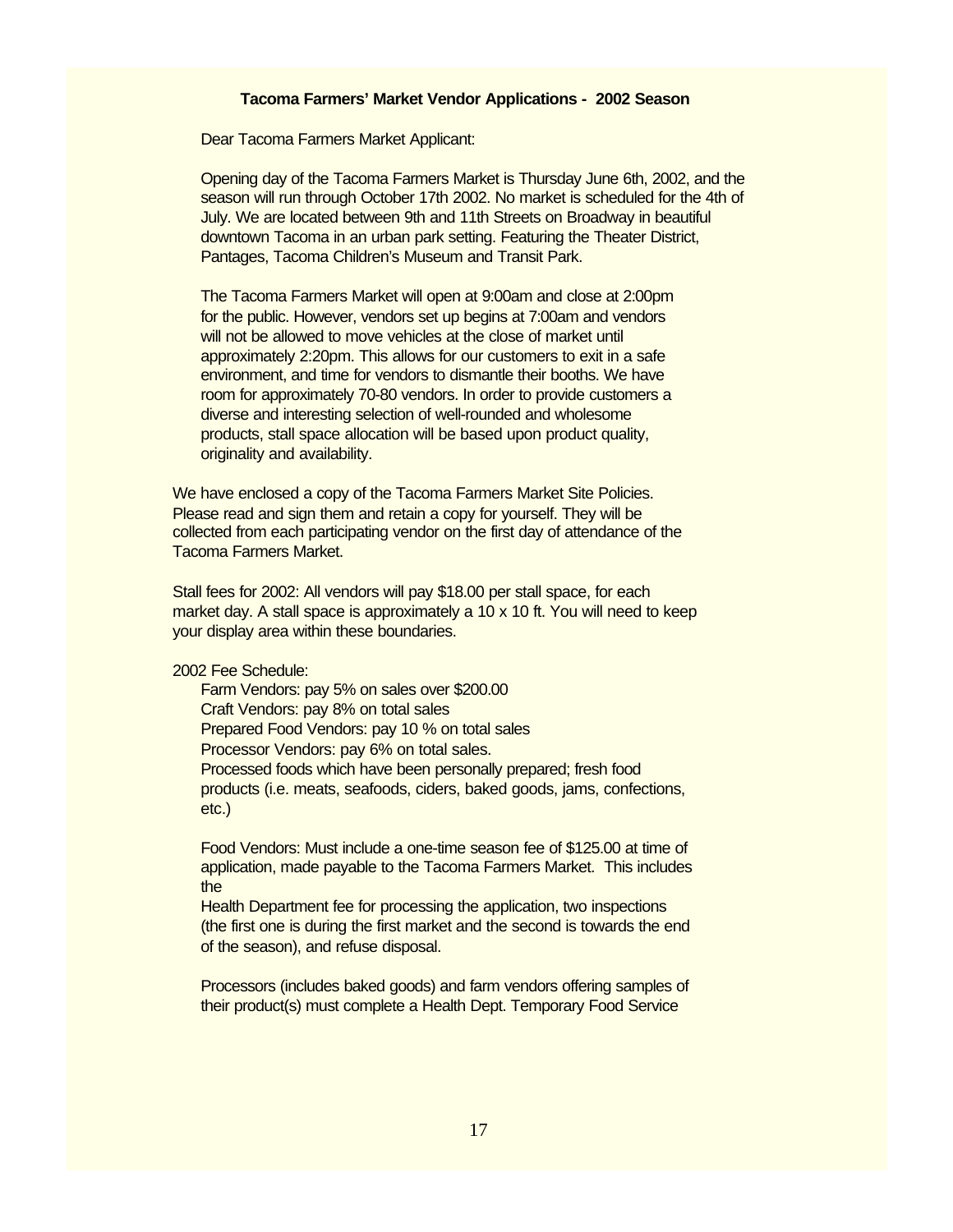Application and pay \$75.00, due at time of Market application. No sampling – no charge. Please call (253) 272-7077 if you need an application, speak clearly leave name, business name, phone number, address with zip.

To reserve your space at the 2002 Tacoma Farmers Market please return the enclosed application(s) and stall(s) fee for the first Thursday you plan to attend the market, no later than April 30th, 2002. After April 30th, we will fill unassigned spaces with other vendors, no exceptions! Please call (253) 272-7077 if you have any questions.

Prepayment: You may prepay the stall(s) fee for the first 10 weeks (\$180.00) based on one stall, when you send in your application. However, if you are unable to participate at the Tacoma Farmers Market on a prepaid Thursday, the stall fee is forfeited and is non-refundable. The prepayment does guarantee that your regular space is reserved each week until 8:30am. If you have not prepaid for your space and have circled a date on the application form and are unable to attend that particular day, you are required to notify The Tacoma Farmers Market Manager no later than Monday prior to the Market day you had signed up for by calling the Tacoma Farmers Market voice mail number (253) 272- 7077. If you do not let the Market Manager know by this time you will be required to pay the stall fee for that day.

Tacoma Farmers Market Operations Staff will collect your folders with fees at 2:00pm. The Market Manager will be your contact in all financial matters, keeper of the records, and have up-to-date accounting should you have any questions.

Please plan to provide your own canopies, temporary tables & chairs, side covering for hot sun or rain, signage, menus, business cards, etc. for display of merchandise. Also plan on a oil drip pan or protection of some sort each week if you are a vendor who's vehicle will be on site, or if you serve food or cook in any matter, no oil of any type is to get on the grounds. Any clean up by The Market Staff will be billed to the Vendor.

Pre-Screening: Returning Food Vendors from the 2001 season are exempt from the pre-screening process unless you have a new menu item(s) not sold in last season's market, in which case, you will need to schedule a pre-screening appointment. All new Processor, Prepared Food and Craft Vendor applicants are required to pre-screen their items with the Vendor Pre-screening Committee, which will be held on Friday May 3th, 10:00am-2:00pm & Saturday May 4th,10:00-Noon at "LeRoy Jewelers". Located at 940 Broadway in downtown Tacoma. You may call (253) 272-3377 for directions. There is parking on the street.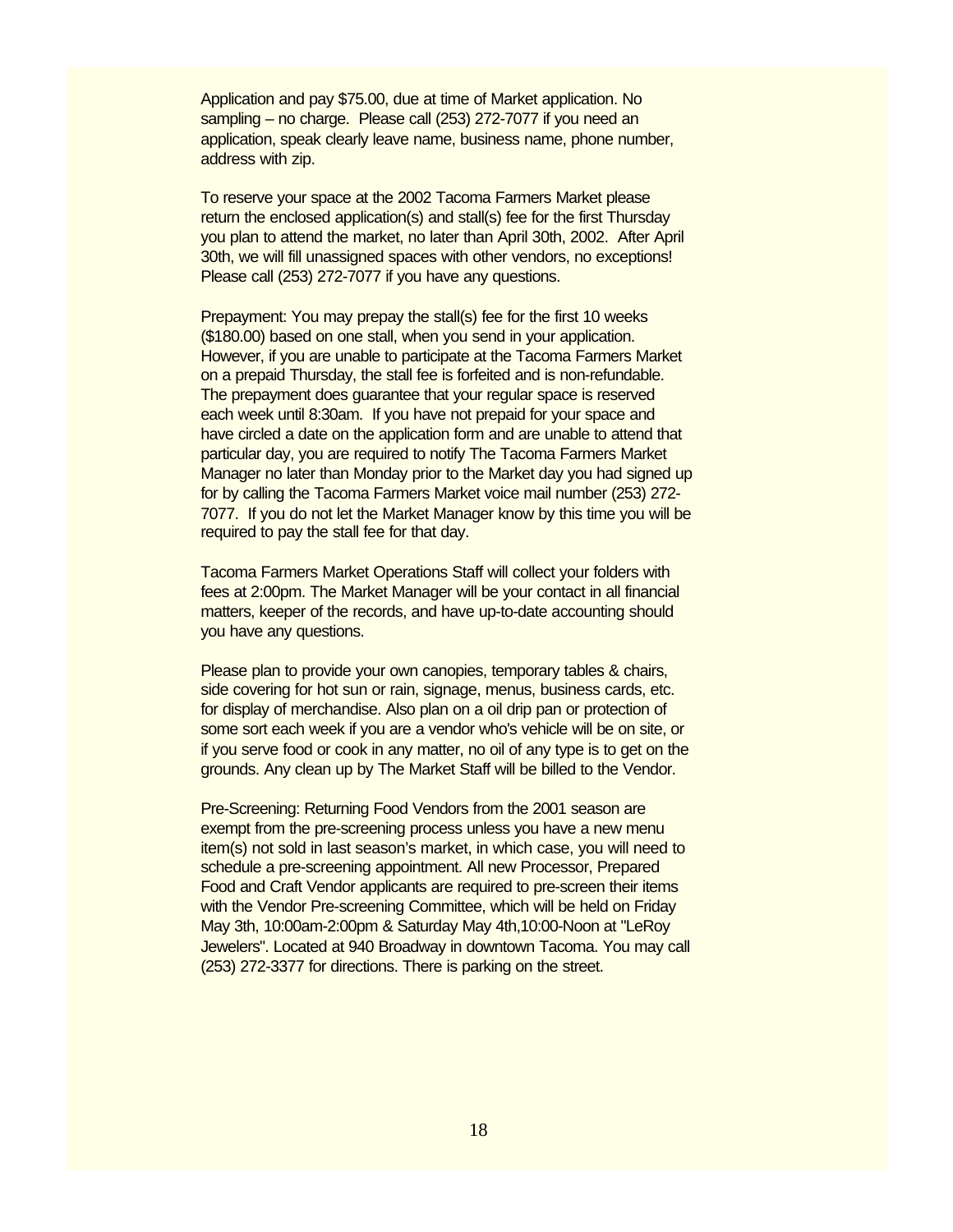Restroom and water facilities are available in the Pantages Theater building or the TAG building, we will keep you posted each week. Two water faucets with hose connections will be located, one at each end of the park area.

A letter will follow outlining vendor stall space assignments, as well as, information regarding unloading and parking procedures on Market day. All Vendors must enter at the 11th Street end of Broadway and exit is only at the 9th end of Broadway. "No entrance on the 9th Street". The street will be closed to all through traffic at 7:00am.

If you have questions, please contact The Tacoma Farmers Market Manager and Board of Directors at (253) 272-7077 and your call will be answered as soon as possible. We are looking forward to this year's Tacoma Farmers Market and we thank you for your interest!

Sincerely yours, Tacoma Farmers Market Board of Directors Market Operations Committee and Market Manger.

Enclosed with this letter to vendors was the actual application form asking for detailed information on the vendor, the products to be offered, and listing the other documents the market would need, such as tax permits and health licenses.

A third set of rules, from the Crescent City Farmers' Market in New Orleans, provides another perspective on how markets address key issues of organization and operation. As the rules explain, the market was established as an economic development project by Loyola University and is designed to foster new farms and food businesses. These rules provide even more detail concerning the types of products allowed at the market and the procedures for market operation.

### **CRESCENT CITY FARMERS' MARKET RULES AND REGULATIONS**

I. ELIGIBILITY REQUIREMENTS: All persons who produce food and agricultural products that they intend to sell at the Crescent City Farmers Market are eligible.

## II. GENERAL RULES:

A. Definition of Vendor and Farm/Production Facility: All products sold must be grown or produced by the vendor.

> "Vendor" shall be defined as the producer of goods sold and shall include the spouse, siblings, children, parents and employees of the applicant who assist in the cultivation of the same property listed in the application under the "name of the farm/production facility." Produce grown or produced at a location not listed on the application is not eligible to be sold. The resale of items purchased by the vendor shall not be permitted. The market's objective is to assist small entrepreneurs to break into the market, therefore vendors who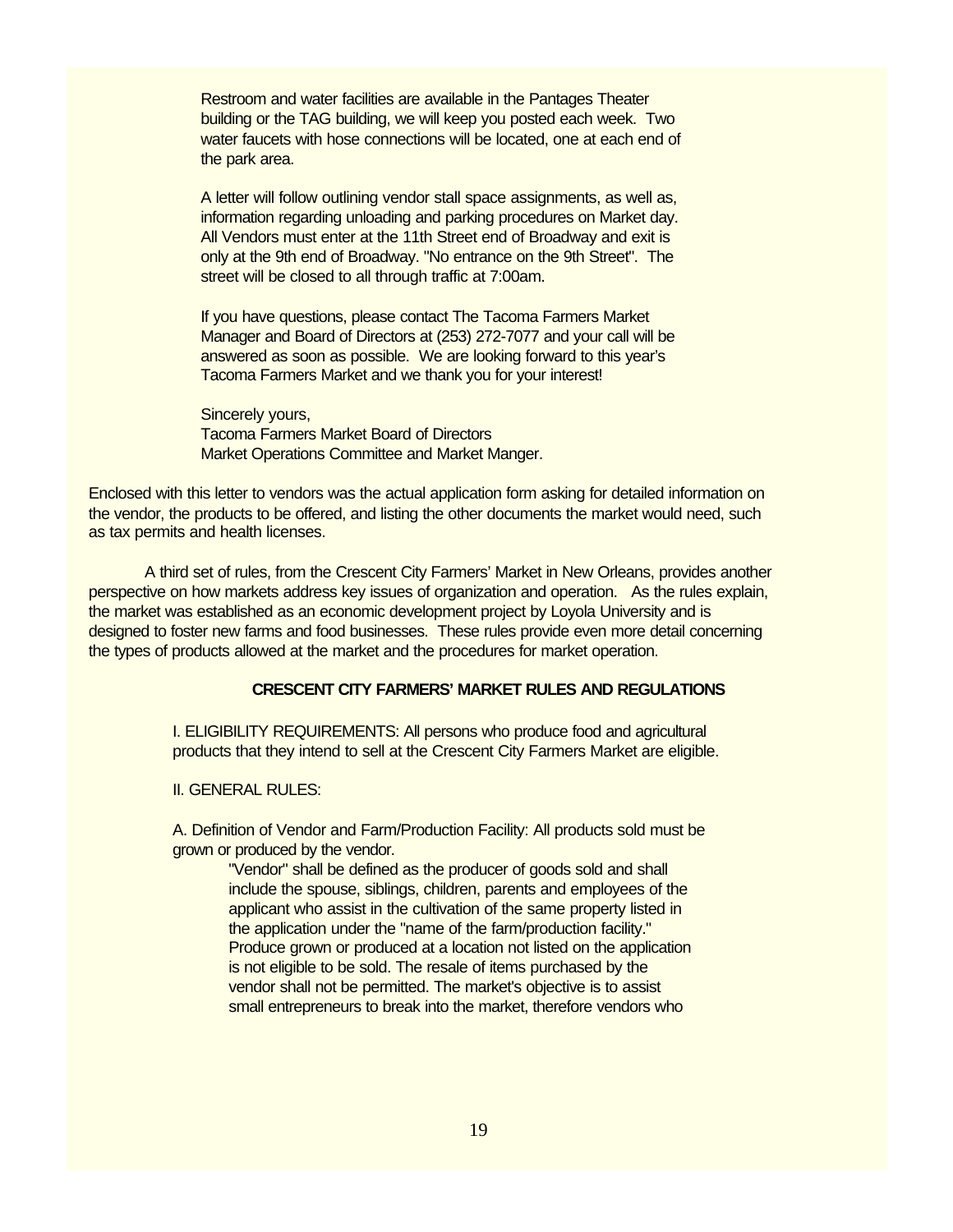already maintain retail operations in New Orleans are not invited to participate. Farmers may sell limited amounts of products from neighboring farms on a temporary basis at the discretion of the Market Coordinator.

B. Permitted Items for Sale: Items allowed for sale shall include raw vegetables and fruits; edible plants; eggs; honey; shelled peas and beans; cut, washed and unwashed, bagged vegetables; nuts; garlic; spices; grains; herbs; bedding plants; native wines, herbal vinegars, pastries, cookies, cakes, cheesecakes, chocolates, fruit syrups, jellies, jams, herbal and vegetable spreads, vegetarian focaccias and sandwiches, pies, stuffed breads, fresh pasta, fresh juice and cider; raw and frozen meats (beef, lamb, mutton, pork, goat); raw and frozen small poultry; raw and frozen game bird and rabbit; raw and frozen fin fish and seafood (crustaceans, fish, turtle, alligator); live seafood (shellfish, crustaceans, oysters); fluid milk and fresh dairy products; cheese; canned and pickled products; cured sausage and meat are eligible. Products not permitted: are prepared frozen entrees and appetizers, fresh or frozen soups, fresh or frozen meat pies, canned or frozen meat stews, crafts. Vendors are only permitted to sell the items that the board has approved them for sale.

C. Application and Verification of Extension Agent: All persons intending to sell in the Crescent City Farmers Market must, prior to participation in the Market file an application with the economics institute which verifies that they are the actual grower or producer of the specific items which they intend to sell in the market. All vendors shall allow economics institute representatives to inspect their production facilities at any time, with or without notice, so as to maintain the integrity of a producers' market.

D. Health regulations: All vendors participating in the Crescent City Farmers Market must comply with its Wholesome Food Handling Procedures for Open-Air Farmers' Market.

E. Rent: All approved applicants who sell goods in the market are required to pay rent for the space which they use. This rent shall be paid to Loyola economics institute. Rent due from each approved vendor are tallied on a monthly basis by the Market Coordinator. Invoices are distributed by hand and by mail at the end of each month. The Market Coordinator shall forward all payments to the economics institute treasurer. The Market Coordinator's records of rent due and rent paid shall be open for inspection at all times at the Economics Institute office.

F. Hold Harmless Clause and Insurance: All authorized vendors participating in the Crescent City Farmers Market shall be individually and severally responsible to Loyola University (the fiscal agent) for any loss, personal injury, deaths, and / or any other damage that may occur as a result of the vendors' negligence or that of its servants, agents, and employees, and all vendors hereby agree to indemnify and save Loyola University harmless from any loss, cost, damages, and other expenses, including attorneys' fees, suffered or incurred by Loyola University by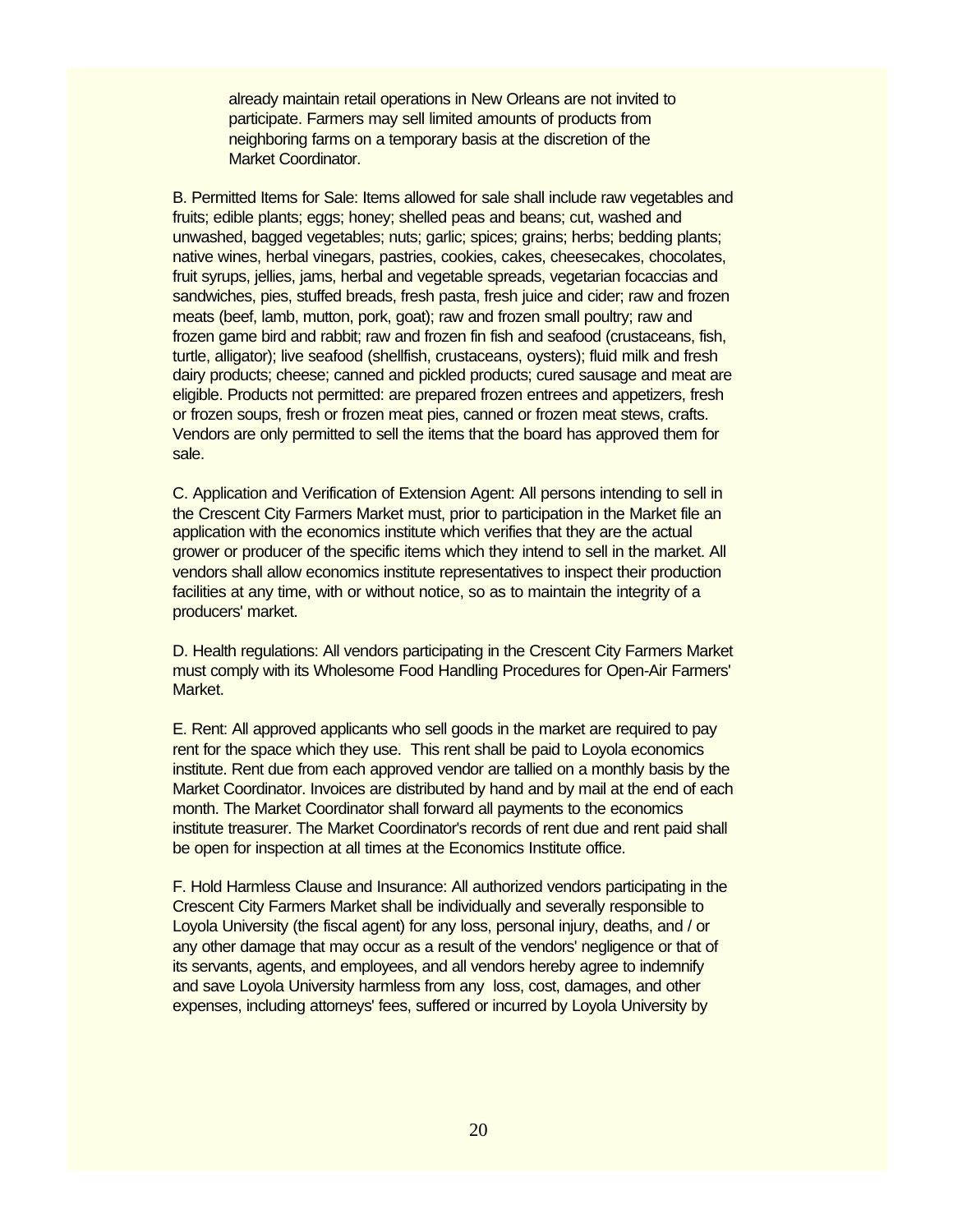reason of the vendors' negligence or that of its servants, agents and employees; provided that the vendors shall not be responsible nor required to indemnify Loyola University for negligence, its servants, agents and employees. Because no insurance is provided to participants in the Crescent City Farmers Market, each vendor must carry his/ her own product liability insurance and must be prepared to present it in the market.

G. Market Location: The Crescent City Farmers Market will operate Tuesdays: In the Uptown Square parking lot at 200 Broadway; Thursdays: In the American Can Company parking lot at 3700 Orleans Avenue; Saturdays: In the Wm. B. Reily parking lot at 700 Magazine Street. The designation and allocation of vending spaces shall be the responsibility of the Market Coordinator.

H. Space Assignment: The Market Coordinator shall assign spaces on a rotating basis on or before market day. Vendors can display produce on tables facing the public or on back bar (if needed), but not on the ground. Canopies and umbrellas are allowed. Fees are determined by the number of tables facing the customers.

I. Time for Set-up and Clean up: The set up of the market may begin according to the following schedule: Tuesdays: 8 a.m. Producers are required to be in their assigned space no later than 10 a.m. Since vendors work from the backs of their vehicles, there is no need for off -loading. Thursdays: 3 p.m. Producers are required to be in their assigned space no later than 4 p.m. Since vendors work from the backs of their vehicles, there is no need for off-loading. Saturdays: 6:30 a.m., and no earlier. Producers are required to be in their assigned space no later than 8 a.m. For off-loading, enter open lot at Girod St. and leave at Magazine. Off-loading begins at 6:30 a.m. and finishes at 7 a.m. No vehicles are allowed on the lot after 7 a.m. After 7 a.m., you are required to off-load from the indoor lot. No exceptions. Neither selling shall begin before opening bell. Selling shall cease after the closing bell.

J. Clean up: All vendors shall clean up their areas at the end of each market. All vendors shall load up their vehicles and shall be clear of the parking lot within 30 minutes of the closing bell. Vendors shall be responsible for the cleanliness of their selling areas. All vendors agree to bring a broom and trash can and keep the market area free of any debris generated by the market activity. Vendors shall not use public trash receptacles for disposal of produce boxes and unsold produce.

K. Sales Taxes and Permits: Each vendor is responsible for collecting his / her own sales taxes, where it is applicable. Farmers are exempt from sales taxes. Valueadded producers (for example, bakers) are required to collect sales taxes and submit to the City of New Orleans. Seafood vendors are required to have (and display) a current commercial fishermen license.

L. Miscellaneous: No firearms. No alcoholic beverages. No drugs. No pets, with the exception of seeing eye dogs.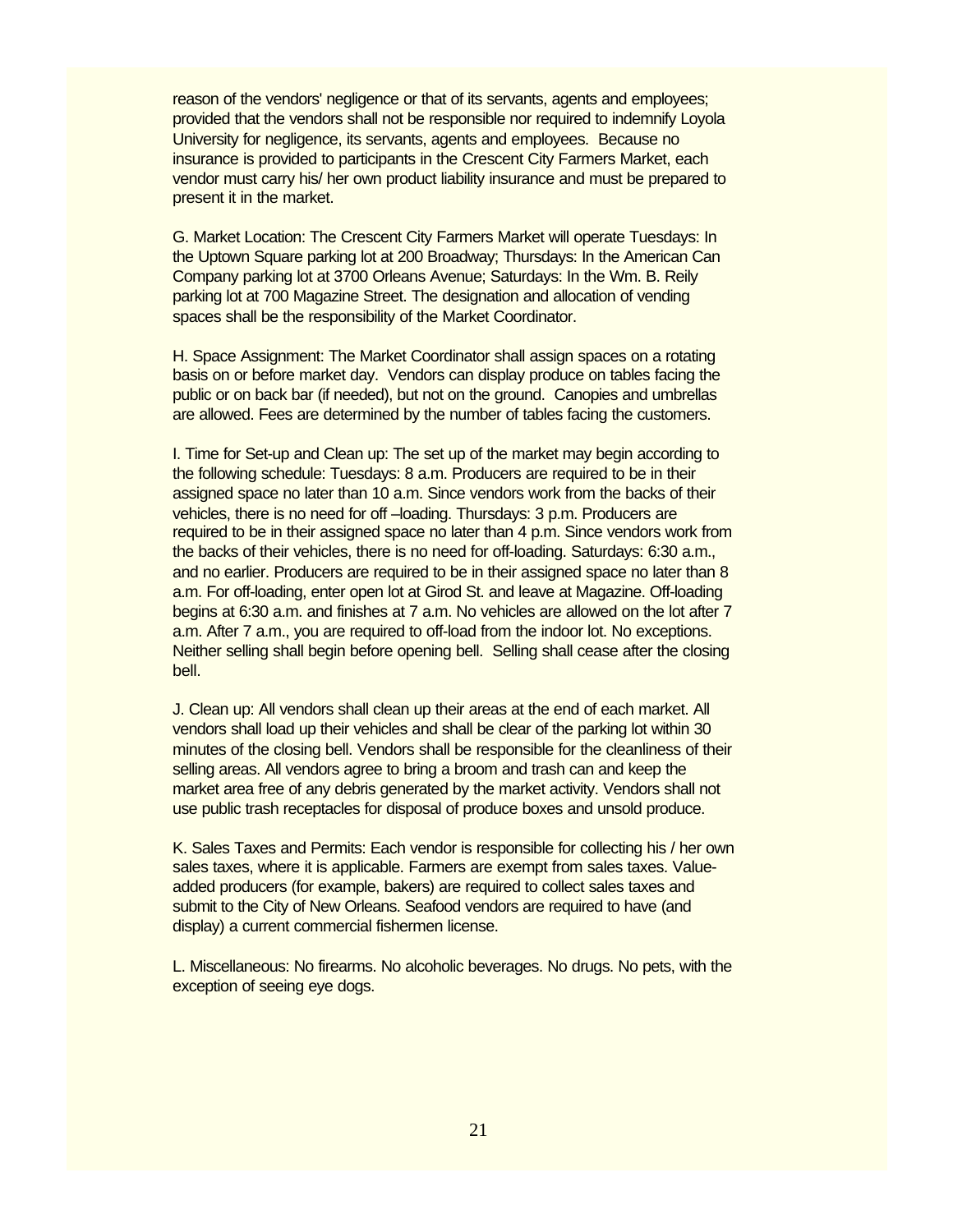### III. VIOLATIONS:

A. Any complaint against any vendor regarding the origination of their produce or goods, or any other matter, must be directed to the attention of the Market Coordinator of the economics institute in writing. Complaint resolution of matters of this nature is the responsibility of the Market Coordinator and the Board of Directors. Together they shall determine, in their sole discretion, what type of investigation, if any, shall be conducted in response to written complaints; whether or not the written complaints shall be provided to the vendor against whom the complaint is directed; what type of response (written and oral) a vendor against whom a complaint is made shall be entitled to make; and, the time frame in which such a response shall be made.

B. When the Market Coordinator determines, in his/her sole discretion, that a vendor has violated any provision that undermines the smooth operations of the Market, a vendor may receive the following penalties:

> Arriving late: After the opening bell rings (Tuesdays 10 a.m., Thursdays 4 p.m., Saturdays, 8 a.m.) Vendors must be at their table prepared to sell, so as to prevent disruptive carrying of products across the Market. The Market lot opens at 8 a.m. on Tuesdays, 3 p.m. on Thursdays and 6:30 a.m. on Saturdays. Not Showing up: defined as not notifying the Market Coordinator (at least 24 hours prior to Market) that vendors are not coming to Market. The Market allows for acts of God (flat tire, equipment failure, weather, etc.). In those cases, the office phone's voice mail can be reached at 504-861-5898.

Selling before the opening bell or after the closing bell. Leaving early: before the closing bell.

Failing to pay for table rent. Vendors cannot return to the Market until payment is made. Rent is paid on a monthly basis on an invoice system maintained by the Market Coordinator.

Selling produce not grown by the vendor.

C. Violations are issued citations in the following manner:

First violation: vendor receives written notification. Second violation: vendor receives written notification. Third violation: vendor receives written notification. Fourth violation: vendor can stay for that Market day but will lose the right to sell the following week; Fifth violation: vendor can stay for that Market day but will lose the right to sell the following two weeks; Sixth violation: vendor can stay for that Market day but will

lose the right to sell the following month;

Seventh violation: vendor can stay for that Market day but then it's time to say goodbye.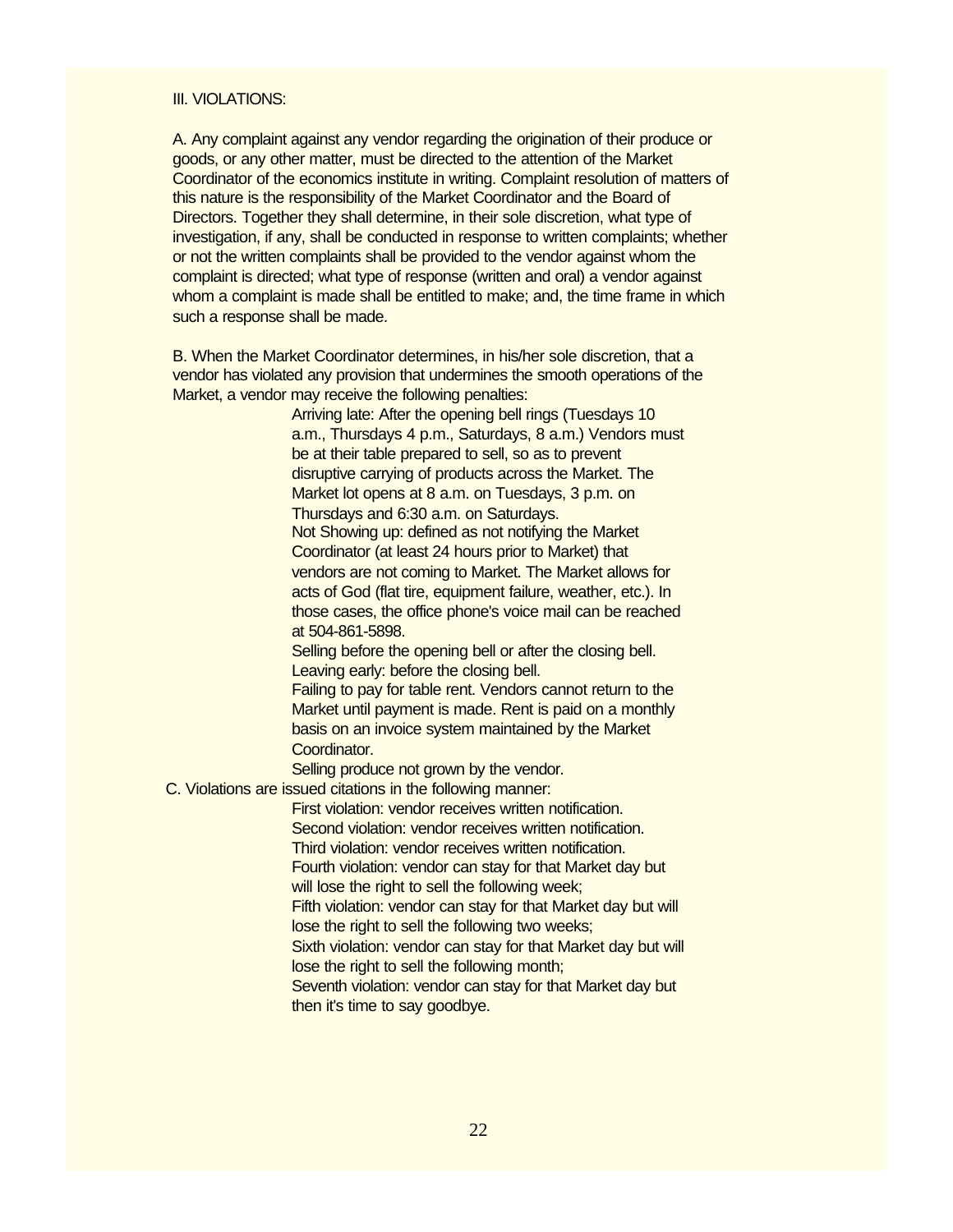D. The economics institute reserves the right to cancel the approval of any vendor's application at any time if and when the Economics Institute finds said vendor in violation of any of the aforementioned guidelines and eligibility requirements.

IV. RENT SCHEDULE: The Market needs a stable group of farmers to sell each and every week. As a result, the Market has devised a variable rental rate. The Market's variable rent rate is meant to reward vendors who make a greater time commitment to the Market's shoppers.

> Rent can be paid in the following allotments: Yearly (52 weeks) @ \$15/week = \$705 (perks: 5 free weeks, same table prefs.) Quarterly (13 weeks)  $@$  \$15/week = \$180 (perks: 1 free week, same table prefs.) Monthly (4 weeks)  $@$  \$15/week = \$60 (perk: same table prefs.) Bi-Weekly (2 weeks)  $@$  \$17/week = \$34 Weekly (1 week)  $@$  \$20/week = \$20 Cancellation Policy: Vendors must notify Market Coordinator at least 3 days before market (Wednesday) for them to receive credit for a missed Saturday. Otherwise, you will forfeit your money.

 V. MODIFICATIONS: The Board (steering committee) of the economics institute of Loyola University reserves the right to revise the Crescent City Farmers' Market Rules and Regulations at any time as they deem appropriate.

# **Farmers' Market Rules: Fair, Simple, Enforceable and Legal**

The list of twenty common categories of market rules and the variations in how similar issues are addressed in the three sets of rules illustrate that establishing rules for farmers' markets may not be a simple task. Instead, the range of issues to be addressed and the unique questions important to individual vendors mean developing rules for a market can be a challenge.

Market rules don't exist just to serve as monuments to legal requirements but to serve the needs of the market and the participating vendors and customers. It is possible to identify some basic guidelines for developing rules for farmers' markets, and in this section five basic goals are discussed. These goals should be helpful to anyone drafting rules for a market, to those considering organizing a new market, and for people involved with farmers' markets.

## The Five Keys to Effective Farmers' Market Rules

## 1. Make the Rules Understandable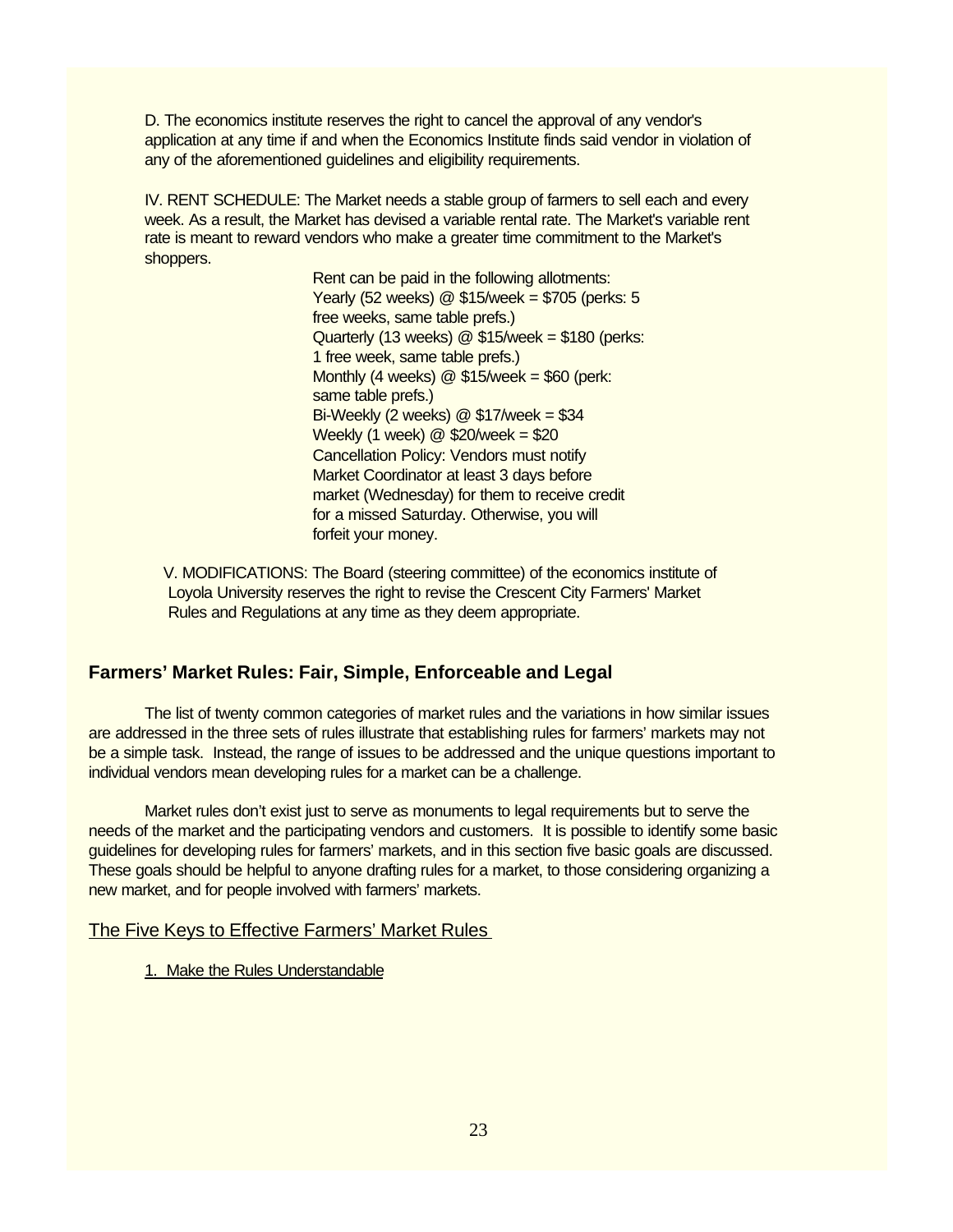The reader (and writer) need to be able to read the rules and know what they mean. Rules that sound good but which have no mechanism to implement or which are illusory, set the stage for future disagreements. This is a simple rule of legal drafting, and it is important to remember that the rules and the vendor agreement are legal contracts that in most situations create enforceable legal rights and obligations for both parties. In addition, because in many markets the sponsors may be municipal or public agencies, there are issues relating to the "public," including an applicant's expectation that the rules will be applied fairly.

For example, consider the wording of the Des Moines Downtown farmers' market on the issue of the preference for local growers. Rule #6 states, "Vendors selling Iowa homegrown or homemade products will receive first preference." So what exactly does this mean? The rule appears to be a way for the sponsors to try to keep and attract local farmers for the market by giving them a preference over peddlers and food vendors. The most obvious interpretation of the rule is that Iowa growers will have a first preference for availability of seasonal market spots when applications are considered for a new market year. Informal conversations with market officials indicate they agree with this interpretation, but it is not clear the rule has ever been used this way. Once the market spots are allocated for the year, local growers who attempt to enter the market are not given any opportunity to "bump" other vendors or given any preference for the allocation of the reserved daily spots.

#### 2. Use the Rules When Necessary

If a market is going to have rules on particular issues, then the rules need to be implemented and enforced. The purposes of market rules are to create predictability in operation, uniformity in expectation, and consistency in application. Market rules and regulations provide a way to insure that everyone knows their rights and obligations and can have predictable and dependable expectations about the operation of the market. This doesn't mean the implementation of rules needs to be overly officious. All human relations, especially economic venues as vibrant and individual as farmers' markets, need some flexibility that usually comes from the judgement and discretion of the market manager or governing body.

There are several dangers in having rules that are never enforced. First, failure to enforce particular rules makes it easier for vendors to argue they can choose to ignore other rules. Second, failure to have enforced a rule in the past may make it difficult to change course and begin to enforce it later. This legal concept is known as waiver and estoppel – meaning people can rely and expect the conduct taken in the past, *e.g,*. not enforcing a rule, to continue.

#### 3. Get Rid of Unnecessary Rules

The corollary of enforcing the rules is removing the rules not used or not needed. Many sets of farmers' market rules arise from the practice of finding rules from another market and reprinting them, substituting the name of the new market. This can be a good way to get a market going but it also means the market is now infected with both the good and the bad of the markets rules copied. Using rules from another market, especially a market with a good history and reputation, is a good starting point, but every market needs to consider its own unique features and what is needed for rules. A small market of eight vendors in a church parking lot does not need the type of rules necessary for an urban market with hundreds of vendors.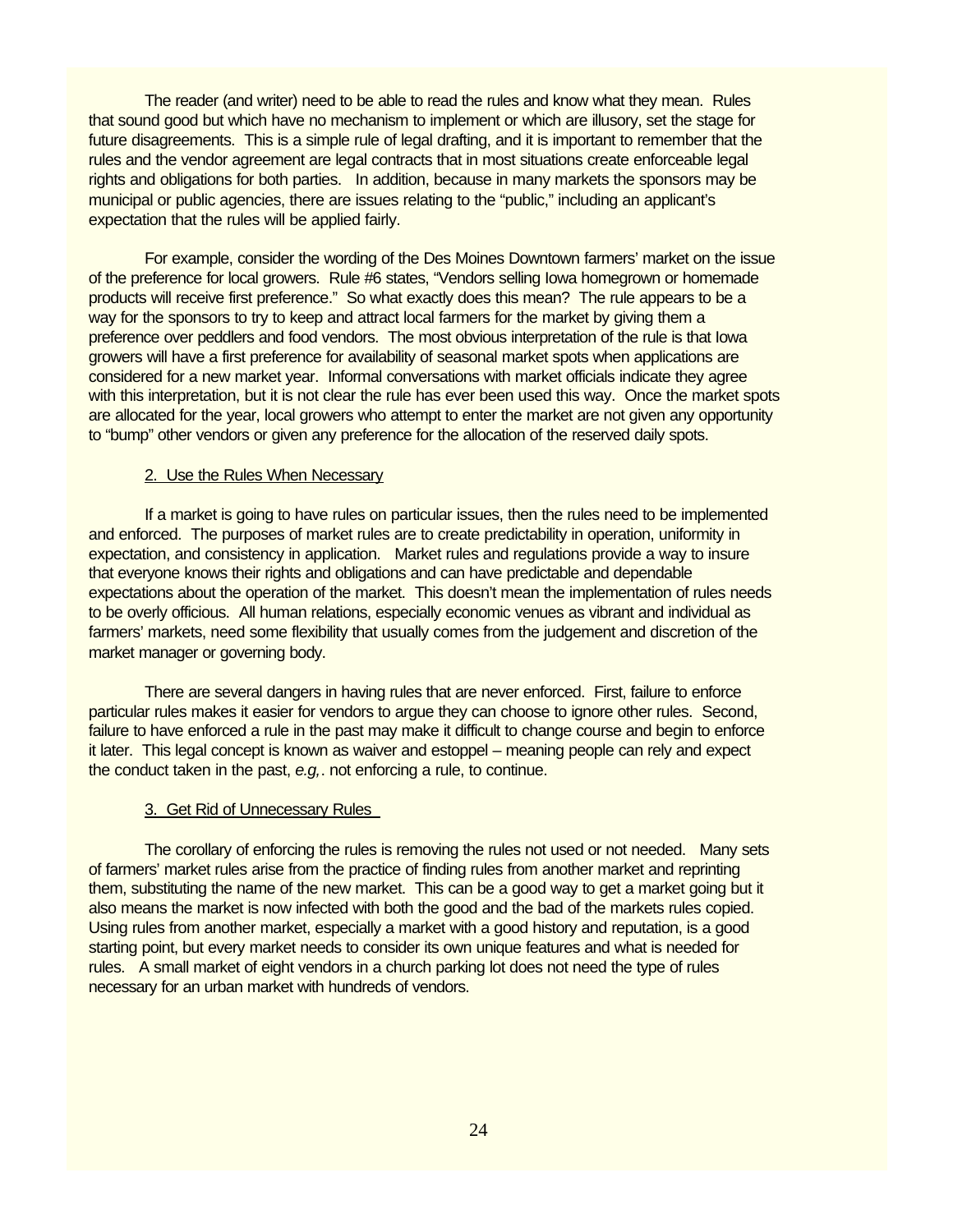Evaluating a market's rules to determine what is necessary also requires considering several other factors about the creation and evolution of rules. First, a market should have a mechanism for reviewing and amending the rules. The nature of this process relates directly to the organizational structure of the market, *i.e*., who controls or "owns" it and who determines the rules of operation organization. In many situations, this power will rest with the sponsoring entity, often a municipality or non-profit. In other situations, it will be a board of directors of a farmers or vendors association or a mix of vendors and customers. The process for market management – and rule development and review – goes to the heart of the structure and purpose of the market. The purpose of the market depends on many historical and political factors.

Some markets are dictatorships and some are democracies. There is no reason why the rules that emerge from either of these structures cannot be well designed and workable, although the level of vendor involvement in rule design can reduce resistance to compliance. The key is the process whereby changes are considered, determined and then communicated to interested parties. A vendor at a municipally-controlled market without any vendor involvement in management decisions has little expectation of influencing the rules. The vendor's only decision is whether to participate in the market or not. But if the market is vendor owned or controlled, then responsibility for developing the rules clearly rests with participating vendors who have more ability to shape the rules.

A second factor to remember about changing the rules is to recognize that the type of rules needed may evolve over time. It is unreasonable to expect the market organizers to have predicted everything that might prove important when the market and rules were created. That is why a process for suggesting and considering new rules is important.

A good example of an issue emerging in many markets with long histories is the transferability of the vendor's right to be in the market. Many highly successful markets, especially those with limited physical space, have waiting lists of vendors who want to join. Most rules provide that vendors now in the market have a priority to continue but that market spaces cannot be transferred, assigned or sold. The rules reserve control over allocating the market spaces to the organizers, who want to know who will be a vendor and what products will be sold.

One way some markets address the issue of waiting lists of new vendors is by creating new weekday neighborhood markets and requiring vendors to participate in these markets to be able to obtain a spot at the more lucrative weekend markets. Some markets reserve a certain number of stall spaces for new vendors or for daily vendors, which gives them a way to experiment with new vendors and new products. But important questions can arise concerning issues such as inheritance or passing the market space on, or if there is no heir, being able to sell it.

Market access is a very valuable asset for many vendors, and it is natural some are interested in taking advantage of that value. Similarly, many markets succeed because customers have expectations about the vendors and products they will find. There is no simple or correct answer to dealing with these issues. The interests of the existing vendors who have created the market's success must be considered, as well as any rights or expectations on the part of the vendors applying to participate.

The issue of whether new "applicants" have any legal rights may depend on the wording of the market rules, *e.g,*. do the rules establish priorities in allocating spaces or place restrictions on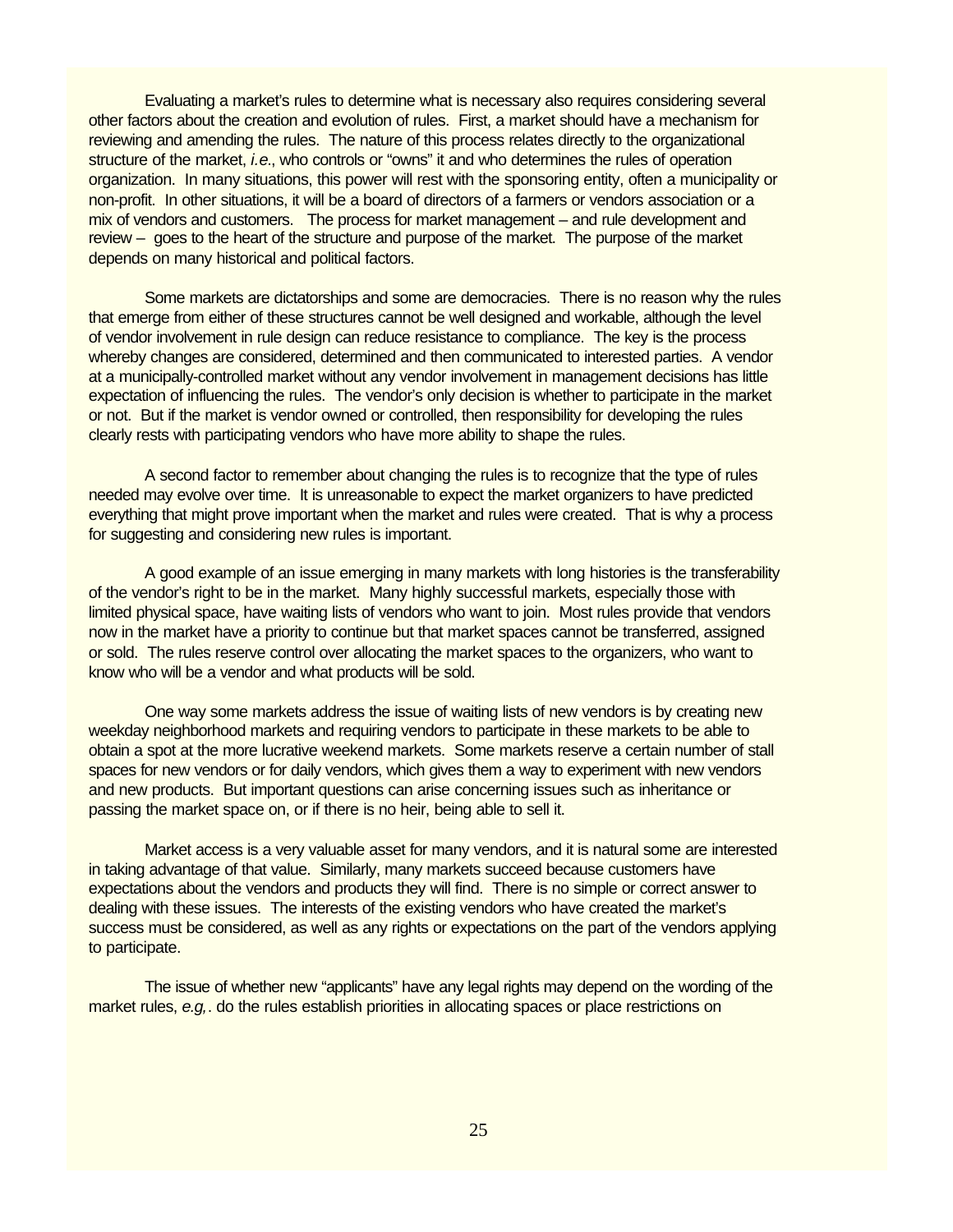transferability. The rights of new market applicants may be influenced by the structure or ownership of the market. If the market operates on a publicly owned location, it may be harder to claim some form of private property right in the market space, as compared to the market that is privately owned, such as by an association of farmers. Markets owned or controlled by farmer associations may use membership as a method to control or limit the entry of new vendors. For markets which are operated by a city or municipality, the issue of which vendors will be admitted to the market may be addressed in city ordinance providing for operation of the market.

A vendor's rights are created by the rules, the marketing agreement, and other documents made part of the marketing relationship. As markets thrive and proliferate, issues of transferability and seniority may need to be addressed. Recent experiences with the neighborhood markets in Seattle and the Takoma Park, Maryland, show that market associations can benefit from talking openly about the issues and obtaining legal advice on how best to address them.

#### 4. Make the Rules Complete

Rules serve a purpose – to communicate expectations and to reduce or avoid potential problems or misunderstandings. As a result, the rules should address the issues which need addressing. If potential problems can be identified – vendors selling unapproved prepared food items, sales starting during set up before advertised times – then rules to address these concerns should be considered. Rules needn't be multiple pages long, but they should cover issues that are important.

Other sources of regulations will apply to most farmers' markets and participating vendors. Many local, state, and federal rules relating to the marketing of food and farm products are applicable to farmers' markets. The content and application of these rules on issues such as packaging, weighing, food licenses, application of business and sales taxes, and health and safety standards, will be a matter of what products are being sold at a market and the legal jurisdiction in which it operates.

Most markets have rules making to the vendor's responsibility to know and comply with all applicable local and state regulations for the foods and products they sell, including obtaining any necessary licenses. For example, the rules for the Takoma Park, Maryland, farmers' market provide:

> Montgomery County Health Permit**:** All vendors participating in the Farmers Market must comply with the sanitary rules and regulations of the Montgomery County Health Department. Vendors shall apply directly to the Montgomery County Health Department's Division of Licensure & Regulatory Services for any necessary temporary permit. Vendors shall be responsible for submitting a copy of the appropriate permit (or proof of filing for same permit) to the Board of Directors with their Farmers Market applications. Vendors required to have licenses must post them every market day.

Standing alone, such a rule doesn't do much to help a vendor know what those local rules or requirements are or to find effective ways to meet them. This is one area where market managers may need to take responsibility. It might not be reasonable to expect every market manager to become an expert on all the food safety rules, but the more the manager knows the better off everyone will be. Potential problems can be identified and resolved, questions can be answered, and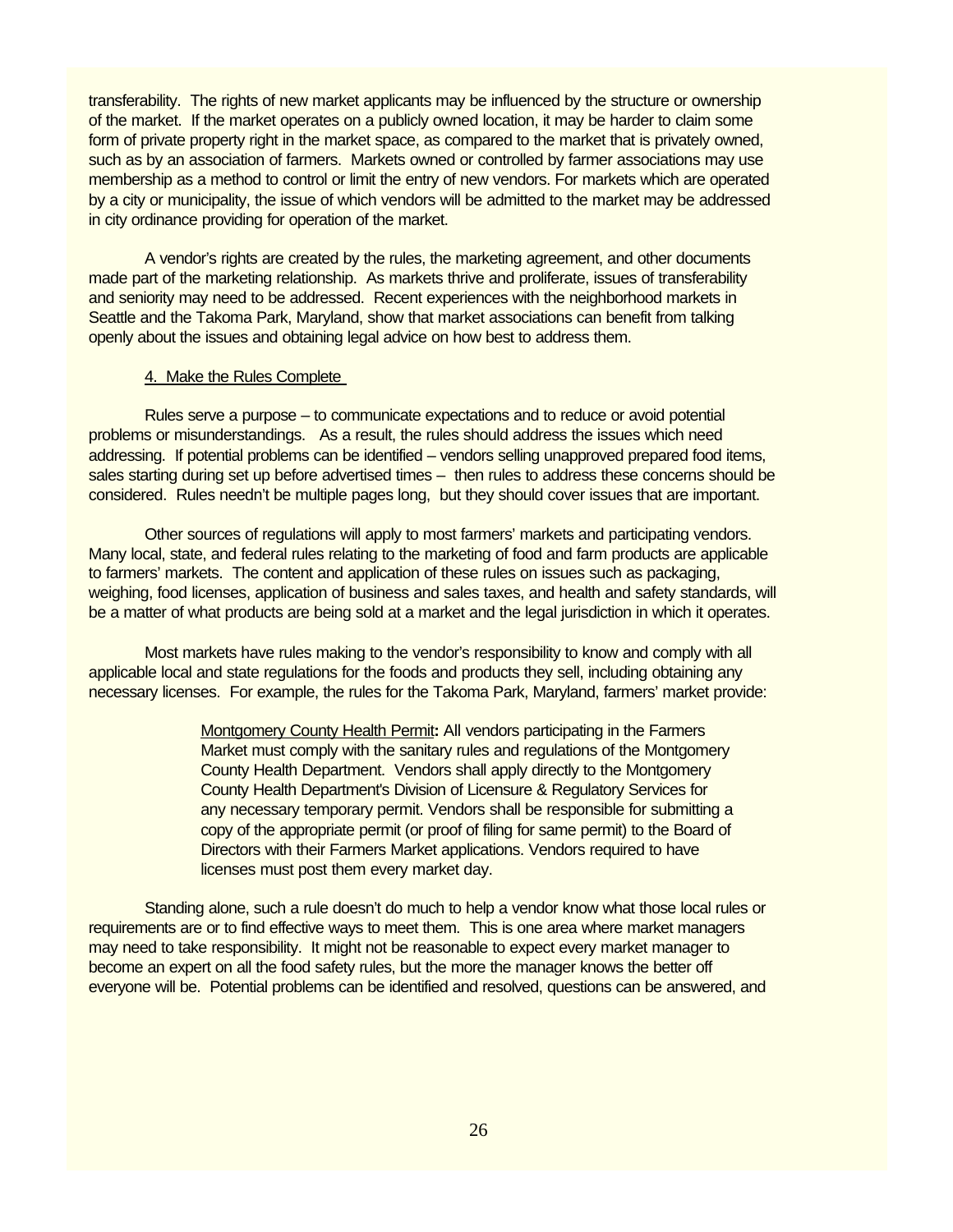a safe, legal market can be created. Conversely, it is probably not sufficient for the manager to plead ignorance as to the laws or rules and expect the vendors to be at the mercy of the health inspectors.

The market organizers benefit from the vendors' presence and share responsibility for creating the market venue. As a result, the market sponsors are to some extent potentially liable for what happens there. An attorney suing a vendor for something that happens at a market will most likely name the market organizers as a party and let the court sort out who was at fault. Markets can help vendors comply with applicable rules by providing them with information, such as by creating opportunities in the off-season for vendors to meet with the officials and inspectors responsible for enforcing the rules. Getting to know the people who are the regulators, and increasing the communication and understanding between them and vendors, can go a long way toward reducing future problems.

### 5. Make the Rules Market-Oriented

An important consideration to remember is why the market was created in the first place. If the goal was to create a venue for farmers to sell their products, to give consumers the opportunity to buy fresh local food, to give folks a place to have fun, and to help revitalize the neighborhood, then the rules should help make this possible. It is important to make sure the rules don't get in the way of what the market plans to achieve. For example, if the goal is to create more marketing opportunities for local producers and to attract more customers with a variety of foods, then the market rules shouldn't place unneeded restrictions on what foods can be sold.

Several years ago, the farmers' market in Fayetteville, Arkansas, had a lengthy debate over whether a local goat cheese producer should be allowed to sell her award-winning cheese at the market. If one goal of the market is to create more opportunities for farmers and shoppers, then the market should encourage growers to add new crops to their production. Similarly, if a goal is to help support local farmers, then the market shouldn't allow wholesale peddlers who sell produce shipped in from other states to unfairly compete with local farmers. In other words, a key goal should be to keep the farmer in the farmers' market.

Each market has its own history and its own reasons for existing. The point to remember is that the market rules and regulations should help promote the goals the market organizers have in mind. Some rules are necessary, such as those on insurance and liability, and for complying with applicable laws. Rules may be needed concerning the layout of the market stalls and how prices are communicated. But visiting successful markets shows there is a connection between variety, excitement, color, action and energy – and market success.

Shoppers can always choose to shop at traditional grocery stores. Farmers' markets will remain popular alternatives by remembering what makes the markets different. Markets can use the rules to create diversity and to encourage creativity, just as the rules create expectations and consistency.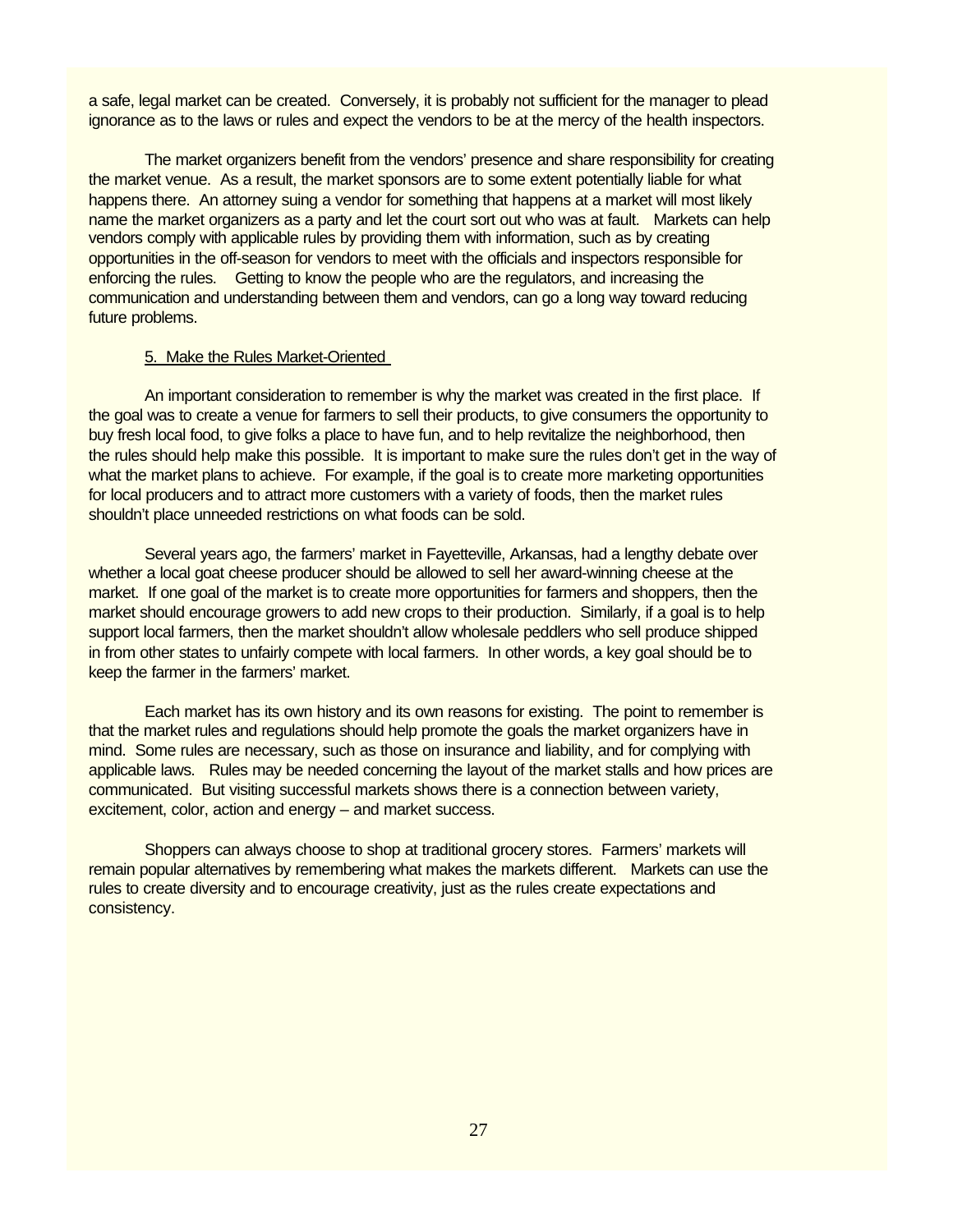# **Ten Issues That Can Create Problems in Managing a Farmers' Market**

The previous discussion of market rules has identified the common provisions and looked at several sets of existing rules. In this section, several of the most important and difficult issues challenging farmers' markets are examined. The discussion uses examples of current market rules to provide examples and suggestions for how these issues can be addressed.

#### 1. Producer Only Markets

The most fundamental issue to be addressed in creating a farmers' market is the decision of whether products to be sold will be limited to only those produced by the farmers selling at the market. There is widespread agreement among public officials, market advocates, and farmers that allowing other products to be sold can be detrimental to both the value of the market for farmers and to the quality of the market experience for shoppers. This is especially true if a market allows vendors, usually referred to as peddlers, to sell products trucked in and purchased at wholesale, while local farmers are selling the same items. The sale of produce by those who did not raise it defeats the idea of a "farmers" market, is deceptive for consumers who may not realize the distinction, and creates unfair competition for local farmers at the market. For this reason, the majority of farmers' markets in the United States are "producer only."

 To accomplish the "producer only" goal, markets typically have rules defining what can and cannot be sold at the market and creating extensive processes for determining the eligibility of products and producers to participate in the market. For example, the rules for the farmers' market in Fayetteville, Arkansas, which is run by the Rural Mountain Producers Exchange, Inc., provide:

> (c) The following articles, and no others, may be sold at the marketplace established hereby: vegetables, honey, raw juices, molasses, fruit and other produce grown and sold by the vendor thereof, and plants, art work and craft work grown, produced, and sold by the vendor thereof.

The guidelines for the Camden, Maine Farmer's Market provide:

VI. Products: All produce sold at the Farmers' Market must be grown or made by the vendor. Products sold will include, but are not limited to: vegetables, seedlings, herbs, preserves, fresh-cut or dried flowers, meats, poultry, seafood, crafts, etc. Vendor may arrange to sell specific Maine-grown produce with prior approval of the majority of the members, as long as these products do not exceed 50% of the vendor's display. When possible, members should submit their plans with applications, but have approval at least one week in advance.

The 2002 Guidelines and Policies for the Neighborhood Farmers Market Alliance, which operates four farmers' markets in Seattle, provide:

> Products sold at the Farmers Market are limited: Fresh Farm Produce: Includes fresh fruits and vegetables, herbs, nuts, honey, dairy products, eggs, poultry, mushrooms, meats and fish. Also included in this category are fresh flowers, nursery stock and plants.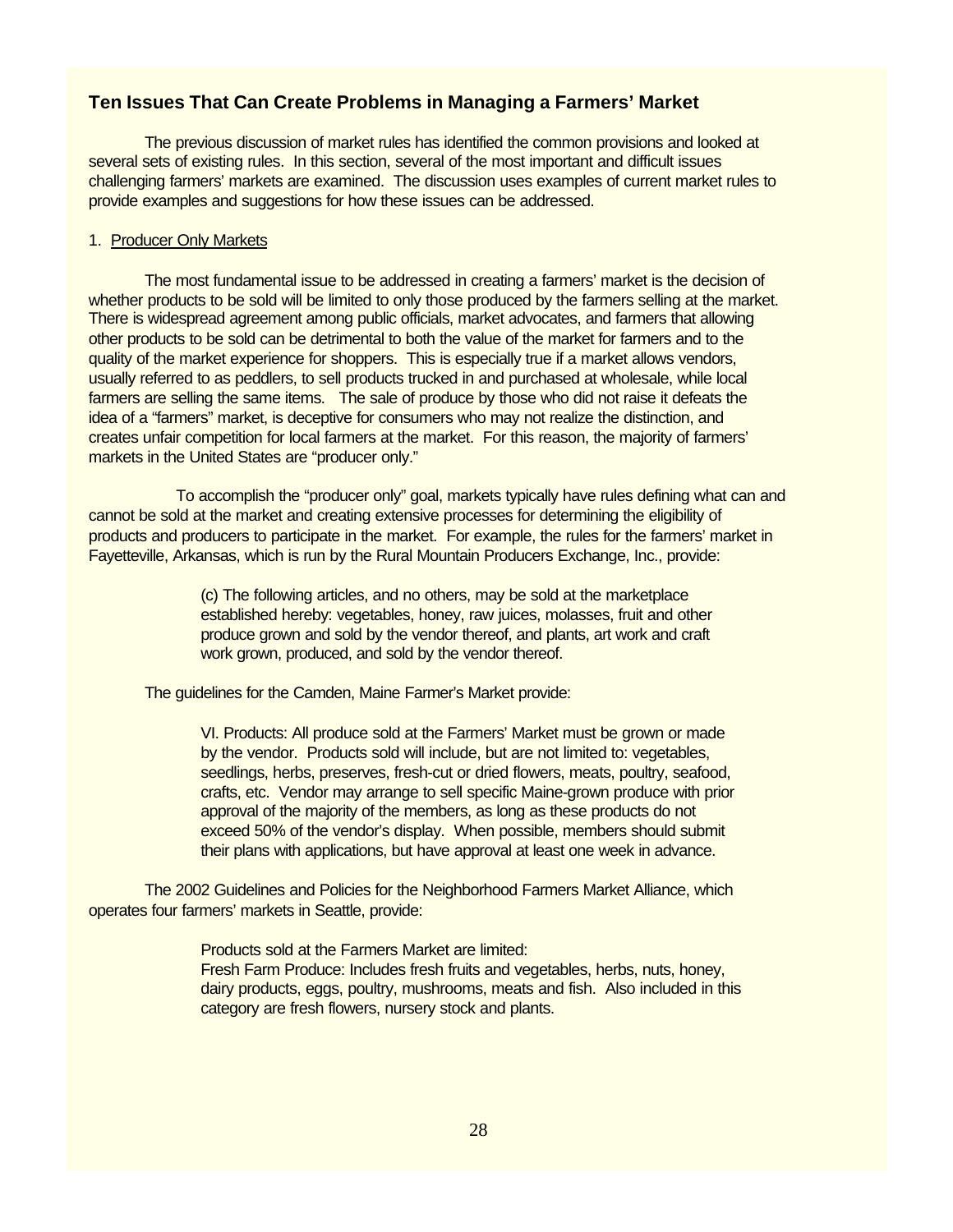All fresh farm products must be grown or produced in Washington State. All products must be grown or produced by the seller. Vendor must be an active owner/operator of the farming operation and may not be operating the business under a franchise agreement. Only vendors selling as farmers may sell Fresh Farm Products from this category.

The vendor must propagate all plants and flowers from seed, cuttings, bulbs or plant divisions. The vendor's application for permit to sell shall state which gown by the vendor, and what products the vendor will sell at the Farmers Market.

#### 2. Trade Area and Carrying Rules

Because farmers' markets are essentially designed to create markets for local farmers, one issue that can arise is how to define or limit the trade area – or region – from which producers are eligible. Some markets address this issue by listing the counties from which producers are eligible. For example, the rules for the Santa Fe Market provide:

> Vendor Counties – A. Farmers will be allowed to sell only produce grown by themselves in the counties of Santa Fe, Rio Arriba, Los Alamos, Taos, Mora, San Miquel, Sandoval, Torrance, McKinley, San Juan, Guadalupe, Harding, Colfax, Union, and DeBaca.

The rules also provide that products from outside the 15 county area are permitted, but only at the invitation of the market staff and then only for processed products unavailable from vendors within the 15 counties.

The rules for the Dupont Circle market in Washington, D.C., contain this provision:

2. Regional Qualification – Farmers/producers must be from within a three hours' drive of Washington, D.C. to sell at the FRESHFARM market in Washington, D.C. Farmers/producers at the FRESHFARM market in St. Michaels., MD must be from the Eastern Shore. Applications from other areas will be reviewed individually.

One legal issue which can arise in connection with attempts to limit the geographic area of the market concerns challenges or objections from producers who live outside the designated area who want to participate. As long as the market rules – or the other legal instrument creating the market, such as a city ordinance – address the issue, there is little legal basis for such a challenge. However, if the market is in some way a public market, such as being sponsored by a city or being conducted on public property, the question of whether vendors can be excluded based on where they live may become an issue.

In addition to allowing farmers to sell the products they produce, many markets also allow vendors to sell limited amounts of produce raised by other local farmers. This issue is typically referred to as "carrying," and the basic goal is to give vendors the opportunity to expand the range of products they sell and to increase the products available for consumers. The ability to carry also allows additional producers to use the market as a sales outlet, especially producers who may have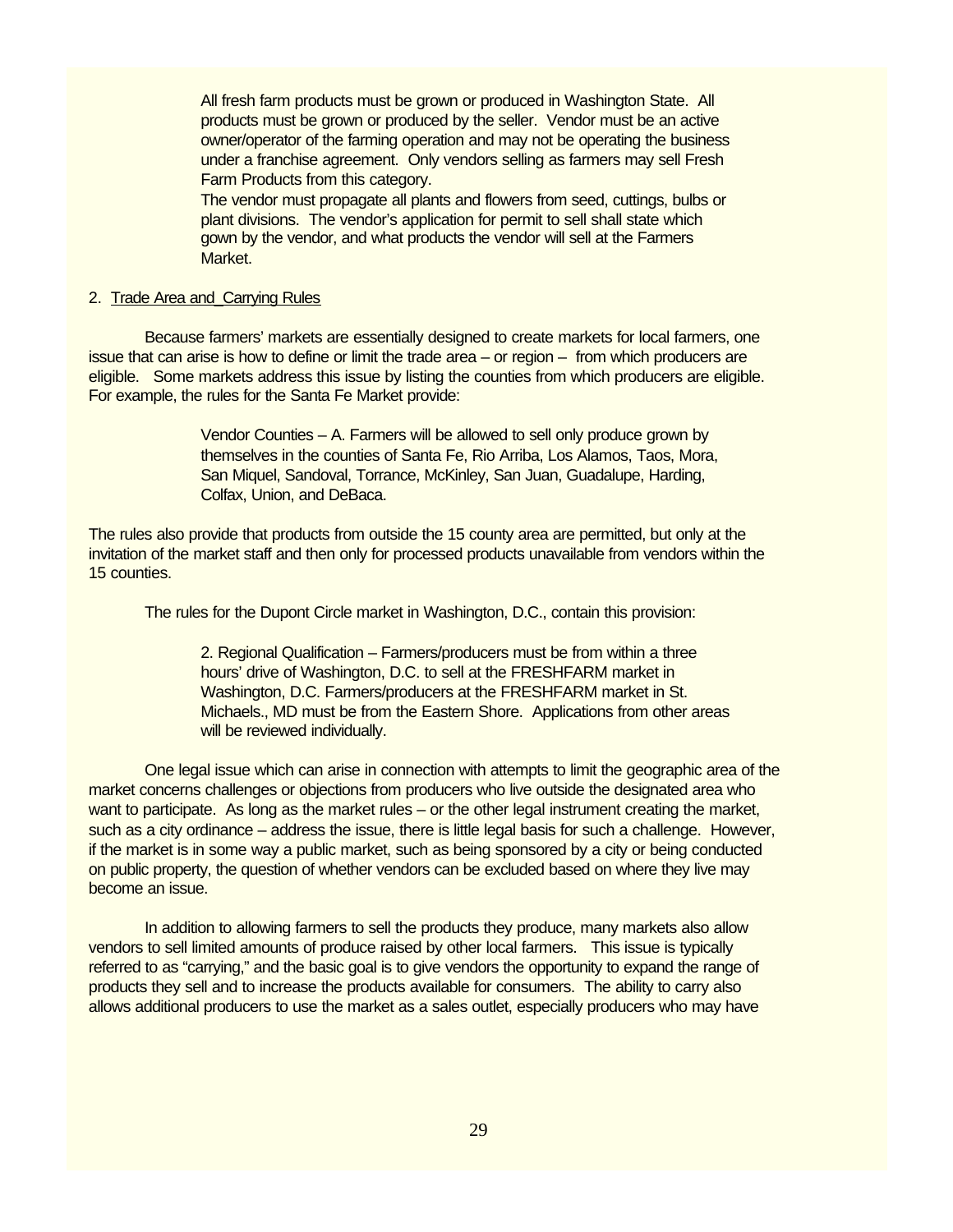only a short run of products, such as those who specialize in one crop, such as strawberries, sweet corn, or other seasonal products. An example of a rule relating to carrying is found in the Santa Fe Farmers' Market rules:

### **Reselling**

1. No reselling is permitted.

2. The only exception to this is that farmers may sell limited amounts of produce from neighboring farms on a temporary basis upon prior approval of the market manager.

#### 3. Rule Violations: Penalties and Market Expulsion

One main purpose of having rules for operating a market is so vendors know the rules and can observe them. When the rules are violated, the market is faced with the difficult issue of how to enforce the rules and how to penalize the vendor who has violated them. Because this issue is so important, it is nearly always addressed in some way in all farmers' market's rules and regulations.

A review of common market rules shows there is considerable variation in both the procedures and the penalties markets may apply when the rules have been violated. Most rules provide a sliding scale of penalties depending on the number of violations the vendor has committed. Typically, first violations are subject to a written warning or a small fine. Subsequent violations may result in larger fines and in many markets three or more violations can result in the vendor being expelled from the market. The type of penalty may relate to the nature of the violation, with some types of violations, such as not paying the market fees or selling unsafe products, being more serious than others, such as parking too many vehicles near the stall.

From the perspective of the vendor one of the most important factors is the procedure provided in the rules for the enforcement. In some markets, enforcement may be left entirely to the market manager, and the vendor has no right to appeal. In other markets, the rules may establish a vendor committee to resolve disputes, and there may be fairly elaborate rules for the hearing and the right to appeal the decision.

The best way to understand how market rules are enforced is to consider several examples of actual rules. Here is the rule relating to violation and enforcement from the Dane County Farmers' Market:

## ENFORCEMENT OF MARKET POLICIES AND RULES

All memberships who sell in the Market will complete an "Application For Membership" prior to selling in the Market. This application will constitute an agreement between sellers and the Market to abide by the policies and rules governing the Dane County Farmers' Market. Should any questions arise regarding the observance of Market policies and rules, the procedures outlined below will be followed.

Reporting Violations and Follow-up**:** A vendor, Market customer, or the Market Manager may submit to the Market Manager or a Board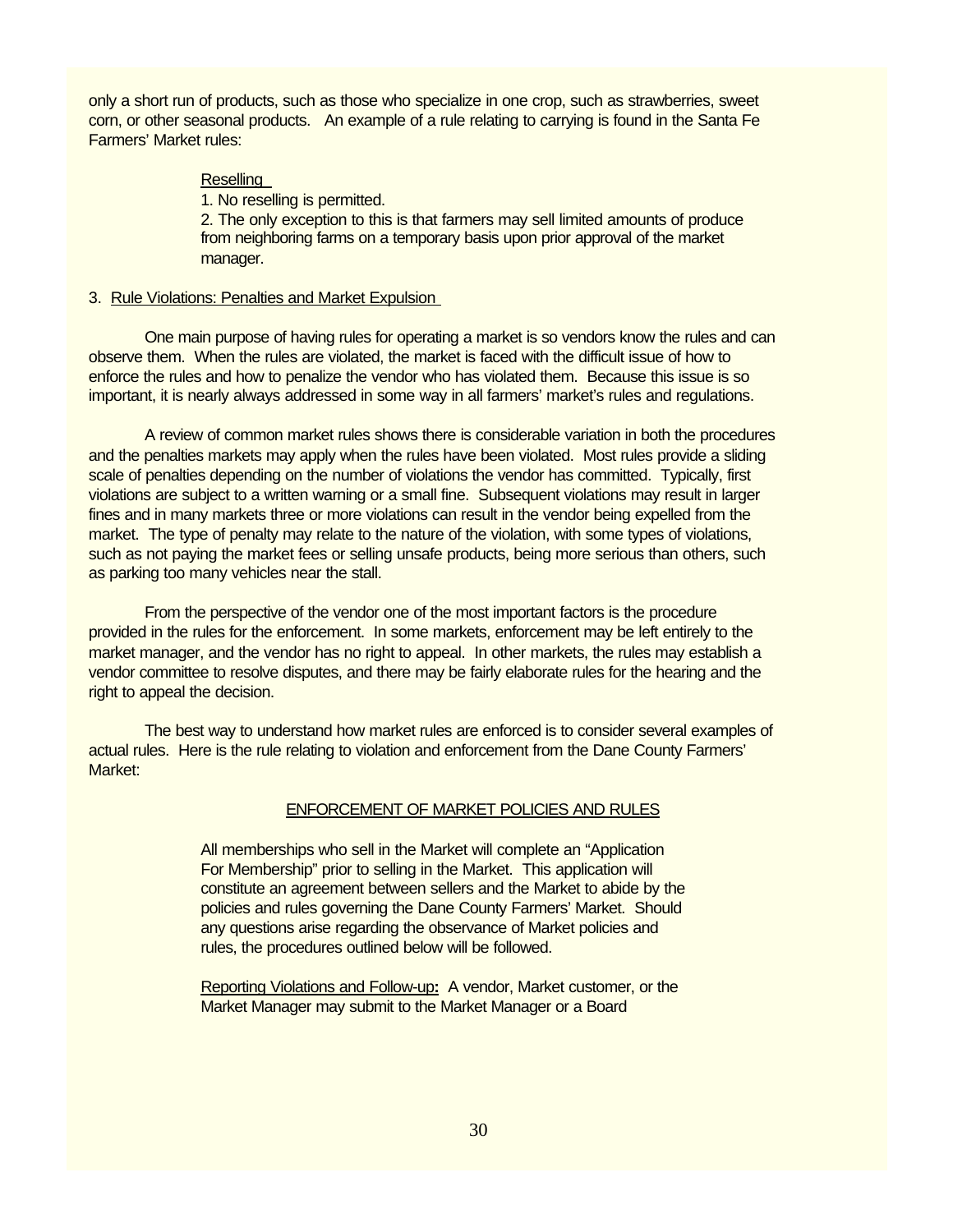member a complaint against a vendor where there is reason to believe a violation of Market rules exists. The identity of the complainant will not be revealed by the Market. Vendors are urged to initiate a complaint to the Market Manager when they witness an infraction of Market rules. The Market Manager will conduct an initial investigation of any complaint. The investigation will include an attempt to obtain detailed information from the complainant, the alleged violator and other witnesses before a determination is made that a violation occurred.

Procedural Violations: For violations other than product legitimacy violations, a vendor will be assessed penalty points. If after an assessment of penalty points, there is no assessment of additional penalty points against that same Member in the 12 months following the initial assessment, the initially assessed points will be removed from the Market's record for that Member.

But if additional penalty points are assessed against that same Member in the 12 months following an assessment, both the initial points assessed and the additional points will remain on the Market's record for that Member for 24 months following the date of the second assessment of penalty points. The vending privileges and membership of any Member who has accumulated a total of 6 or more penalty points will be terminated. The termination will be effective upon the Member's receipt of notice of the termination.

Procedural violations include for example, early parking, parking above the first two inlet stalls, violation of maximum stall width, failure to properly license or label, failure to have a Market Member at the stand, using a noncertifiable scale, and other violations of Market rules not pertaining to the "Member Must Produce the Product" rules.

The Market Manager will give warning and written notification of the violation to the vendor upon the first violation. The vendor shall either be sent such letter by certified mail, return receipt requested, or shall be requested to sign a copy of the letter to indicate his/her understanding of the regulations and willingness to comply with them. If the vendor returns the signed copy as requested and thereafter complies with the Market regulations, no further action will be taken.

If the vendor fails to sign and return the letter or the violation occurs a second time within one Market year, second written notification will be given to the vendor and two points will be assessed to the vendor's record. Each subsequent violation of a Market procedural rule within one year of the first assessment will result in two additional points being assessed to the vendor's record. Notification of point assessments will occur in writing.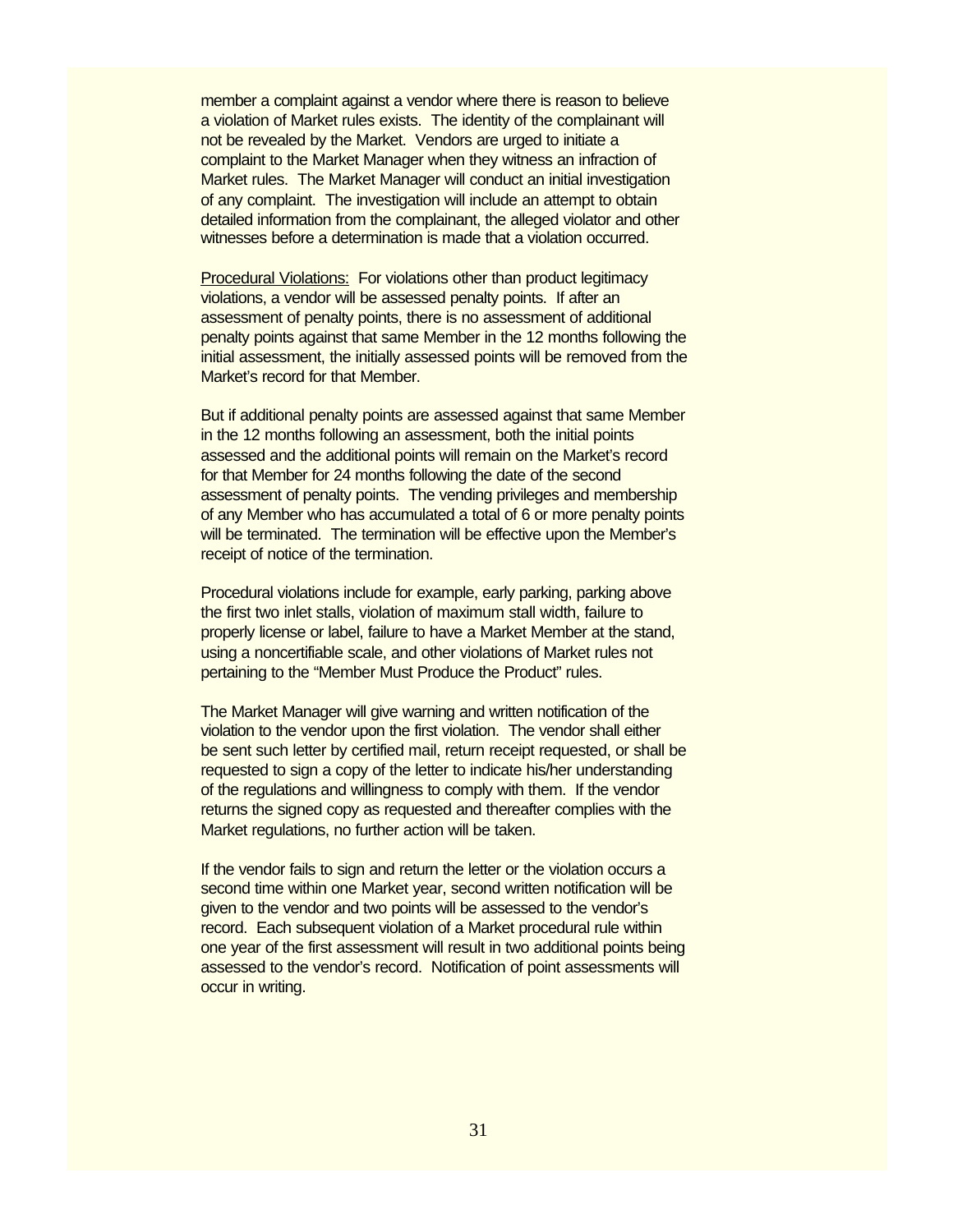For an immediately correctable violation, such as exceeding stall width, violators will be given oral warning indicating the offense and requesting compliance with Market rules. The Market Manager shall record the issuance of each warning. If the problem is not corrected in a reasonable time, the Market Manager shall issue a written warning. Continued or repeated non-compliance in the same membership year shall result in the assessment of two points. Further non-compliance after the two points are assessed will result in the issuance of additional points and the expulsion of the vendor from the Market. This process could all happen in a single Market day.

Some procedural violations have been acknowledged as more serious and therefore carry a greater penalty for violation. For such a violation, the vendor will be verbally warned and must immediately correct the violation. The vendor will receive a warning letter and must follow the procedures for a warning letter described above. Should the violation occur again, the vendor will be assessed **three** points. The following violations fall in the three penalty point category: offering for sale processed items that lack labeling or carry improper labeling, offering for sale processed items without obtaining necessary licenses, and selling nursery items without obtaining a nursery license.

The rules used at the San Francisco Ferry Plaza Market contain this provision relating to violations and penalties:

V) Non-Compliance, Penalties, and Appeals

A) Violations and Disciplinary Actions – A Seller may be fined, suspended or removed from any market or have selling privileges in the market conditioned or limited by a market manager for failure to obey or conform to state or local government regulations or market rules or regulations. A seller is responsible for the actions of its employees.

The severity of any penalty or discipline shall be directly related to the gravity of the violation. The market manager will normally give prior warning of possible disciplinary action, but severe and repeated violations of the market rules may lead to fines, suspensions, or expulsion. Depending on the nature and gravity of the violation(s), the typical disciplinary progressions will be:

The rules then provide a chart listing twelve different rule violations and the sliding scale of penalties ranging from a warning to \$50, to loss of the staff fee for first, second, or third offenses. The list of violations includes: not showing up without calling to cancel, excessive cancellations, the farmer or family member not attending the market once every three months, selling products not preapproved by the manager, not displaying the farm name, failing to tie down shades and shelters, not displaying required permits, not posting prices, not having proper trash cans, failing to clean up the stall, non-compliance with health regulations, and arriving late or leaving early.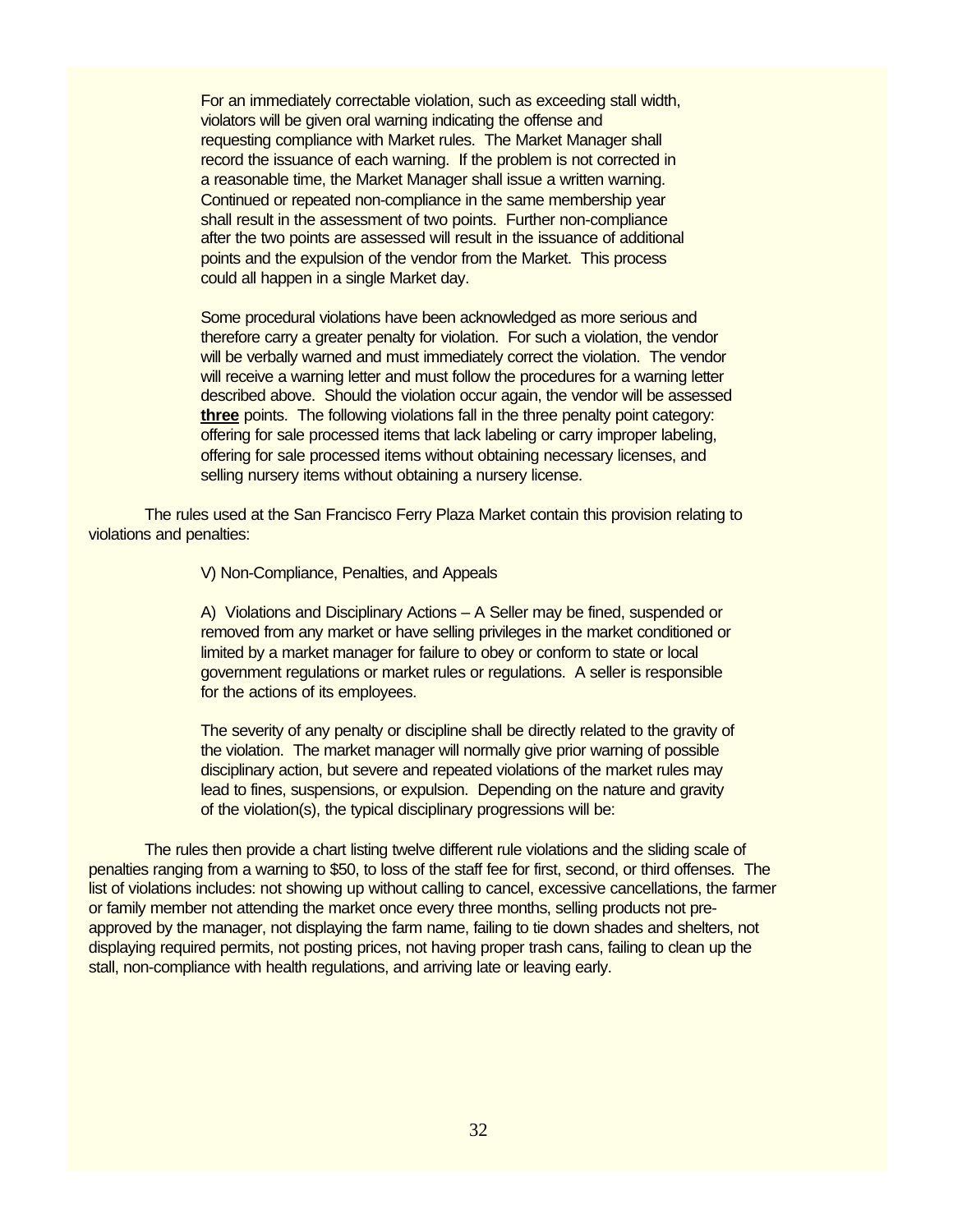#### 4. Liability Concerns: Insurance Requirements and Hold Harmless Clauses

Concerns about liability and who is responsible can pose some of the biggest fears to farmers and others involved in direct marketing, including farmers' markets. Farmers' markets typically address the issue of liability in three ways. First, the rules establish the guidelines for the types of products that can be sold and require that vendors comply with applicable rules, such as having necessary food processing licenses. Second, markets require vendors to provide proof of insurance. Third, the market may also include in the rules an additional provisions referred to as a "hold harmless or indemnification" clause. The purpose of this clause is to provide an additional legal agreement committing the vendor to pay for any costs the market may experience as a result of a problem created by the vendor's conduct.

The following example of a "hold harmless" clause comes from the rules for the Takoma Park, Maryland, Farmer's Market:

> H. Hold Harmless Clause and Insurance: All authorized vendors participating in the Farmers Market shall be individually and severally responsible to the City for any loss, personal injury, deaths, and/or any other damage that may occur as a result of the vendor's negligence or that of its servants, agents, and employees, and all vendors hereby agree to indemnify and save the City harmless from any loss, cost, damages, and other expenses, including attorneys' fees, suffered or incurred by the City by reasons of the vendors' negligence or that of its servants, agents and employees; provided that the vendors shall not be responsible nor required to indemnify the City for negligence of the City, its servants, agents or employees. No insurance is provided by the City of Takoma Park to participants in the Farmers Market. All producers shall be required to carry appropriate liability insurance and attach a certificate of insurance along with the market application.

The rule contains both an indemnification clause and the requirement the vendor provide insurance.

 The following rule, from the San Francisco Ferry Plaza Market, addresses the relationship between hold harmless provisions and insurance somewhat differently. It provides:

#### G) Insured/Hold Harmless requirement

CUESA holds substantial general liability and property insurance for its operations. However as a condition of selling, all FPFM sellers are required to either a) name CUESA as an additional insured on their general liability policy or b) sign the attached Hold Harmless Agreement. By applying to sell at FPFM, the seller is agreeing to this condition. The signed and attached form or the certificate of insurance naming CUESA must be returned to CUESA with the FPFM year 2002 application.

Regardless of what the rules may provide, farmers who want to become vendors at a farmers' market need to consider the issue of insurance and how potential liability issues will be addressed. The easy way to answer the question of whether a vendor's current insurance policy covers selling at a market is to ask the insurance agent who sold the policy.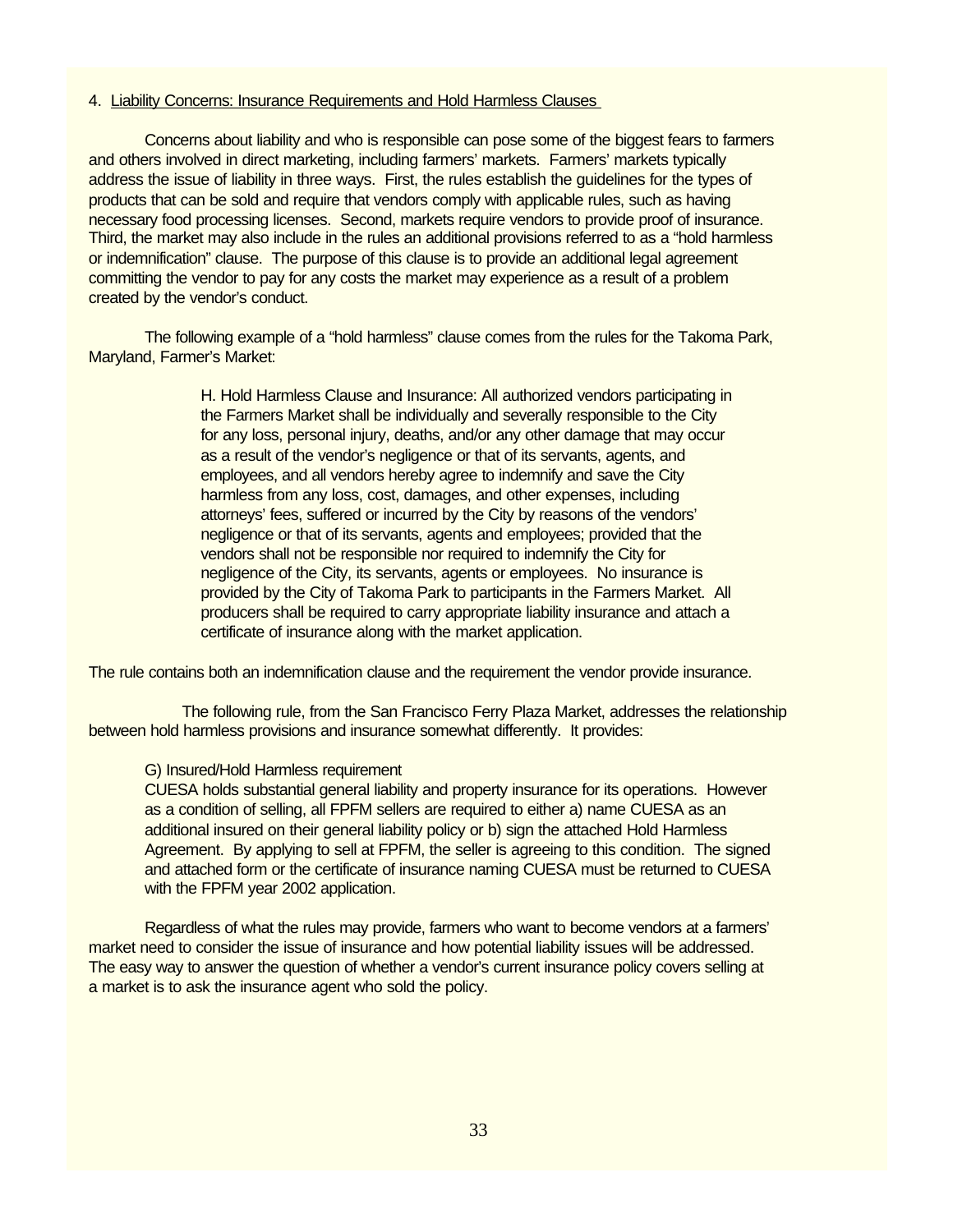As a general rule, the typical farm liability policy does not provide protection for activities which happen off the farm premises, such as at a nearby market. In addition, the policy may treat these sales as a business activity not covered by the farm liability policy. This means that to be covered for sales at the market, a separate commercial policy may have to be purchased. The same may be true for any general liability or umbrella policies.

The issue of farm insurance coverage can be confusing, especially as it relates to coverage for activities off the farm. One source of confusion can arise from market rules relating to insurance coverage. For example, if the rule simply requires a vendor to show proof of coverage, this may not be difficult to provide because most farms will have a farm liability policy.

The rules for the Camden Maine Farmers' Market provide, "VIII. Liability. All Vendors must provide proof of liability insurance to the market secretary prior to selling at the market." However, rules such as this do not necessarily answer the question of whether the proof of liability coverage actually means the vendor's insurance would apply to something that happened at the market. While that is clearly the assumption of the rules, the insurance coverage would not be certain unless the vendor obtained a policy for that purpose and the market asked for proof of liability coverage for market activities. Some market rules specify that the insurance coverage must be a commercial policy or that the market must be listed as an additional insured.

# 5. Labeling

Most markets have some form of rule on labeling what is being sold. Labeling rules may be as simple as requiring the vendors to post the name of the farm operation and to post prices. But rules may also set guidelines for how products can be advertised, with the main concern being that the information be truthful and valuable to shoppers. If the market is a producer only market, then there is no need for a rule on whether it was farm raised. But if the market allows the sale of wholesale items, then rules concerning terms such as "locally grown" or farm raised can be very important to help shoppers distinguish between types of vendors.

 One labeling issue which is increasingly important concerns how the foods were produced -- "organic" production or other forms of reduced chemical use. Markets allow vendors to label their products as organically grown if the vendor can provide the certification for their farm. The new federal rules on organic production standards and labels, and the increasing importance of statesponsored certification programs – together with increasing consumer awareness and demand – will make the organic label even more prevalent. At least one major farmers' market, the Ferry Plaza Farmers' Market in San Francisco, has plans to become an all "organic" market in the near future. This shift will require many vendors to make further changes in their production practices and creates a significant challenge to the market's rules and their enforcement.

#### 6. Market Fees and Income Reporting

From the perspective of the farmer vendor, one of the most important questions about a market is how much it will cost to be a vendor. Market fees are always addressed somewhere in the rules or the market agreement. There are two primary methods of market fee payment. The first and most common type is a flat fee, paid either for a seasonal market space or as a day vendor. The amount of the fee will vary by market and the number of weeks it is held, but in most cities, fees are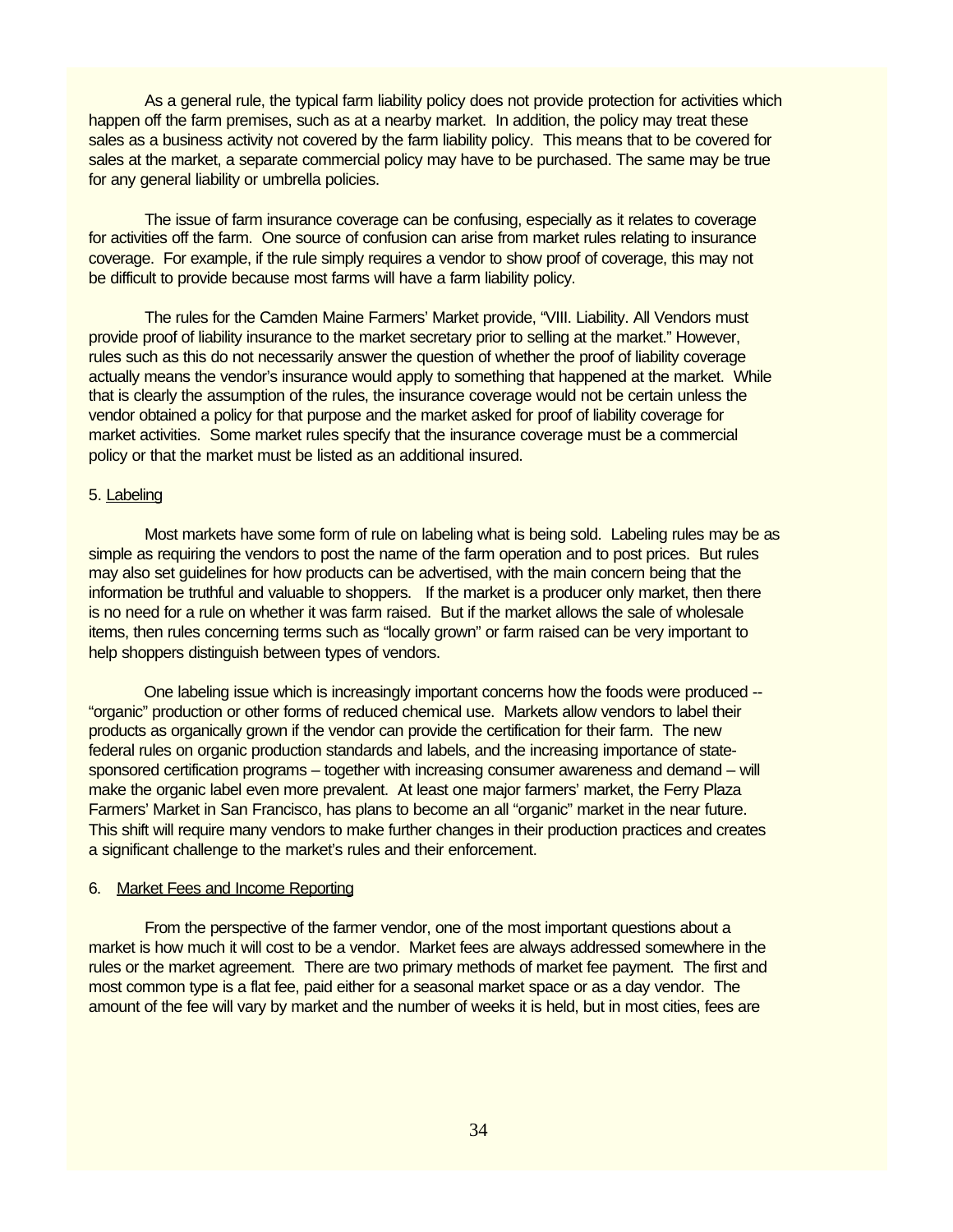commonly around \$150 to \$250. The exact amount of the fee may vary depending on the size of the stall and on the volume of sales the vendor experiences. For vendors who do not want to be at the market all season, or if markets have sold out of permanent spaces, day vendor spaces may be available. A typical charge for a day vendor is \$20.

The second form of market fee less commonly used is a percentage charge based on the gross amount of sales. For example, the Fayetteville, Arkansas, market charges vendors "\$5.00 plus 10 per cent of gross proceeds realized by the vendor from sales at the marketplace." Both of these forms of market fees are represented in the three sets of rules set out earlier. The Tacoma market fees use a combination of a flat stall fee per week of \$18 plus an additional fee based on a percent of gross sales that ranges from five percent for farmers to ten percent for prepared food vendors. The Crescent City market uses a flat weekly fee of \$15, with incentives depending on how often it is paid.

A second financial issue concerns vendors' reporting the amount of gross sales. For most markets, the manager can provide good estimates of the value of the transactions which occur at a typical market. However, in most situations these are estimates because very few markets collect data on actual sales. The exceptions are markets which base the fee payment on the gross sales. There is an understandable reluctance on the part of the vendors to report the value of their sales. They may feel the information is personal and, due to the cash nature of most markets, may be concerned about who has access to this information. All vendors have a responsibility to report their market income for tax purposes, but this information is not available to the market authorities. One result of the lack of data about the value of farmers' market sales is that those interested in promoting markets, such as the USDA, lack hard numbers to demonstrate the importance of the markets.

One set of market rules reviewed for this study includes a requirement that vendors provide regular reports of their sales, even though the market fees are not based on a percent of gross sales. The rules for the Las Vegas, Nevada market provide, "Applicant will be responsible for reporting accurately an accounting of all gross sales to Market Management at the end of each market. If not reported vendor will not be permitted to set up at the following markets until received."

### 7. Tax Collection

Most farmers' market rules make it the responsibility of vendors to obtain any needed business permits or licenses, including such things as state and local tax permits if required. Because many states exempt the sale of food from the application of state sales taxes, vendors may not have to worry about this issue. But if vendors are selling non-food items such as flowers or crafts, or selling food items in a form that is not exempt, such as ready-to-eat meals, then sales taxes may be due.

The distinctions can result in puzzling situations where a food in one form, such as a watermelon, would be tax exempt, but if sliced and served ready to eat would be subject to tax. An issue has come up in some jurisdictions, Iowa for example, where state revenue officials are trying to enlist market managers in the collection of monthly sales reports from participating vendors.

Farmers and vendors at farmers' markets may also need to be aware of other local business taxes and licensing requirements that might apply to temporary market sites. For example, the rules for the Food Trust farmers' markets in Philadelphia provide: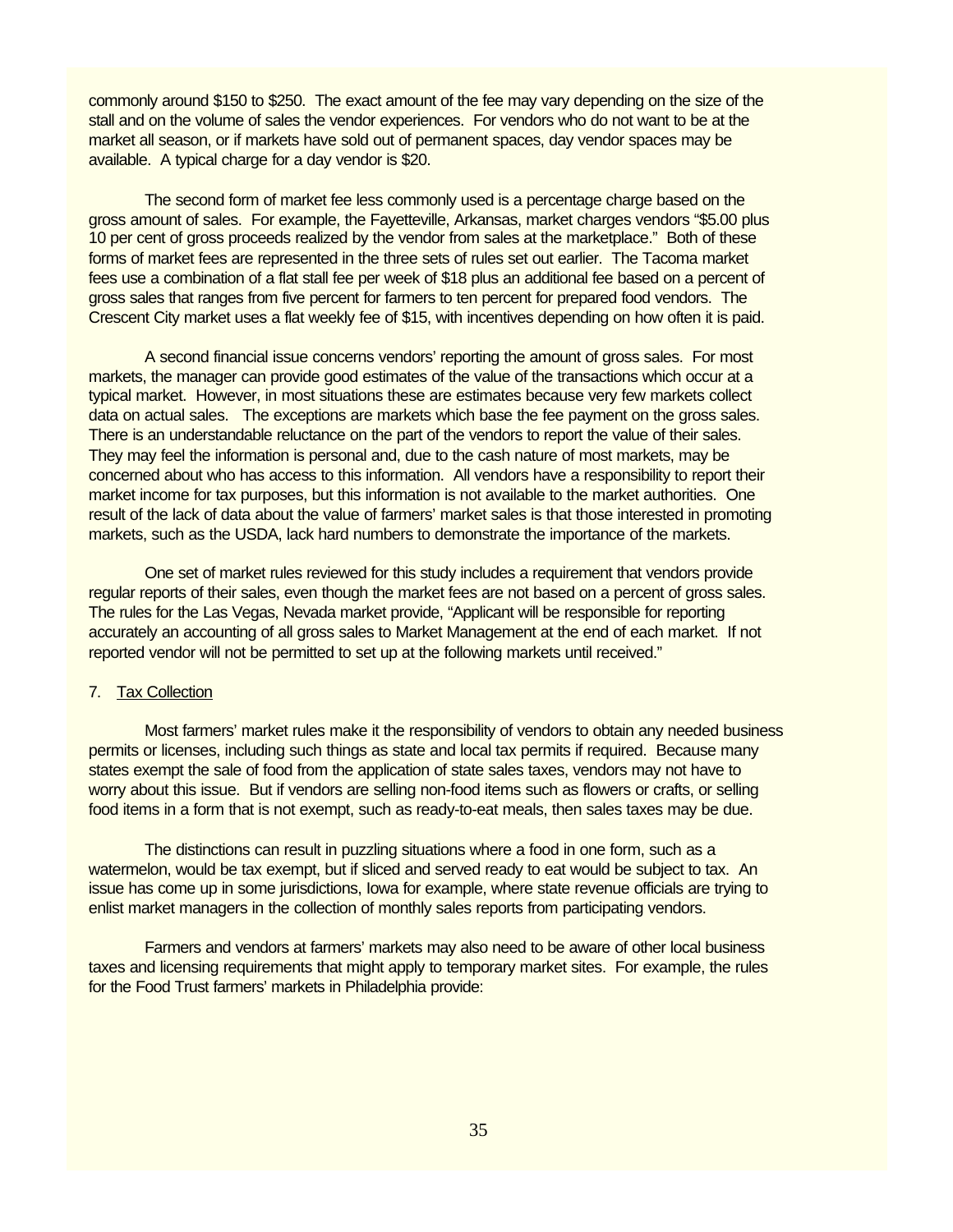City of Philadelphia Taxes: The City of Philadelphia taxes gross receipts and net income related to farmers' market sales in Philadelphia. The Food Trust handles all the tax reporting and accounting required for these taxes. Farmers are responsible for paying the tax, which equals between 2 and 4 percent of sales.

The ability of local governments to apply taxes on farmers selling their products may be limited by state laws designed to protect farmers. A number of states have enacted such laws. However, the laws may be limited to situations where farmers sell goods directly from the farm, such as with the Missouri law. [Mo. Stat. §150.030]. Washington law contains an exemption protecting the right of farmers to sell what they raise [Wash. Stat. §36.71.090]:

# § 36.71.090 Farmers, gardeners, etc., peddling own produce exempt from license requirements

It shall be lawful for any farmer, gardener, or other person, without license, to sell, deliver, or peddle any fruits, vegetables, berries, eggs, or any farm produce or edibles raised, gathered, produced, or manufactured by such person and no city or town shall pass or enforce any ordinance prohibiting the sale by or requiring license from the producers or manufacturers of farm produce and edibles as herein defined: Provided, that nothing herein authorizes any person to sell, deliver, or peddle, without license, in an city or town, any dairy product, meat, poultry, eel, fish, mollusk, or shellfish where a license is required to engage legally in such activity in such city or town.

The fact Washington has exempted farmer sales from local licenses does not mean these sales are not subject to other taxes. Washington state law specifically provides that farmers who make retail sales of produce they raise, or who sell agricultural products that they have not raised on their own land, are subject to the state's business and occupation tax.

A number of the states have had laws on the books for many years that exempt farmers from local regulations on peddling. The laws were enacted during a period when states and municipalities were trying to address the perceived problem of peddlers who were competing with local businesses. For example, the earliest version of this Louisiana law was first enacted in 1896 [La. Rev. Stat. §33:4833] and now reads:

> §4833. Municipal ordinances prohibiting peddling of farm produce forbidden. It shall be unlawful for any municipality with a population of less than twentyfive thousand to enact an ordinance forbidding farmers or their employees to sell or peddle farm produce on the streets, avenues, alleys, and public places located within the municipality.

Pennsylvania law specifically empowers every city, town, and township to enact ordinances to license and regulate each "transient retail business," including monthly fees of up to \$200. However, the law includes this exemption: "Nothing contained in this act shall be construed to apply to farmers selling their own produce...." While laws such as these may have been enacted long ago, they can have important legal value in preventing local governments from trying to license and tax farmers participating in farmers' markets within a city.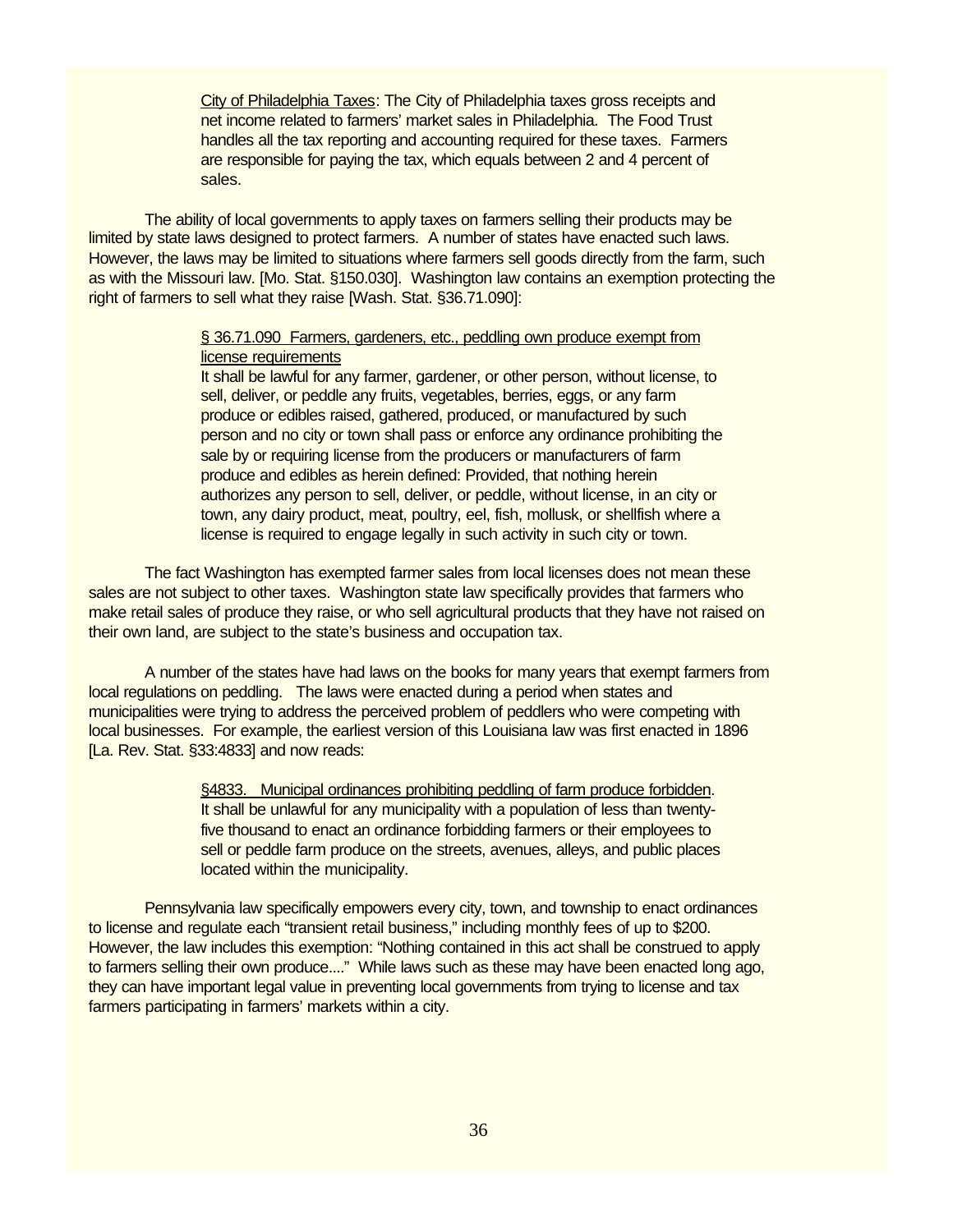### 8. Farm Inspection

One feature of market participation that appears to becoming increasingly common is the requirement that farmer vendors allow market officials to visit and inspect the farm. These farm visits are most commonly found in markets that are serious about enforcing "producer-only" standards. The visits are used as a way for the market to verify the information provided by the farmers about the products and quantities the farmer intends to sell and the production practices being used. The visits can also serve an important educational purpose by giving the market managers the opportunity to learn more about the farmers and their farming operations. These farm inspections and certifications will be in addition to others farmers may need, such as for organic certification.

The following provisions from farmers' market rules show how farm inspections may operate. The rules for the Santa Fe market provide:

### IV. Inspections

H) All farmers must agree to and assist in the inspection of their farms by representatives of the Farmers' Market in accordance with the procedures approved by the Board.

I) Failure to comply with inspection procedures may result in suspension from the Santa Fe Farmers' Market.

J) An Inspection fee of \$25 will be charged on farms that are inspected if violation of Rules and Regulations is found.

K) All farmers agree to comply with the Inspection Procedures (included in this packet).

The vendor packet of market rules and application includes a three-page letter detailing the inspection procedures and addressing issues such as the scheduling of the inspection and its purpose.

The rules from the St. Paul, Minnesota farmers' market, which is owned and operated by the St. Paul Growers Association, includes this statement on inspections:

> 5. The St. Paul Growers Association, Inc. reserves the right to inspect any member operation as often as needed throughout the season.

## 9. Selling Meat, Poultry, Eggs, and Other High Value Products

Meat, poultry, eggs and dairy products – all high-value animal-based foods – are the categories of food that seem to raise the most concerns in the operation of many farmers' markets. The concern relates primarily to issues such as how the animal was processed, was it state or federally inspected, and what food safety and health rules apply for storage, handling and sale. Some markets try to avoid all these issues by not allowing the sale of meat and dairy products, but there are a number of important reasons why markets need to allow them to be sold. First, consumers want them, especially when they can buy them from the farmers who raised the animals and who may have used special production practices, such as "free-range" poultry or natural beef. Second, farmers want to sell the products, especially when direct sales at farmers' markets provide the opportunity to charge retail prices and receive more of the value of the products than if they were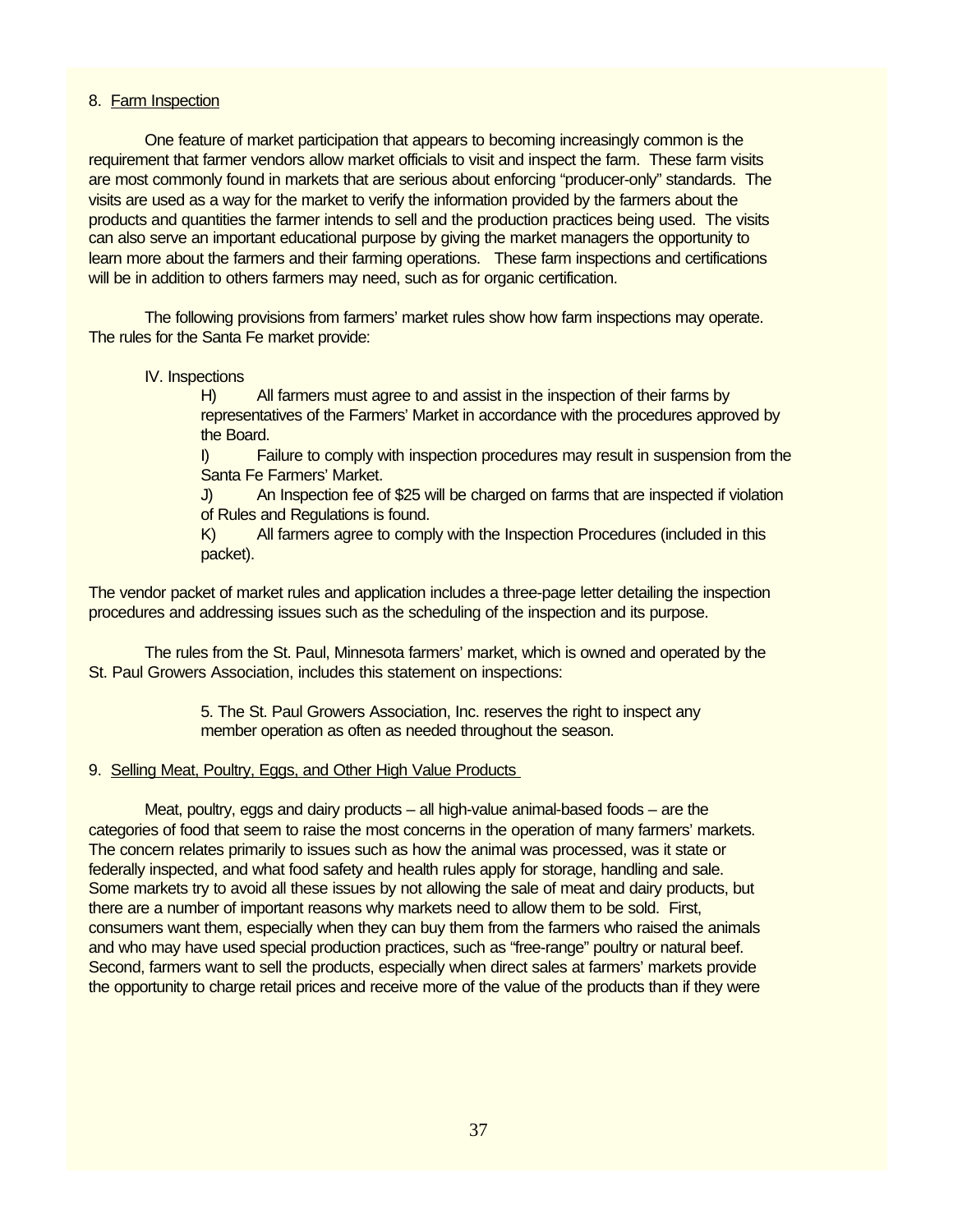sold as commodities. Third, the sales are good for markets because they increase the variety of products available and thereby increase the economic value of the markets for vendors.

As a result, most farmers' markets allow for the sale of these products, as long as they were properly processed and handled safely. The rules typically require the vendors to know and comply with any applicable inspection and licensing requirements. For example, the Dupont Circle market rules contain these provisions:

8. Meat products – All meat products must be 100% from animals raised from weaning by the farmer by the farmer/producer. Animals may be butchered or processed off-farm. Processing must comply with local or federal health ordinances and the farm/producer must supply documentation of such compliance to the market management.

9. Milk, Dairy and Cheese – Milk must be from the farmer/producer's own herd. Cheese and other dairy products must be made by the farmer/producer. Fresh milk must be 100% from the farmer/producer's own herd. At least 60% of milk used for cheese and dairy products must be from farmer/producer's own herd. Milk purchased for dairy products must be from local farmers. Flavoring agents (e.g. fruit or honey) used in dairy products or cheese must be purchased from regional or FRESHFARM Market farmers/producers. Production must comply with state dairy ordinances and licensing , and the farmer/producer must supply the market management with documentation of such compliance.

#### 10. Processed Foods

The category of processed foods is another form of higher value product and one in which an increasing number of farmer vendors have interest. Typical examples of farm-made "processed" foods include jams, jellies, wine, cider, salsa, vinegar, and maple syrup. Some people would add high-value products such as honey and eggs to this list, but they are more likely to be treated separately under state food law or covered by rules similar to those for meat, poultry and dairy.

Farmers' markets can take different approaches with processed foods. Some market rules provide that processed foods cannot be sold. But shopper interest and the desire of vendors to expand the products being sold, especially products with higher unit sales values than most fruits or vegetables, means many markets allow for their sale.

The issues with processed foods involve what licenses are needed to produce them and what type of processing facilities are required in order to obtain a license. Most rules require that in order to sell processed foods, vendors must obtain all needed state or local permits and provide copies of these licenses to the market manager. The rules for the Downtown Des Moines, Iowa, market provide:

> 5. Individual vendors are responsible for obtaining all licenses and/or permits required by the Polk County Public Health Department and the State of Iowa. Copies of all licenses/permits must be on file with the Downtown Partnership prior to selling at the Downtown Farmers Market.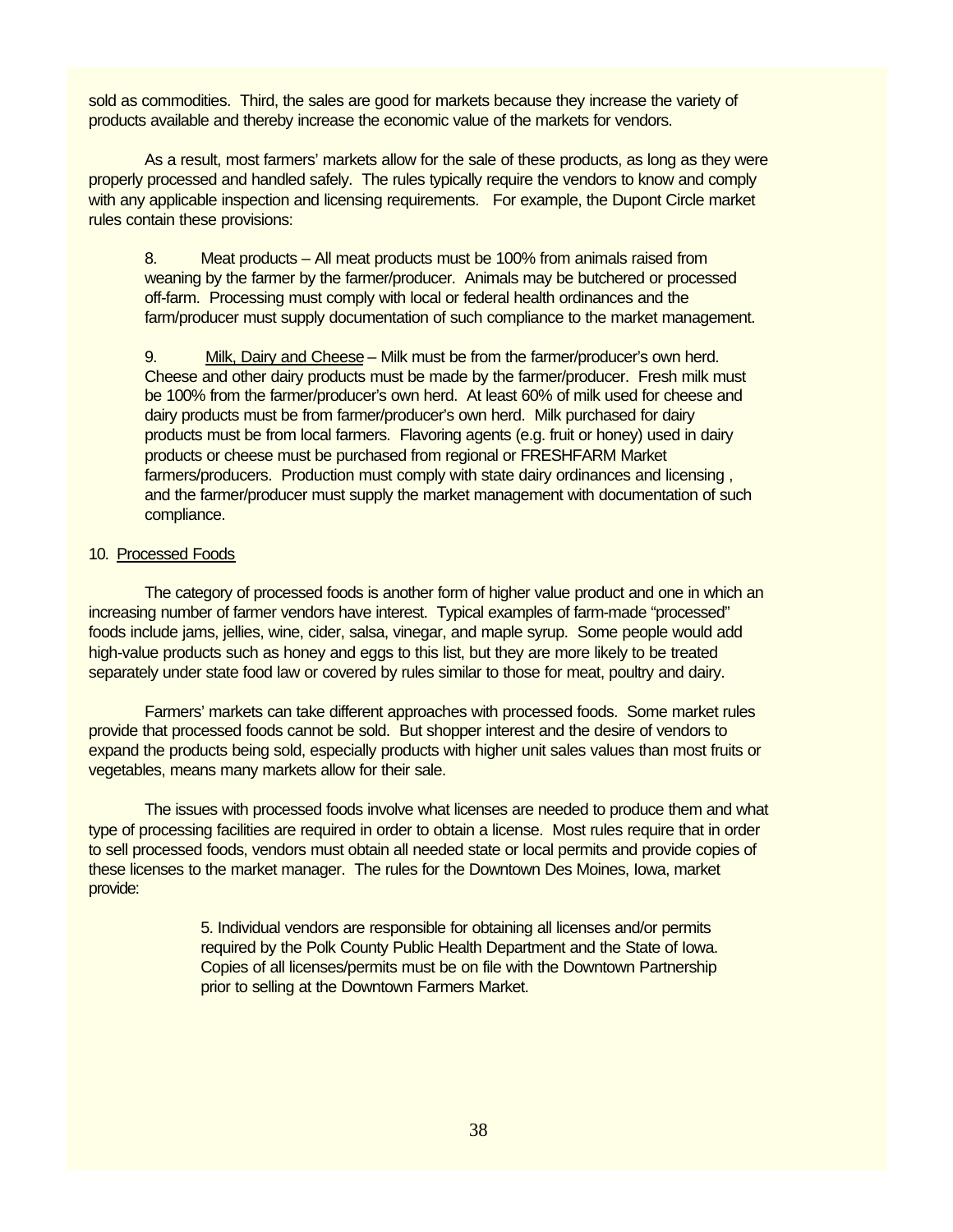The Las Vegas, Nevada, farmers' market rules provide even less guidance. The rules contain two provisions relating to "packaged foods". The on-line vendor application states, " Package food vendors please provide a copy of business license and tax ID number." The market rules provide:

> 4. You must handle your own taxes and health permits. Clark County no longer requires business license only Tax ID number and proof of same. An itinerate permit is required by the Clark County Health Department. It must be sent in with payment two weeks prior to the first market if you are sampling or selling prepared foods. Please check their requirements to see if this applies to you.

 Many states have special rules for "home food establishments" which allow individuals, such as farmers' market vendors, to be licensed to process certain types of non-hazardous food products at home. For example, the Maine Department of Agriculture has "Rules on Home Manufactured Foods." Information about the rules for licensing of home food establishments and the types of foods that can be processed without extensive equipment or facilities can be obtained by the state agency responsible for food inspections, such as the Department of Health or Inspections and Appeals. The market manager may also be a good source of information about what rules apply and which officials to contact for applications.

## **Keeping the Farmer in the Market: What You Should Know About Market Rules**

The farmer is the critical element in any successful farmers' market. Without local farmers raising the type of foods customers want to buy – and without farmers willing to load their produce, bring it to the market, and set up a booth to sell it – farmers' markets wouldn't exist. That is why it is important to consider the operation of the markets from the perspective of the farmers who are the vendors. The preceding discussion of market rules and issues arising in the operation of markets is important for producers. In this section, some of the practical issues in participating in a market will be discussed.

#### Documents to Be Completed by Producers:

Typically there will be several different documents a vendor must complete when applying to participate in the market:

1) Application - This will request various types of information, such as name, address, phone numbers. This document will generally require a list of products the vendor intends to sell, which is very important because the market management may limit vendors to sell only those items listed on the application at the beginning of the year. Product lists may be especially important in mature or successful markets, with waiting lists for vendors to join, as the lists may be used by the market manager to decide which vendors to allow into the market or to allocate the right to sell various forms of products. This application will also include the category of permit or space the applicant desires and information concerning the payment of fees. This document will also make reference to the market's rules, regulations or policies (depending on what they are called) and incorporate them as part of the agreement. Once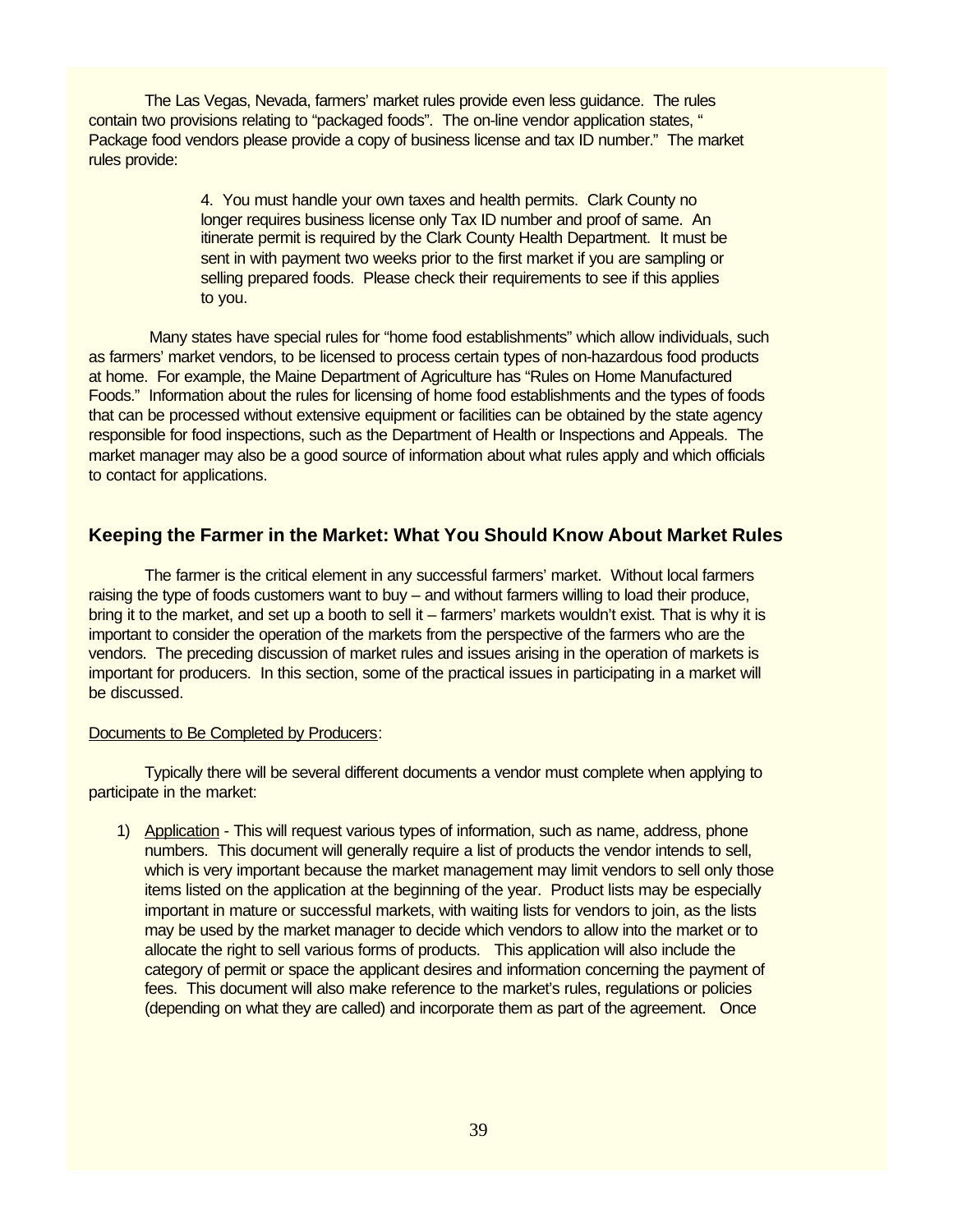the application is completed and accepted, a binding contract is created between the vendor and the market and the partys' rights and obligations are established. The application will also list any other permits, licenses or forms which the vendor must include with the application, such as proof of insurance, food processing license, and organic certification.

- 2) Farm Information Sheet Applicants may also be asked to fill out a more detailed form providing more general information about the nature of the farming operation. This form is not always present, but if it is, it will request information about the size of the operation, its specific location, the nature of the farming practices used (*e.g.*, organic or conventional), the number of employees, the years in farming and other markets the vendor attends.
- 3) Membership In addition to the vendor application, some markets may require producers to complete a separate "membership" agreement and pay an annual fee – generally no more than \$25, to belong to the market. This is especially common if the market is owned and controlled by a producers association. The membership fee is used to pay the expenses of the organization operating the market. The membership – and in some situations the seniority or length of membership – may be used as a factor to determine the eligibility of a producer to sell at the market or in allocating available spaces. In some situations, the application for membership may be the same document as the application to be a vendor. One legal effect of membership is, as a member of an organization, a producer is bound by the articles and bylaws of the organization. As to the operation of farmers' markets, the articles and by-laws may include additional provisions with more specific language concerning allowable farming or marketing practices.

# **Questions Farmers Should Consider When Joining a Farmers' Market**

To become a vendor, a farmer will be asked to sign an agreement – a market contract – and pay a fee. The agreement creates a binding contract between the vendor and the market sponsors and will set out the rules for selling at the market. A vendor should read the agreement and consider what it provides. Regardless of whether or not the vendor reads or understands it, signing the agreement will make it binding and applicable in the dealings with the market. To help understand what may be involved in deciding whether to join a farmers' market, there are certain questions a vendor should ask. The following twenty questions are examples of the types of issues to consider. While all the questions might not apply in each situation - depending on the type of market and the products being sold - are all worth considering.

20 Questions to Ask (and Answer) About Participating in a Farmers' Market

1. Who sponsors the farmers' market – is it a local government or a non-profit group?

2. Who owns the land where the market is located, and who is responsible in case of accidents or injuries to shoppers?

3. Who runs the farmers' market, and who has authority to make decisions such as deciding who gets to set up in which location?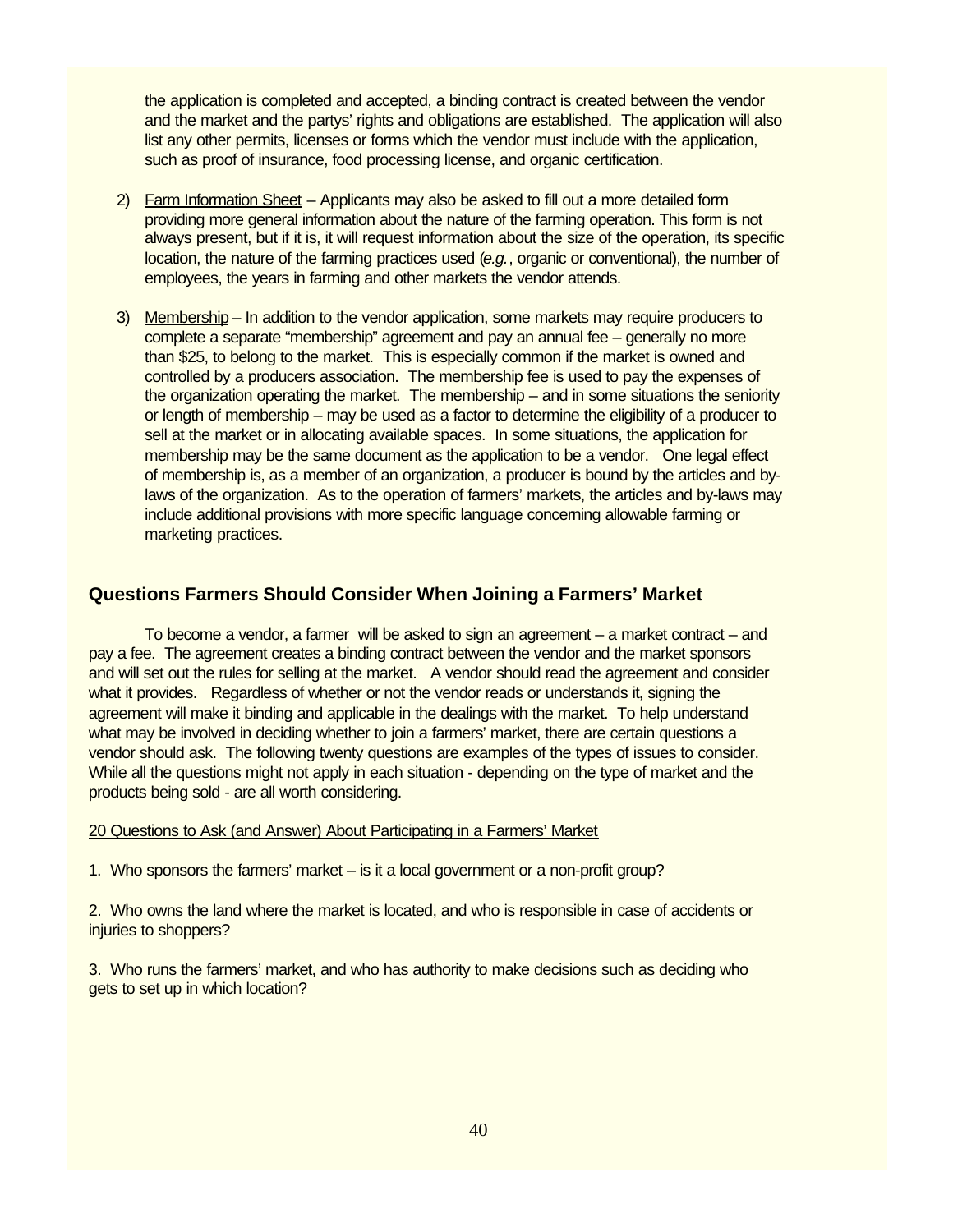4. Is the market "producer only," meaning only farmers who raise the food may sell it, or are other vendors and wholesale peddlers allowed to be vendors?

5. Does the market have "carrying rules" that allow farmers to sell food raised by other farmers?

6. What rules or regulations apply to market participation; for example, can vendors provide samples to customers?

7. What penalties apply for violating market rules, and how are they assessed? Are there fines, or can vendors be expelled from the market for serious violations?

8. If a vendor is forced to leave the market or for some reason is unable to continue to participate, is any portion of the seasonal fee refundable?

9. What happens if a market day is missed? Is there a penalty?

10. What procedure is followed if there is a dispute over a rule violation? Is there a committee of vendors and customers who decide, or is it the market manager?

11. Does the market have all the necessary local business permits or licenses, or do vendors need to obtain business permits for each market?

12. Is the farmers' market approved to participate in the WIC Farmers' Market Nutrition Program (FMNP), the Seniors Nutrition program or food stamps?

13. Can vendors sell products such as meat, poultry, eggs or processed foods under the market rules, and what licenses are needed?

14. How does the market manager make sure the vendors do not try to sell the same thing or lower prices?

15. Does the farmers' market carry its own insurance in case of accidents?

16. What type of insurance does the market expect vendors to have, and what proof of insurance must be provided?

17. Do the market rules require the farmer to actually attend the market or can vendors send employees to do the selling?

18. Does the market require farmers to submit a plan before the market season begins, listing what produce will be sold and the approximate amounts?

19. Can the market officials visit a vendor's farm to inspect the operation and records?

20. Do the market rules limit how vendors can label or describe products?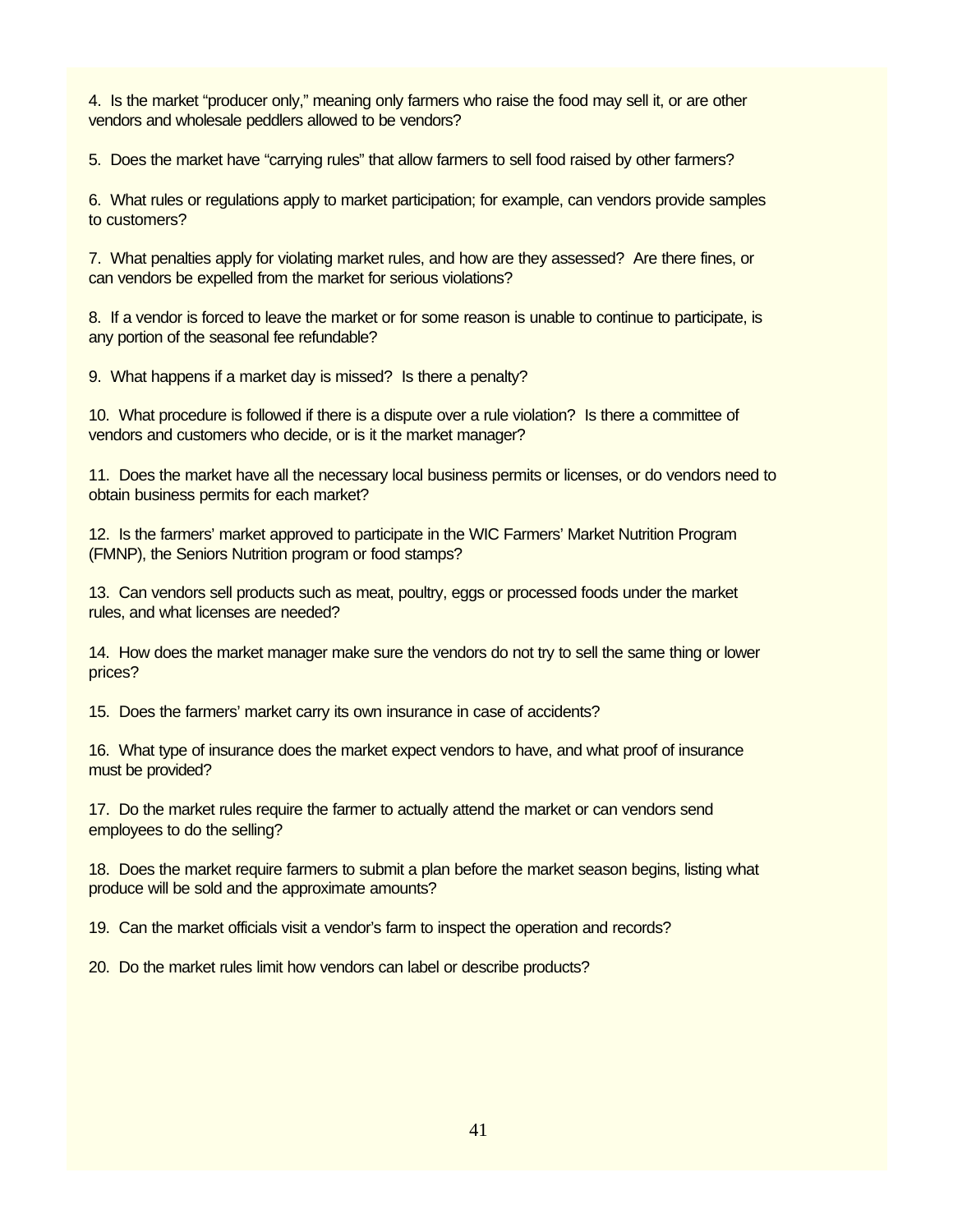# **Government Support for Farmers' Market**

Because they are a simple and natural form of economic activity, farmers' markets have not required significant government investments or support to grow. In fact, many farmers feel the less government involvement the better. But there are valuable programs operated by the state and federal governments helping expand the number and value of farmers' markets. At the federal level, the USDA, through its Agricultural Marketing Service, provides information and support for farmers' markets, including an on-line directory and periodic inventories of all the markets in the country. The USDA has provided valuable financial support to many market programs across the country through the Federal State Market Improvement Program (FSMIP), which provides grants to states to support farm marketing initiatives.

In the new 2002 farm bill, Congress authorized a new Farmers' Market Promotion Program for USDA to award grants to organizations operating and supporting farmer's markets. The goal of the program is to "increase domestic consumption of agricultural commodities by improving and expanding, or assisting in the improvement and expansion of, domestic farmers' market, roadside stands, community-supported agriculture programs, and other direct producer-to-consumer market opportunities." As part of the new initiative, the law requires the Secretary of Agriculture to carry out a program for developing farmers' markets. Under this program, the Secretary is to:

> work with the Governor of a State, and a State agency designated by the governor, to develop programs to train managers of farmers' markets;

develop opportunities to share information among managers of farmers' markets;

establish a program to train cooperative extension service employees in the development of direct marketing techniques; and

work with producers to develop farmers' markets.

At the state level, most departments of agriculture have someone on the staff who is responsible for helping advise and support the network of farmers' markets in the state. Some states, such as California, have very extensive programs to support the creation and operation of markets.

Nutrition Programs --No doubt the most important federal programs helping make farmers' markets valuable sources of fresh food for low income citizens and valuable markets for farmers are two nutrition coupon programs Congress has created for USDA to support. The programs are the Women Infants and Children's Farmers' Market Nutrition Program (FMNP), created almost twenty years ago, and the new Seniors' FMNP. Under these programs, eligible participants (low income mothers and their children or seniors), who live in participating states, can apply and receive special coupons that can be used at farmers' markets to buy locally-grown fruits and vegetables. Over 30 states now participate in each program, and tens of thousands of low-income shoppers have the chance to add fresh locally-grown produce to their diets. Close to 15,000 farmers take part in the programs as vendors. For 2002, Congress appropriated over \$40 million to the USDA to provide grants to states and tribal nations to fund these two valuable programs. In addition to being the basis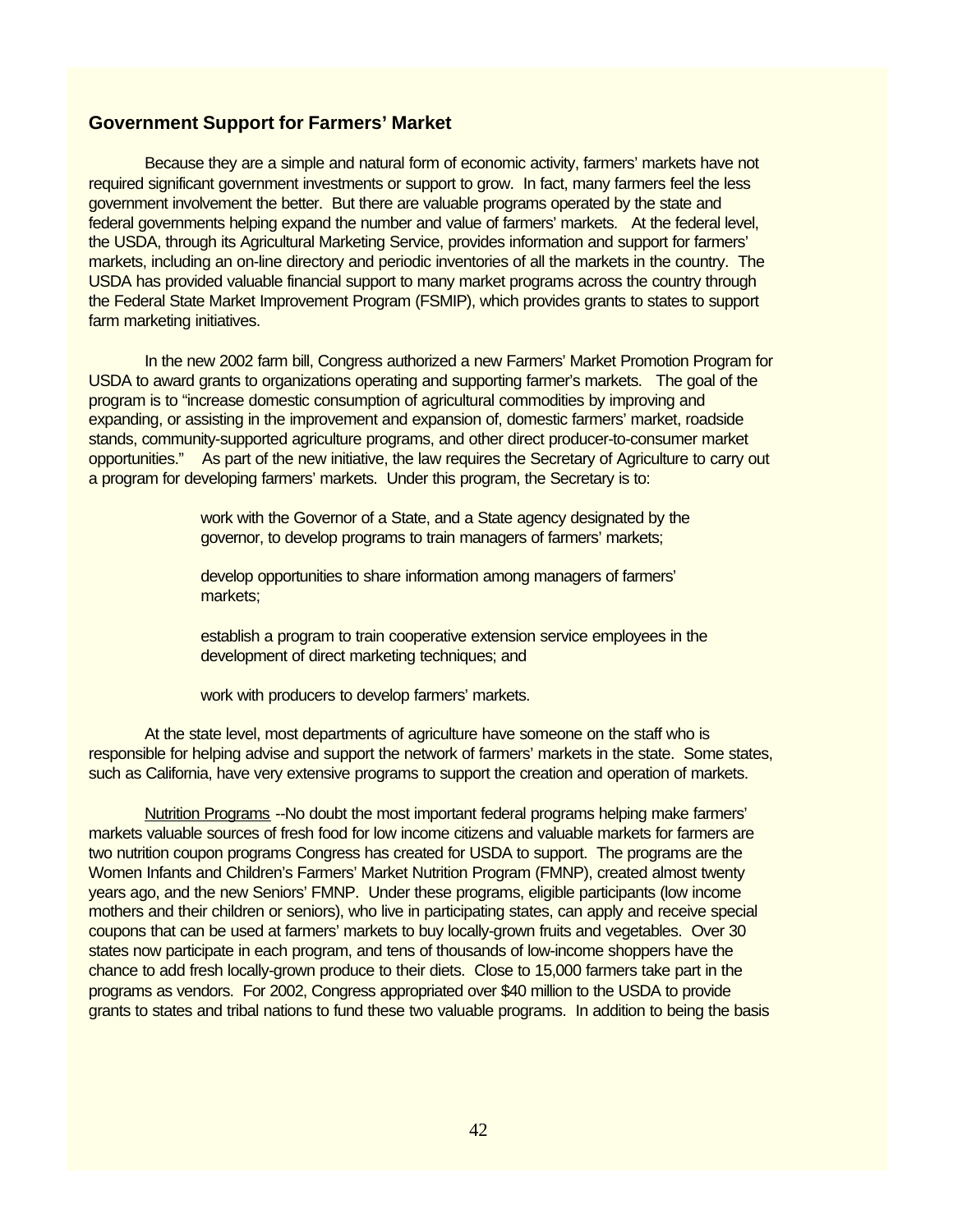for these two special farmers' market nutrition coupon programs, vendors at many markets also contribute to the nation's nutrition efforts by participating in the federal food stamp program.

Detailed information about the various farmers' market nutrition programs and contact information for the states participating in the programs is available on the web site for the National Association of Farmers' Market Nutrition Programs: www.nafmnp.org

# **The Future of Farmers' Markets in the U.S.**

In many ways the future looks very bright for farmers' markets in the U.S. A growing number of farmers – new and small farmers, as well as more established farmers – are interested in diversifying production and experimenting with new ways of marketing food. Growing consumer interest in high quality foods, raised in special ways, as well as efforts to support local farmers, are helping increase demand for locally-grown foods. By helping farmers expand the types of food products they raise and market and by helping create safe, inviting, and exciting places for social interaction, farmers' markets should be able to continue to grow and expand in number. By keeping the focus on the farmer, on the food, and on the unique local values, farmers' markets can continue to be important outlets for farmers and shoppers. Farmers markets have many sources of strength and support, two of the strongest being the role of chefs and the existence of "friends of the market" organizations.

## The Role of Chefs

Farmers' markets serve many purposes and find valuable support from many places. One group of people with a special affinity for America's farmers markets are the nation's chefs. As more chefs come to appreciate the value of locally-grown food, regional specialties, and seasonal produce, they are finding that farmers' market are an invaluable source of high quality ingredients for their menus. As a result, in many cities local chefs are among the biggest proponents and supporters of the markets.

Some of America's most famous and successful chefs – such as Alice Waters, Nora Pouloun, and Odessa Piper – are vocal advocates of local markets. Many markets have built on the chef-farmer connection by featuring cooking demonstrations where local chefs attend the market and prepare dishes using ingredients purchased at the market. Several cook books are based on the high quality seasonal produce available at farmers markets, including a new book by chef Deborah Madison, Local Flavors.

The important link between chefs and farmers is just one indication of the important social role the markets can play, especially for people concerned with what they eat and those interested in supporting improvements in our nation's food system. A number of social and non-profit organizations involved with food issues, such as the Slow Food movement and the Chefs Collaborative 2000, are important allies for the farmers' market movement.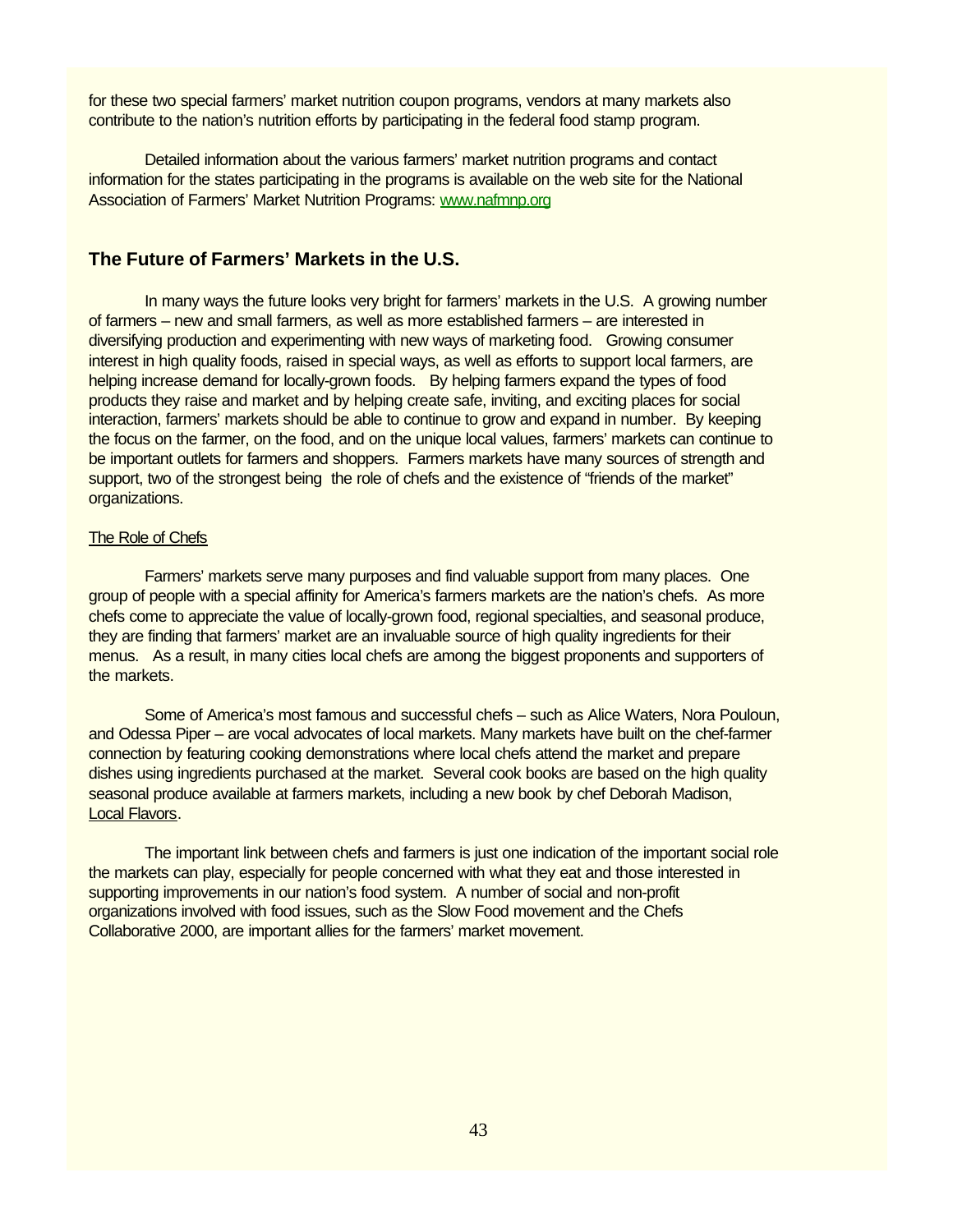#### Friends of the Market

Evidence of the important social role played by farmers' markets can be seen in the creation of local "friends of the market" organizations which exist in many cities. These groups, such as those in Santa Fe and St. Paul, are made up primarily of shoppers and local community leaders interested in the growth and success of the markets. In many cities, the "friends" organizations take the leading role in developing the promotional and educational programs at the markets. Arranging for the entertainment and organizing special market day features and cooking demonstrations are just some of the activities carried on by "friends of the market" groups. The organizations can also provide important political and citizen support for markets, helping insure government leaders appreciate how important the markets are for local residents.

### Risks or Threats to the Markets

While the future of farmers' markets in the U.S. is very bright, with the number of new markets and new farmer vendors increasing every year, there are developments which can threaten the future of any individual market. Markets can decline if there are not a sufficient number of farmers willing to be vendors at the location. Due to lack of sales, parking or transportation difficulties, security issues, or even disputes with the management. In some cities, there have been instances where popular farmers' markets lost the support of city officials due to complaints from neighboring businesses about unfair competition or traffic congestion.

Markets can also suffer from their own success – as when the crowds become so large that some shoppers decide it is not worth the effort to try to attend – which is one reason why most markets have a fixed limit on the number of vendors who can attend, and why market managers put a good deal of time into trying to balance the types of products and vendors at the market. One way that many successful large city farmers' markets have addressed the issue of their weekend markets becoming unwieldy is to add new market days and locations during the week. It is not uncommon to find cities where farmers' markets may have multiple market locations and dates during a week. The alternative markets are generally held in the late afternoon and are smaller neighborhood markets. In some cities, vendors may be required to participate in the smaller weekday markets to earn a spot at the more lucrative weekend venue.

Markets can also decline by losing their original focus as a true farmers' market – a place where shoppers can buy fresh produce from farmers –and instead become more focused on entertainment, prepared food and a festival atmosphere. Market managers are faced with an important issue of how to balance the mix of activities at a market – such as ready-to-eat foods, entertainment, and other attractions – with the actual sales by farmers. Markets across the country have added a range of activities, such as cooking demonstrations, music, and children's entertainment, to help attract crowds, but sometimes these additions can detract from the value of the markets for the farmers. Adding too many non-farm vendors can change the dynamic and personality of the market and at some point can become more of a festival than a market. Perhaps the best rule for farmers' markets is to be innovative but to keep the focus on the farmers and locally-grown food.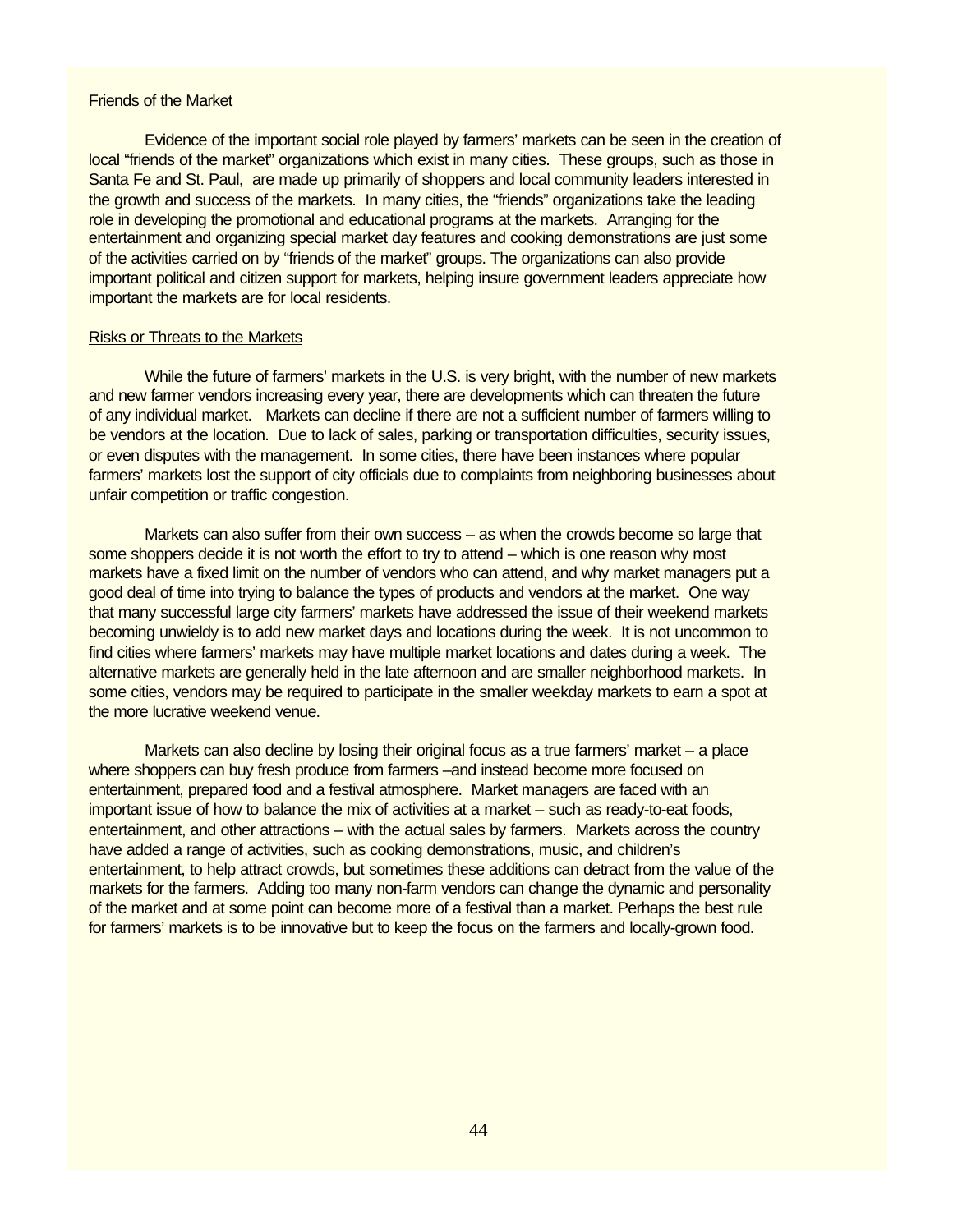# **Resources and Assistance**

 There are a variety of sources of information available for farmers, market organizers and others interested in learning more about the operation of farmers' markets and the opportunities they present. The internet and the web have created many new marketing outlets for farmers and given people a new way to find information about products and services. Hundreds of farmers' markets, both small and large, maintain web sites that provide information about the market's times of operation, the lists of vendors, and information about special events. Some markets even have online applications for vendors and provide access to the rules and regulations. For example, the Las Vegas (Nevada) Farmers' Market application and rules are available at www.lasvegasfarmermarket.com. Information about farmers' markets in most large cities, such as Chicago, Kansas City, Omaha, Minneapolis, and Denver, can be obtained by simply typing in the name of the city followed by "farmers market" in any web search engine.

Several states have state-wide farmers' market organizations that help promote the markets and work to establish common policies and guidelines for members; the two best examples are Maine and Washington. The Maine Federation of Farmers' Markets was established in 1991. Information about it and its members can be found at http://home.gwi.net/~troberts/mffm/index.html. The Washington State Farmers Market Association helps promote a network of over 25 participating markets across the state. Information about its policies and member guidelines, a member directory, and available insurance programs can be found at www.wafarmersmarkets.com.

The web provides a valuable way to contact organizations involved in promoting farmers' markets, such as the North American Direct Farm Marketing Association [www.nafdma.com] and USDA [www.ams.usda.gov/directmarketing/index.htm]. By visiting these sites, those interested in creating new farmers' markets can find valuable information about market structure, operation and rules. Many of the rules reviewed in this study were obtained from the web; for example, the rules and application for the Dane County Farmers' Market in Madison, Wisconsin, widely considered to be the premier "producer-only" farmers' market in the nation, are available at http://64.224.162.148/dcfm/home.htm.

In addition to the web sites of the various government and private organizations working with farmers' markets, there are some books and materials which can provide helpful advice:

> Eric Gibson, *The New Farmers' Market* Neil D. Hamilton, *The Legal Guide to Direct Farm Marketing* Jeff Ishee, *Dynamic Farmers' Marketing*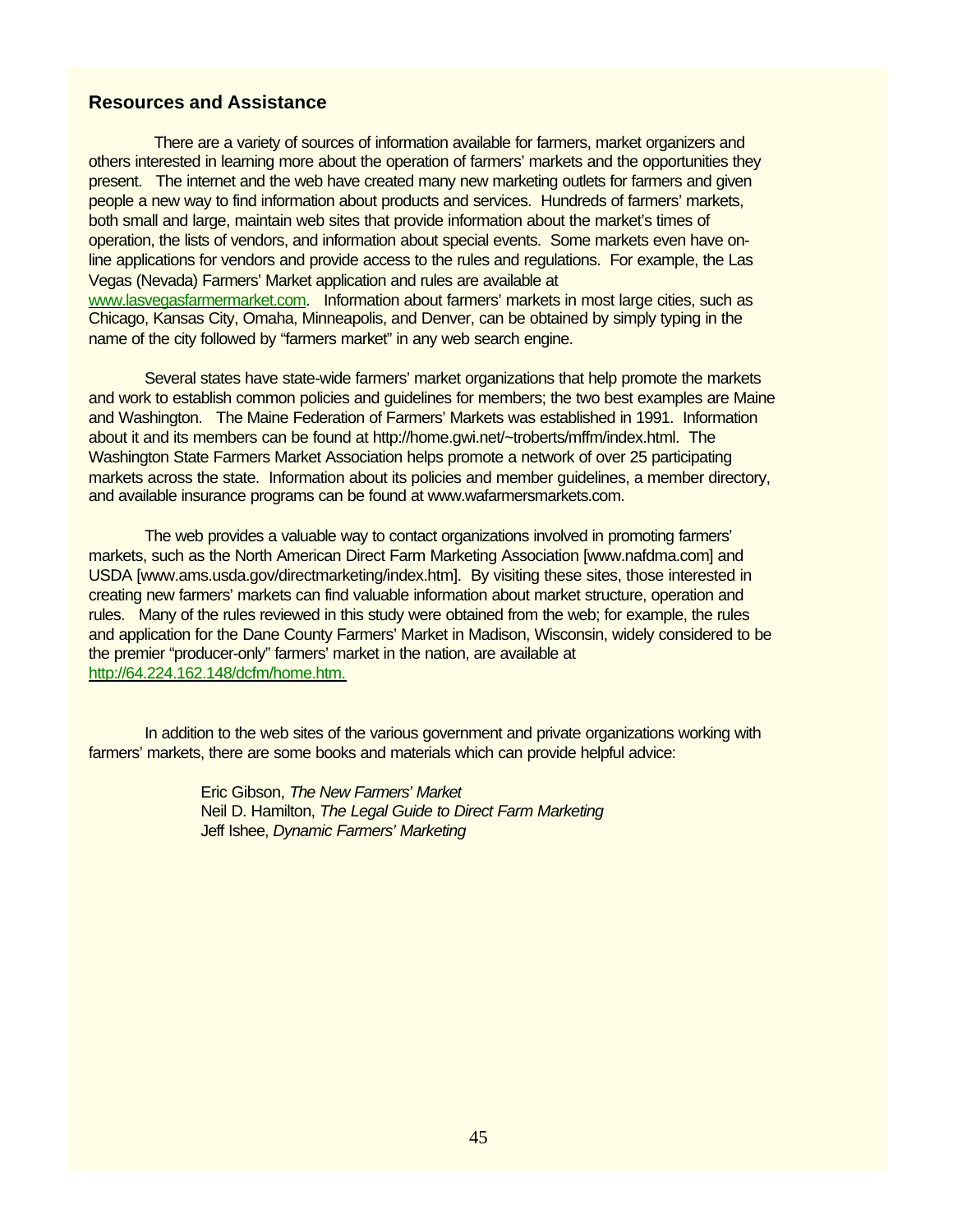# **Court Cases and Farmers' Markets**

Some of the farmers' market managers contacted for this study have been sued by vendors and many more report having been threatened with legal action. Several have sued vendors to resolve disputes over serious rule violations and report being successful. But a review of reported court cases reveal that very few disputes involving farmers' markets have made it to the state appeals courts. This is good news for direct farm marketers because it indicates that farmers' markets function relatively smoothly with few reported legal disputes. The only recent reported court case involving a farmers' market rule dispute is from Wisconsin.

In *Bowen v. Dane County Farmers' Market*, 555 N.W.2d 409, 1996 WL 515234 (Wis. App. 1996), a vendor of baked goods was suspended from participating in the Dane County farmers' market for selling products banned by the city and for not producing at least 20 percent of what he sold. He brought a suit for damages against the market, the market manager and the board of directors, alleging a series of legal theories ranging from breach of contract to intentional infliction of emotional distress. The defendants won the lawsuit on a summary judgment and then asked the court to award court costs and attorneys fees against the vendor and his attorney for bringing a frivolous lawsuit. The district court granted the request, and the vendor appealed the award of costs against him. The Wisconsin Court of Appeals upheld the ruling that the vendor's legal action was frivolous and ruled the vendor should have known he had no viable claims against the farmers' market. The court noted the vendor "never offered evidence he was innocent of the rule violations which led to his suspension despite opportunities to do so." The court noted the markets' rules concerning the punishment of suspension were clear. The court concluded that as to the vendor "The undisputed material facts are that he violated the rules of the market and was punished as provided in those rules."

The case illustrates several points. First, courts will probably enforce the markets' rules as long as they are clear and are enforced in a fair manner. Second, a market may need to be prepared to expend time and money to defend its action in court. Third, while the case is unusual, because findings of frivolous lawsuits are not that common, it shows that a producer who sues a market when the facts are clear may run the risk of having to pay the market's court costs and attorneys fees.

One of the important legal issues which can arise in the operation of a market concerns the matter of liability in case of injury or accidents to shoppers or vendors. A review of reported court cases indicates there have been very few disputes involving claims of liability against farmers markets. This probably indicates that there are relatively few incidents and that many of those which do arise are settled before they go to court. The one reported court case on this issue, again from Wisconsin, illustrates why it may make a difference who sponsors the market. In *Anderson v. City of Milwaukee*, 559 N.W. 2d 563 (Wis. 1997), a shopper sued the municipality after falling at a farmers' market which was constructed, owned and maintained by the City. The suit alleged that the city was negligent in the design and maintenance of a brick walkway involved in the accident. Efforts to settle the suit were unsuccessful and after a trial the jury found the city negligent and awarded the shopper \$443,000 in damages. The city appealed, alleging it had immunity from the liability due to a law which limited damages against governmental subdivisions to \$50,000. The issue in the court case concerned whether or not the city had waived this limitation by how it handled the trial. The Wisconsin Appeals Court reversed the lower courts, ruled the city had not waived the damage limitation, and ordered the case remanded to the circuit for awarding damages of only \$50,000.